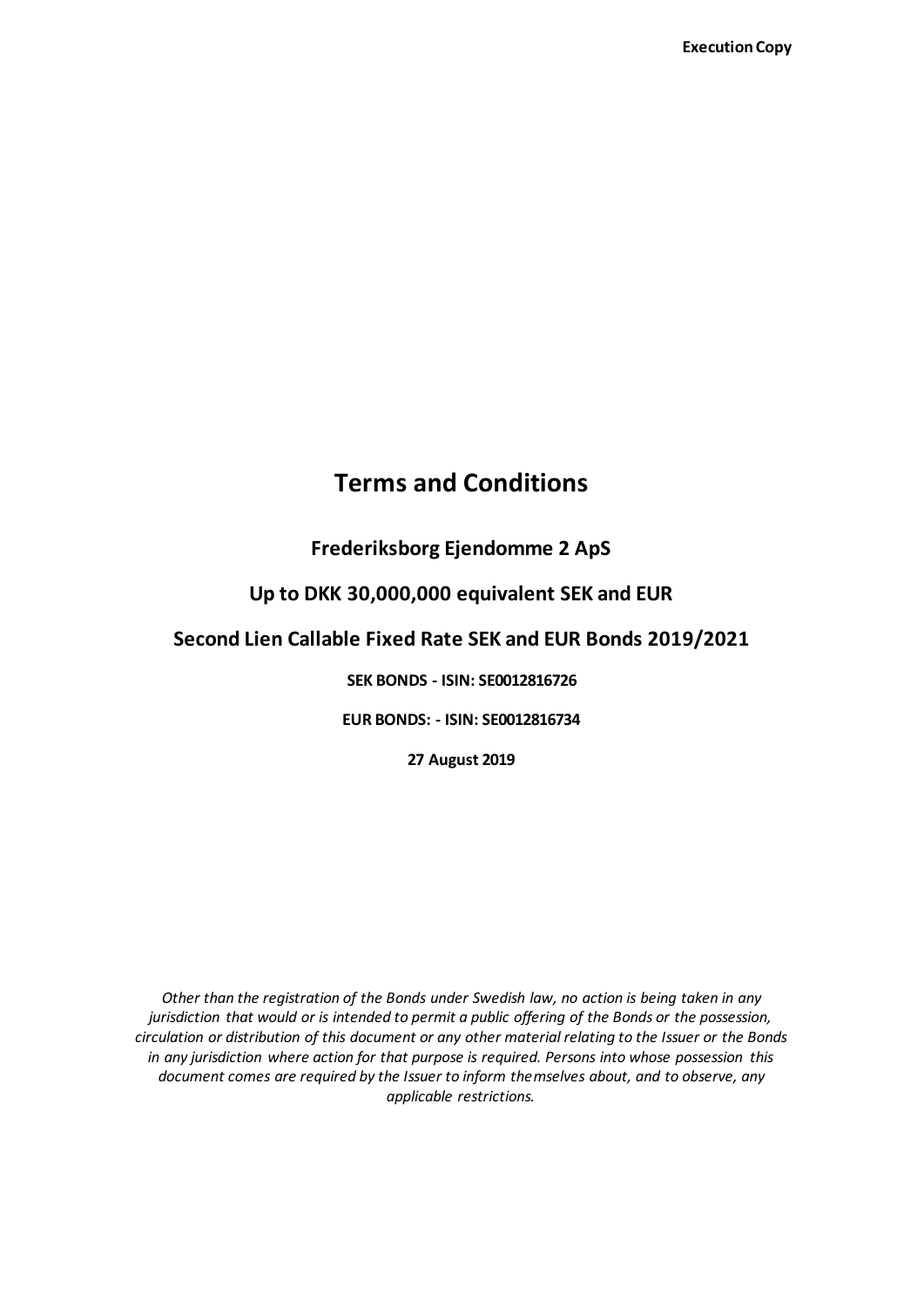# **Table of Contents**

| 1.  |  |
|-----|--|
| 2.  |  |
| 3.  |  |
| 4.  |  |
| 5.  |  |
| 6.  |  |
| 7.  |  |
| 8.  |  |
| 9.  |  |
| 10. |  |
| 11. |  |
| 12. |  |
| 13. |  |
| 14. |  |
| 15. |  |
| 16. |  |
| 17. |  |
| 18. |  |
| 19. |  |
| 20. |  |
| 21. |  |
| 22. |  |
| 23. |  |
| 24. |  |
| 25. |  |
| 26. |  |
| 27. |  |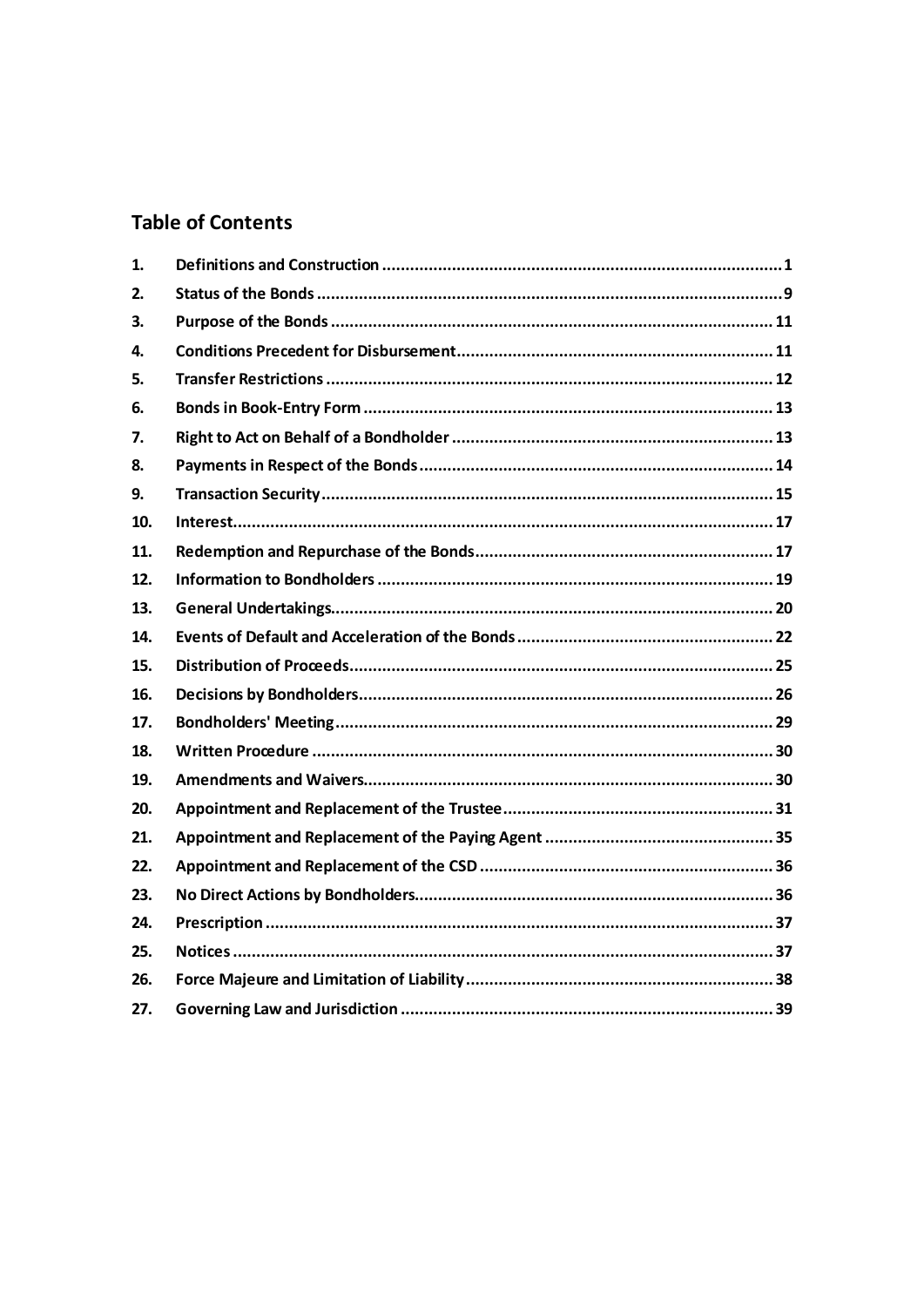### <span id="page-2-0"></span>**1. Definitions and Construction**

#### <span id="page-2-1"></span>**1.1 Definitions**

In these terms and conditions (the "**Terms and Conditions**"):

"**Account Operator**" means a bank or other party registered as account operator with Euroclear Sweden AB, reg. nr. 556112-8074, ("**Euroclear**"), through which a Bondholder has opened a Securities Account in respect of its Bonds.

"**Adjusted Nominal Amount**" means the Total Nominal Amount, less the Nominal Amount of all Bonds owned by a Group Company or an Affiliate, irrespective of whether such person is directly registered as owner of such Bonds.

"**Advance Purchase Agreements**" means (a) an advance or deferred purchase agreement if the agreement is in respect of the supply of assets or services and payment is due not more than 90 days after the date of supply, or (b) any other trade credit incurred in the ordinary course of business.

"**Affiliate**" means any Person, directly or indirectly, controlling or controlled by or under direct or indirect common control with such specified Person. For the purpose of this definition, "**control**" when used with respect to any Person means the power to direct the management and policies of such Person, directly or indirectly, whether through the ownership of voting securities, by contract or otherwise; and the terms "**controlling**" and "**controlled**" have meanings correlative to the foregoing.

"**Arranger**" means JOOL Markets AS, Grundingen 2, 0250, Oslo, Norway.

"**Blocked Account**" means a bank account opened by the Issuer with a reputable Nordic bank, which shall be pledged to the Trustee as representative of the Bondholders.

"**Bondholder**" means a person who is registered on a Securities Account as direct registered owner or nominee with respect to a Bond.

"**Bondholders' Meeting**" means a meeting among the Bondholders held in accordance with Clause [17](#page-30-0) (*[Bondholders'](#page-30-0) Meeting*).

"**Bond**" means a SEK Bond and/or a EUR Bond.

"**Business Day**" means a day in Sweden and Denmark other than a Sunday or other public holiday. Saturdays, Midsummer Eve (Sw. *midsommarafton*), the Friday after Ascension Day (Dk. *Kristi Himmelfart*), Constitution Day (Dk. *Grundlovsdag*), Christmas Eve (Sw. *julafton*) and New Year's Eve (Sw. *nyårsafton*) shall for the purpose of this definition be deemed to be public holidays.

"**Business Day Convention**" means the first following day that is a CSD Business Day (first following, no business day adjustment).

"**Change of Control Event**" means the occurrence of an event or series of events whereby the Sarofie Invest Aps, directly or indirectly, ceases to control (a) at least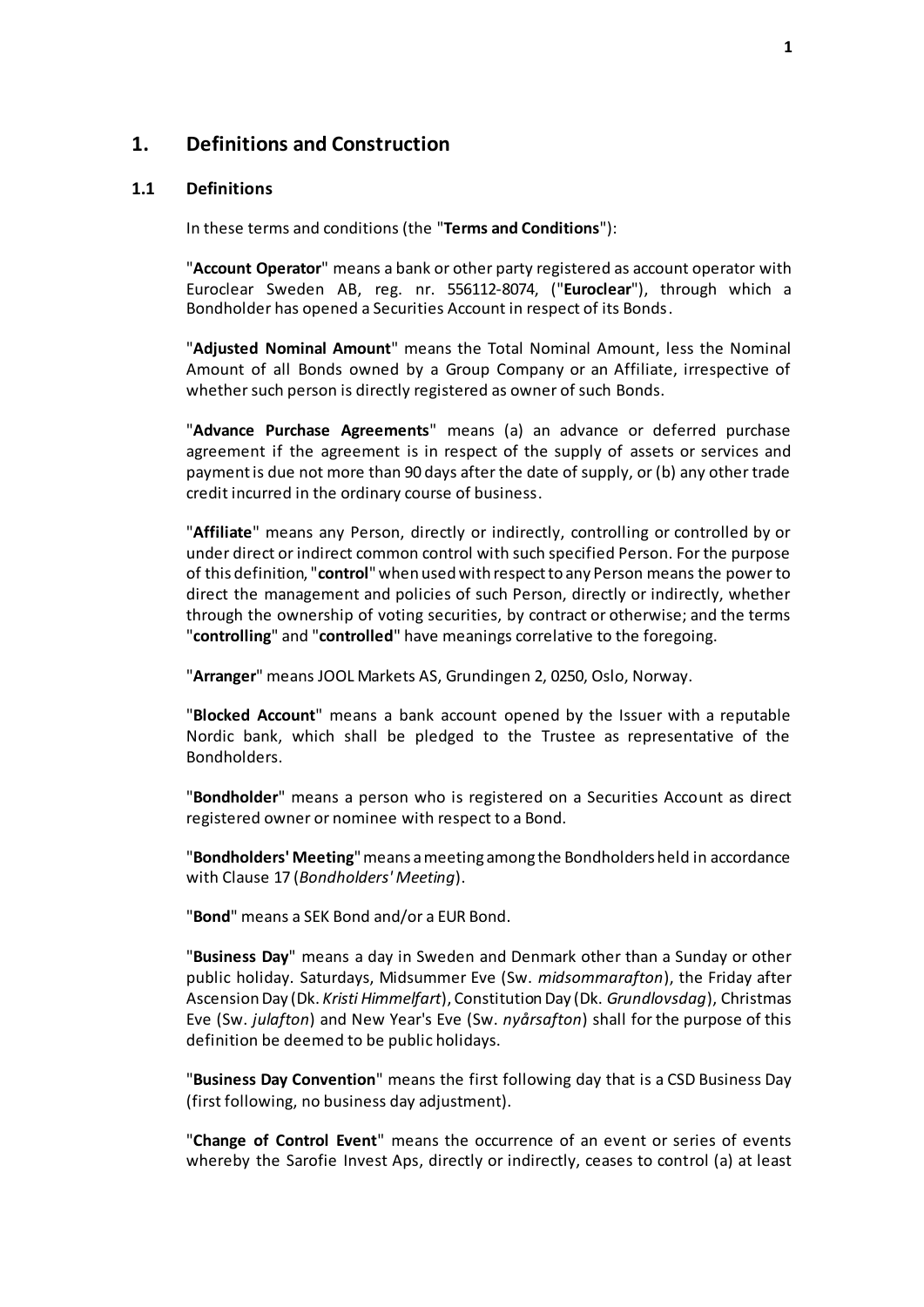50.00 per cent. of the shares or votes of the Issuer, or (b) the right to, directly or indirectly, appoint or remove the whole or a majority of the directors of the board of directors of the Issuer.

"**Consent Letter**" means a consent letter from Jyske Realkredit approving the transactions contemplated by the Bonds, including an approval of the security over the shares in the Property Company as set out herein, the Senior Bonds issue and the registered negative pledge over the Properties.

"**CSD**" means: the Issuer's central securities depository and registrar in respect of the SEK Bonds and EUR Bonds from time to time, initially Euroclear.

"**CSD Business Day**" means a day in Sweden other than a Sunday or other public holiday and on which day the CSD's settlement system is open. Saturdays, Midsummer Eve, Christmas Eve and New Year's Eve shall for the purpose of this definition be deemed to be public holidays.

"**CSD Regulations**" means the CSD's rules and regulations applicable to the Issuer, the Trustee and the Bonds from time to time.

"**Danish Kroner**" and "**DKK**" means lawful currency of Denmark.

"**Downstream Loan**" means the approximately DKK 1,000,000 downstream loan from the Issuer to the Property Company, which shall be secured by the Downstream Loan Security.

"**Downstream Loan Security**" means the pledge over the Owner's Mortgages provided to secure the Downstream Loan, to be released and provided for the Senior Bonds once such have been issued.

"**Early Redemption Amount**" means an amount equal to the sum of:

- (a) 100 per cent. of the Nominal Amount of the redeemed Bonds; and
- (b) the Interest that would have accrued on the redeemed Bonds (but which is unpaid) from (but excluding) the Issue Date to (and including) the First Call Date.

"**Escrow Accounts**" means a SEK bank account and a EUR Bank account opened by the Arranger with a reputable bank, on which the proceeds from the issue of the Bonds will be held by the Arranger until the conditions precedent for disbursement of the Net Proceeds have been fulfilled.

"**EUR Bond**" means a debt instrument for the Nominal Amount, denominated in EUR and which are governed by and issued under these Terms and Conditions, with ISIN SE0012816734.

"**Euro**" and "**EUR**" means the single currency of the participating member states of the European Union in accordance with the legislation of the European Community relating to Economic and Monetary Union.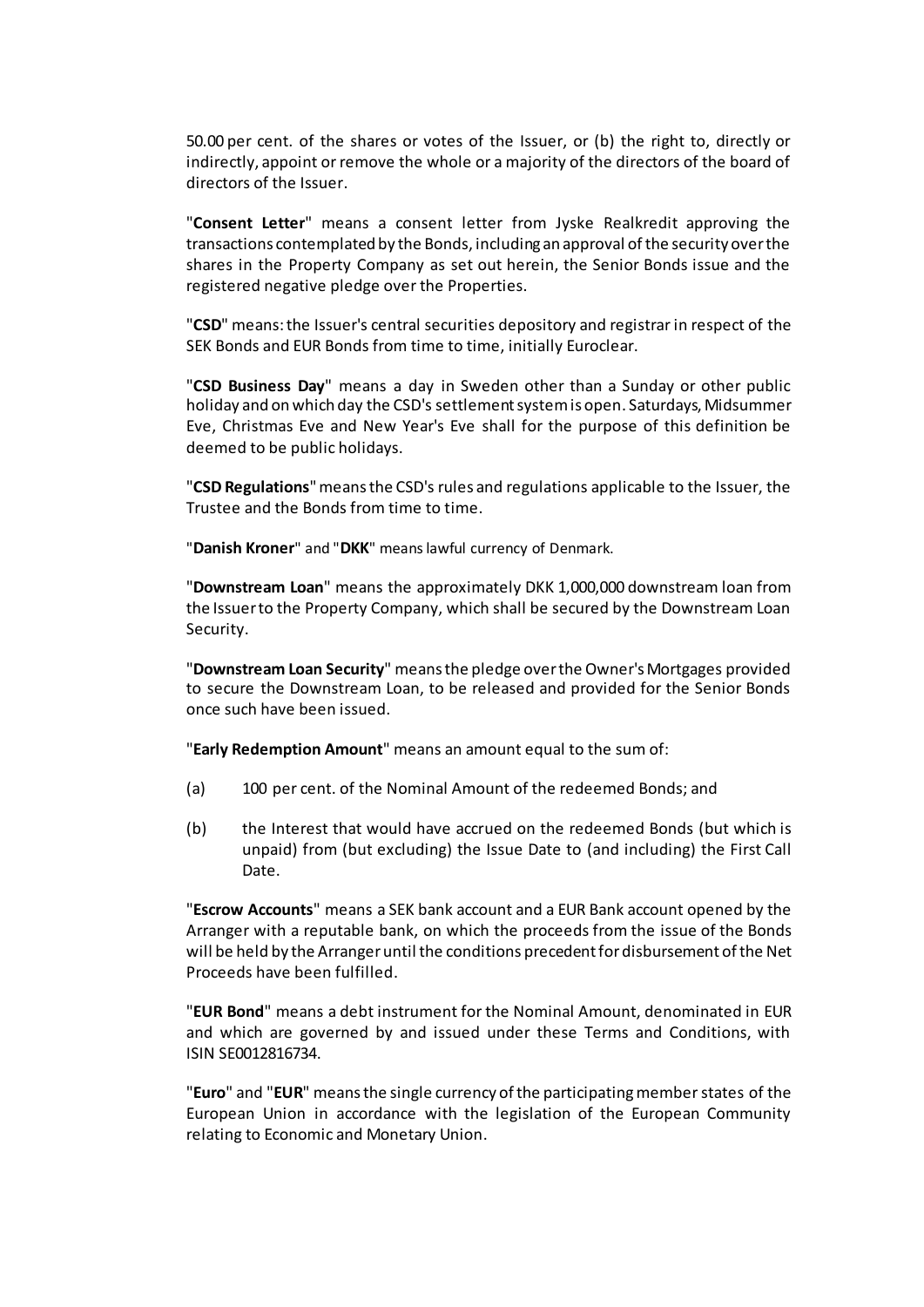"**Event of Default**" means an event or circumstance specified in any of the Clause[s 14.1](#page-23-1) *(Non-Payment*) to and including Clause [14.9](#page-25-0) (*[Continuation of the Busines](#page-25-0)s*).

"**Final RedemptionDate**" means, subject to the Issuer's extension option pursuant to Clause  $11.1(b)$ , the date falling twenty-four (24) months after the Issue Date or, to the extent such day is not a Business Day, the first following Business Day.

"**Finance Documents**" means these Terms and Conditions, the Security Documents, the Intercreditor Agreement, the Guarantee Undertakings, the Trustee Agreement between the Trustee and the Issuer and any other document designated to be a Finance Document by the Issuer and the Trustee.

"**Financial Indebtedness**" means any indebtedness in respect of:

- (a) monies borrowed or raised, including Market Loans;
- (b) the amount of any liability in respect of any finance leases, to the extent the arrangement is treated as a finance lease in accordance with the accounting principles applicable on the Issue Date (a lease which in the accounts of the Issuer is treated as an asset and a corresponding liability);
- (c) receivables sold or discounted (other than any receivables to the extent they are sold on a non-recourse basis);
- (d) any amount raised under any other transaction (including any forward sale or purchase agreement) having the commercial effect of a borrowing;
- (e) any derivative transaction entered into in connection with protection against or benefit from fluctuation in any rate or price (and, when calculating the value of any derivative transaction, only the mark to market value shall be taken into account, provided that if any actual amount is due as a result of a termination or a close-out, such amount shall be used instead);
- (f) any counter indemnity obligation in respect of a guarantee, indemnity, bond, standby or documentary letter of credit or any other instrument issued by a bank or financial institution; and
- (g) (without double counting) any guarantee or other assurance against financial loss in respect of a type referred to in the above items (a)-(f).

"**First Call Date**" means the date falling eighteen (18) months after the Issue Date.

"**Force Majeure Event**" has the meaning set forth in Clause [26\(a](#page-39-1)).

"**Group**" means the Issuer and all its Subsidiaries from time to time (each a "**Group Company**").

"**Guarantee**" means the guarantees provided by the Mr. Tom Hoeg under the Guarantee Undertakings.

"**Guarantee Undertaking**" means: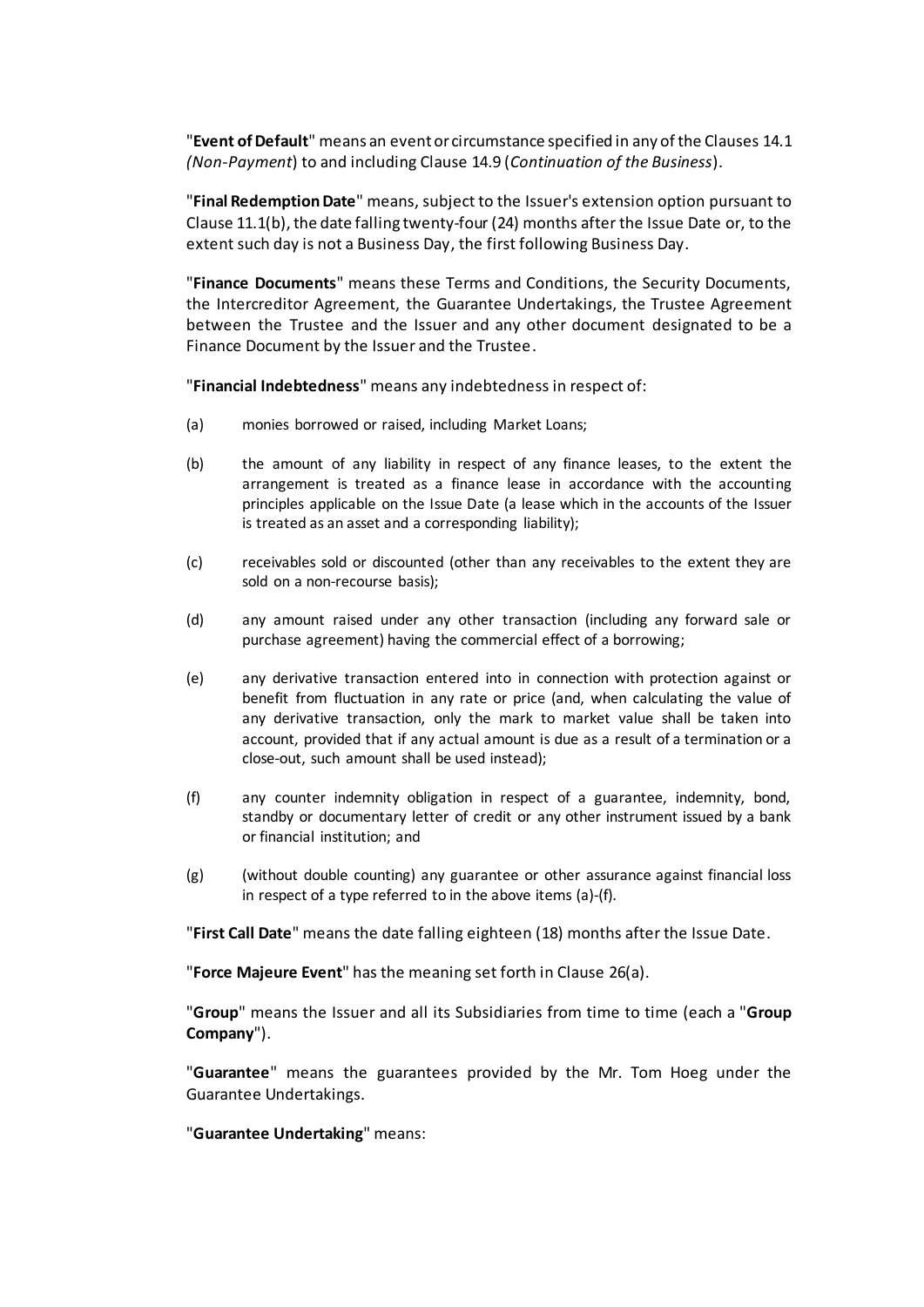- (a) a capped guarantee undertaking of DKK 5,000,000 issued by the Guarantor, guaranteeing all Secured Obligations until the Nordisk Film Lease Agreement has been executed; and
- (b) a capped guarantee capped DKK 6,000,000 undertaking by the Guarantor, guaranteeing accrued interest on the Bonds until 30 October 2019 and any deficit in the Net Proceeds due to the deduction of the Transaction Costs until the earlier of (i) the Consent Letter having been issued by Jyske Realkredit which is consistent with these Terms and Conditions and in a form and substance reasonably satisfactory to the Security Agent, or (ii) all loans granted by Jyske Realkredit to a member of the Group having been repaid in full and Jyske Realkredit having unconditionally released all security over the Group's assets and shares.

"**Guarantor**" means Mr. Tom Hoeg in its capacity as majority owner.

"**Initial Exchange Ratio**" means the SEK/EUR exchange rate (as applicable) quoted on the Swedish Central Bank's website at 12:00 Swedish time on the Issue Date.

"**Insolvent**"means, in respect of a relevant person, that it is deemed to be insolvent, or admits inability to pay its debts as they fall due, suspends making payments on any of its debts or by reason of actual financial difficulties commences negotiations with all or substantially all of its creditors (other than the Bondholders and creditors of secured debt) with a view to rescheduling any of its indebtedness (including company reorganisation, reconstruction or restructuring) or is subject to involuntary winding-up, dissolution or liquidation.

"Intercreditor Agreement" means an intercreditor agreement to be entered into once the Senior Bonds have been issued between, amongst others the Issuer, the Property Company, the Security Agent, the Trustee and the agent of the Senior Bondholders under the Senior Bonds.

"**Interest**"means the interest on the Bonds calculated in accordance with Clauses [10\(a\)](#page-18-3) to [10\(c\).](#page-18-4)

"**Interest Payment Dates**" means 2 September, 2 December, 2 March and 2 June each year (with the first Interest Payment Date on 2 December 2019 and the last Interest Payment Date being the Final Redemption Date (or such earlier date on which the Bonds are redeemed in full), or to the extent such day is not a CSD Business Day, the first following day that is a CSD Business Day (no adjustments of CSD Business Day).

"**Interest Period**" means (i) in respect of the first Interest Period, the period from (but excluding) the Issue Date to (and including) the first Interest Payment Date, and (ii) in respect of subsequent Interest Periods, the period from (but excluding) an Interest Payment Date to (and including) the next succeeding Interest Payment Date (or a shorter period if relevant).

"**Interest Rate**" means 15.00 per cent. *per annum*.

"**Issue Date**" means 2 September 2019.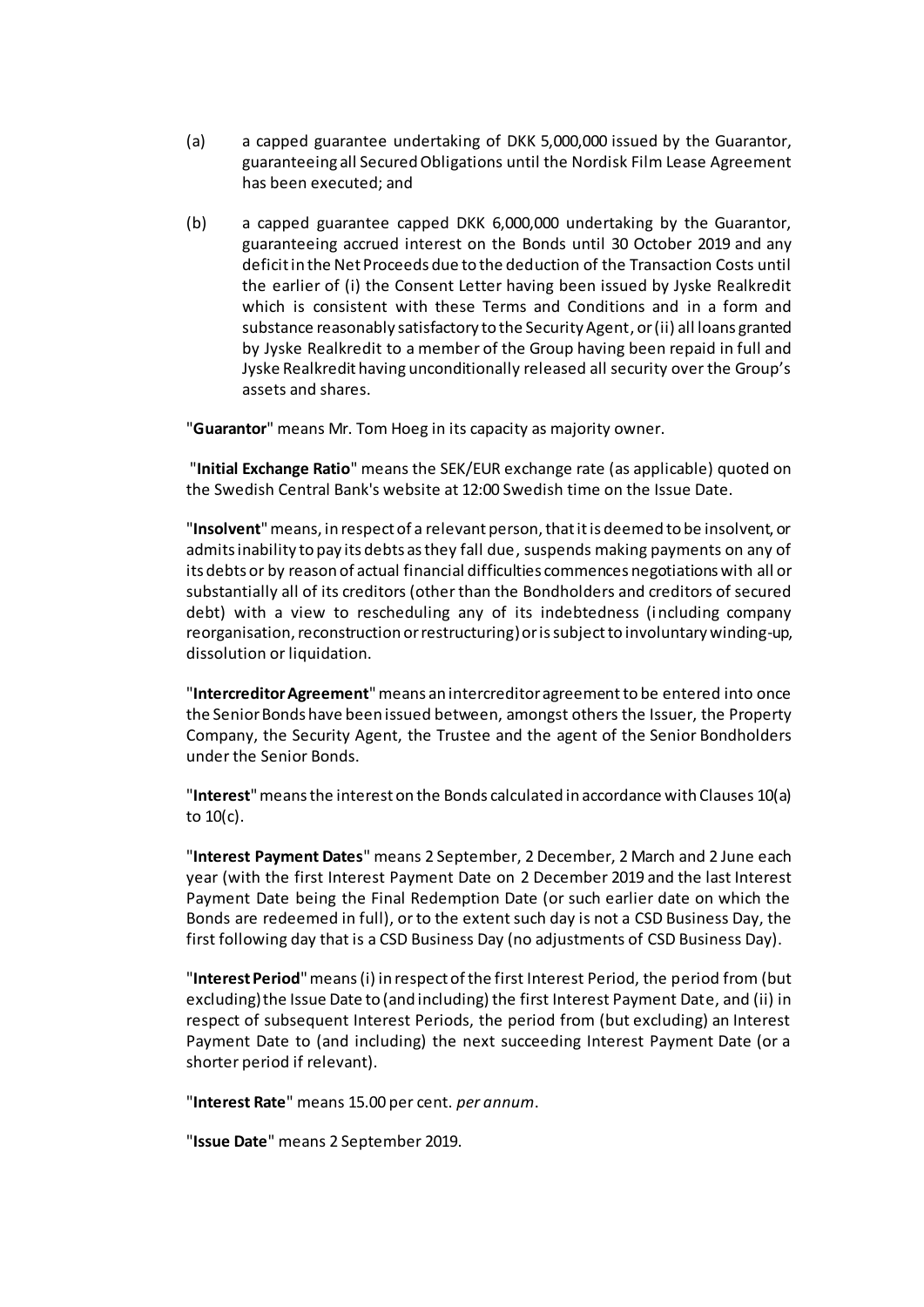"**Issuer**" means Frederiksborg Ejendomme 2 ApS, (CVR-no. 40 57 94 94), a private limited liability company incorporated in Denmark.

"**Jyske Realkredit**" means Jyske Realkredit A/S, a Danish public limited liability company (Dk. *Aktieselskab*) with CVR no. 13 40 98 38, having its registered address at Klampenborgvej 205, DK-2800 Kongens Lyngby.

"**Market Loan**" means any loan or other indebtedness where an entity issues commercial paper, certificates, subordinated debentures, bonds or any other debt securities (including, for the avoidance of doubt, medium term note programmes and other market funding programmes), provided in each case that such instruments and securities are or can be subject to trade on any regulated or unregulated recognised market place

"**Material Adverse Effect**" means a material adverse effect on (a) the business, financial condition or operations of the Group, (b) the Group's ability to perform and comply with the Finance Documents, including its payment obligations thereunder or (c) the validity or enforceability of the Finance Documents

"**Net Proceeds**" means the gross proceeds from the Bond Issue after deduction has been made for the Transaction Costs payable by the Issuer.

"**NOK**" means the lawful currency of Norway.

"**Norwegian Investor**" shall have the meaning set forth in Clau[se 2\(d](#page-11-0)).

"**Nominal Amount**" has the meaning set forth in Clause [2\(c](#page-11-1)).

"**Nordisk Film Lease Agreement**" means the lease agreement to be entered into with Nordisk Film as tenant on the Properties cad. no. 186b and 307a, with a lease area of at least 3,000 square meters, an annual rent per square meter of at least DKK 1,200 and a lease period of at least 15 years.

"**Owner's Mortgages**" means the owner's mortgages (Dk. *Ejerpantebreve*) in the Properties (except for cad. no. 0187a, owner occupied flat no. 4, situated at Slotgade 3E, 3400 Hillerød and cad. no. 0187b, situated at Hostrupsvej 24, 3400 Hillerød) in the amount of, respectively, DKK 70,644,000 and DKK 20,300,000.

"**Paying Agent**" means the legal entity appointed by the Issuer to act as its paying agent with respect to the Bonds in the CSD.

"**Permitted Debt**" means any Financial Indebtedness:

- (a) taken up by the Issuer under the Bonds;
- (b) taken up by the Issuer under the Senior Bonds;
- (c) incurred between Group Companies;
- (d) constituting Subordinated Loans;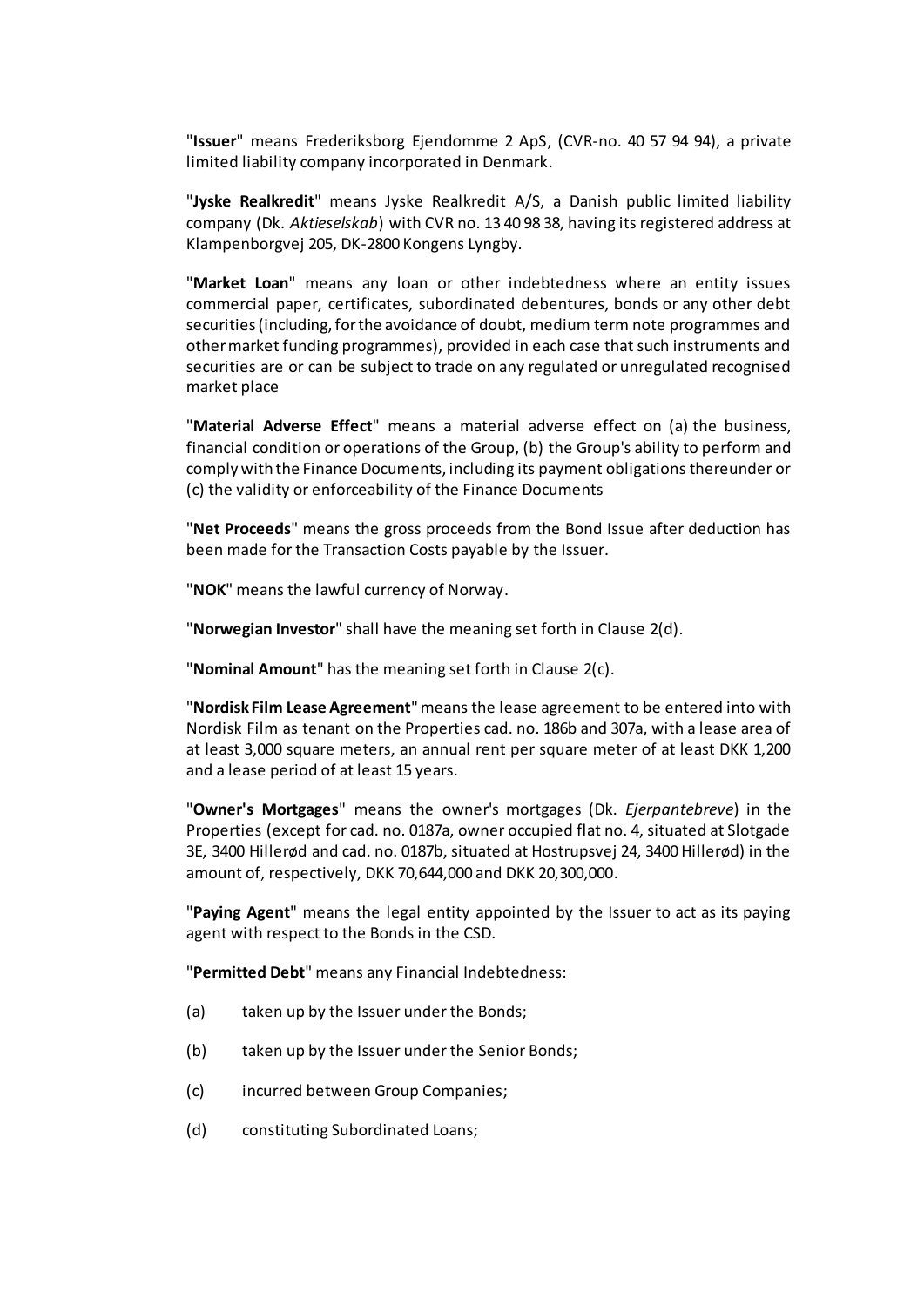- (e) incurred in the ordinary course of business under Advance Purchase Agreements;
- (f) arising under a transaction entered into for the purpose of protecting against fluctuation in rates where the exposure arises under or in connection with Permitted Debt;
- (g) arising as a result of a refinancing of the Bonds in full; and
- (h) incurred under the Subsidiary Debt.

"**Permitted Security**" means any guarantee or Security:

- (a) created in accordance with the Terms and Conditions;
- (b) provided on a first-priority basis for the Senior Bonds;
- (c) arising by operation of law or in the ordinary course of business (including collateral or retention of title arrangements in connection with Advance Purchase Agreements but, for the avoidance of doubt, not including guarantees or security in respect of any monies borrowed or raised);
- (d) provided in the form of a pledge over an escrow account to which the proceeds from a refinancing of the Bonds in full are intended to be received;
- (e) agreed to be provided for the benefit of the financing providers in relation to a refinancing of the Bonds in full, however provided that any perfection requirements in relation thereto are satisfied only after repayment of the Bonds in full; and
- (f) provided for the Subsidiary Debt.

"**Person**" means any individual, corporation, partnership, limited liability company, joint venture, association, joint-stock company, trust, unincorporated organisation, government, or any agency or political subdivision thereof or any other entity, whether or not having a separate legal personality.

"**Properties**" means cad. no. 0184b, Hillerød Bygrunde, situated at Hostrupsvej 32, 3400 Hillerød, cad. no. 0186b (owner occupied flat no. 1, 2, 3, 4, 5, 6, 7, 8, 9, 10, 11, 14, 15, 16, 20, 21, 23, 25, 26, 27, 28, 29, 30, 31, 32, 33, 34, 35, 36, 37, 38, 39, 40, 41, 42, 43 and 44), situated at Gallerierne 1-44, 3400 Hillerød, cad. no. 0187a (owner occupied flat no. 4), situated at Slotgade 3E, 3400 Hillerød, cad. no. 0187b, situated at Hostrupsvej 24, 3400 Hillerød, and cad. no. 0307a (owner occupied flat no. 1 and 2), situated at Hostrupsvej 22, 3400 Hillerød.

"**Property Company**" means Gallerierne Hillerød A/S, Company Registration (CVR) no. 28711964.

"**Record Date**" means in relation to any payments pursuant to these Terms and Conditions, the date designated as the Record Date in accordance with the CSD Regulations from time to time.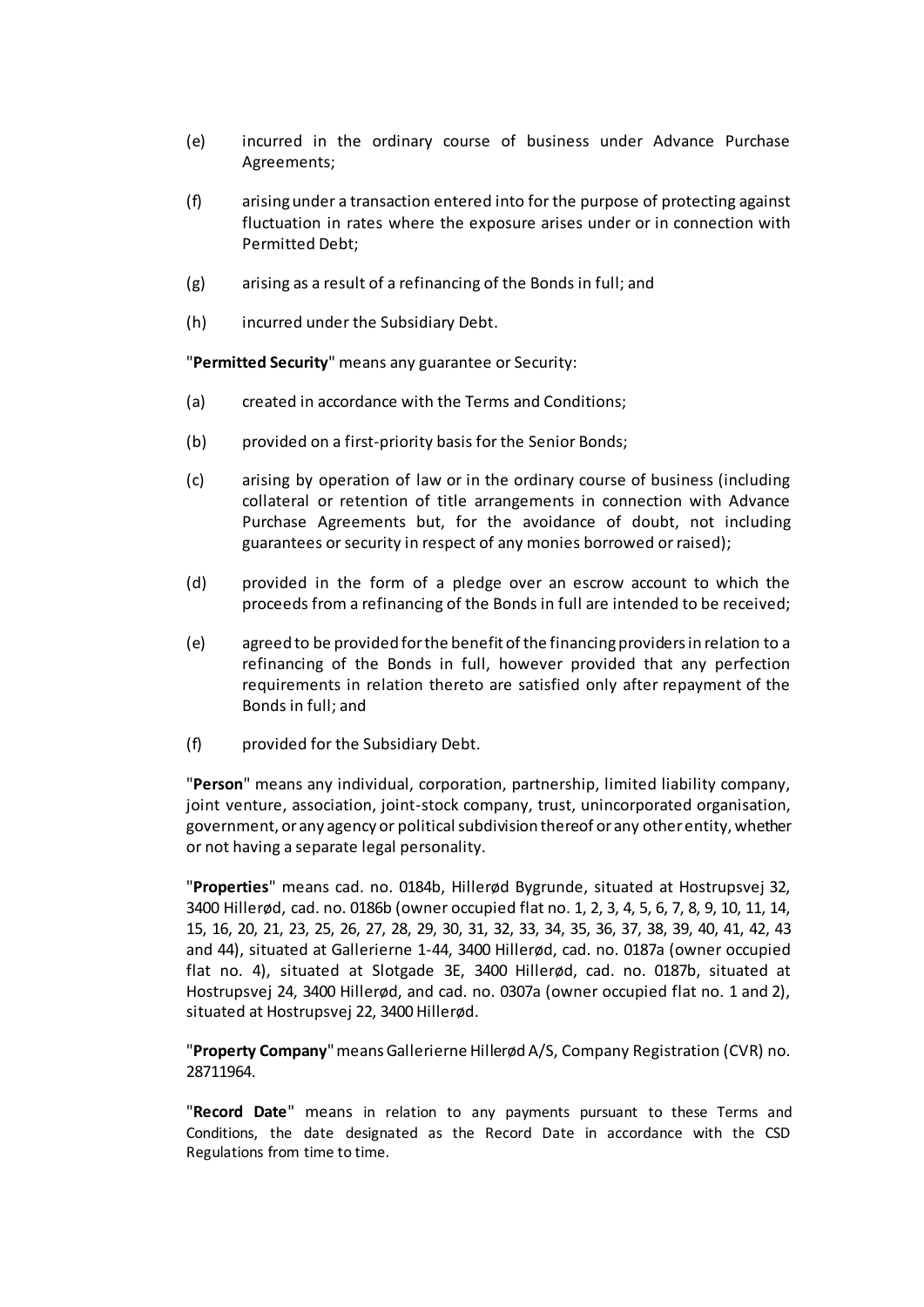"**Redemption Date**" means the date on which the Bonds are to be redeemed or repurchased in accordance with Clause [11](#page-18-1) (*[Redemption and Repurchase of the Bonds](#page-18-1)*).

"**Secured Obligations**" means all present and future obligations and liabilities of the Issuer to the Secured Parties under the Finance Documents.

"**Secured Parties**" means the Bondholders, the SeniorBondholders, the Security Agent and the Trustee.

"**Securities Account**" means the account for dematerialised securities maintained by the CSD pursuant to the Financial Instruments Accounts Act in which (i) an owner of such security is directly registered or (ii) an owner's holding of securities is registered in the name of a nominee.

"**Security**" means a mortgage, charge, pledge, lien or other security interest securing any obligation of any person or any other agreement or arrangement having a similar effect.

"**Security Agent**" means the security agent holding the Transaction Security on behalf of the Secured Parties, being Intertrust (Sweden) AB on the Issue Date.

"**Security Documents**" meansthe security documents creating the following security:

- (a) a pledge over all the shares in the Property Company;
- (b) a pledge over all the shares issued by the Issuer;
- (c) a pledge over the Downstream Loan;
- (d) a pledge over the Blocked Account; and
- (e) a pledge over the Downstream Loan Security granted by the Property Company to the Issuer.

"**Senior Bonds**" means senior bonds of up to approximately DKK 90,000,000 equivalent of SEK, EUR and NOK to be issued by the Issuer in the fall of 2019.

"**Senior Bondholders**" means the holders of Senior Bonds from time to time.

"**SEK Bonds**" means a debt instrument for the Nominal Amount, denominated in SEK and which are governed by and issued under these Terms and Conditions, with ISIN SE0012816726.

"**Subordinated Loans**" means new capital raised by the Issuer by way of subordinated loans pursuant to (a) a Subordination Agreement, or (b) the Intercreditor Agreement, which (i) shall have a maturity after the Final Redemption Date, including the optional extension period (ii) be contractually subordinated to the Bonds and (iii) include terms that entail that the Subordinated Loans are structured as bullet loans and that interest is only payable after the Final Redemption Date (as extended).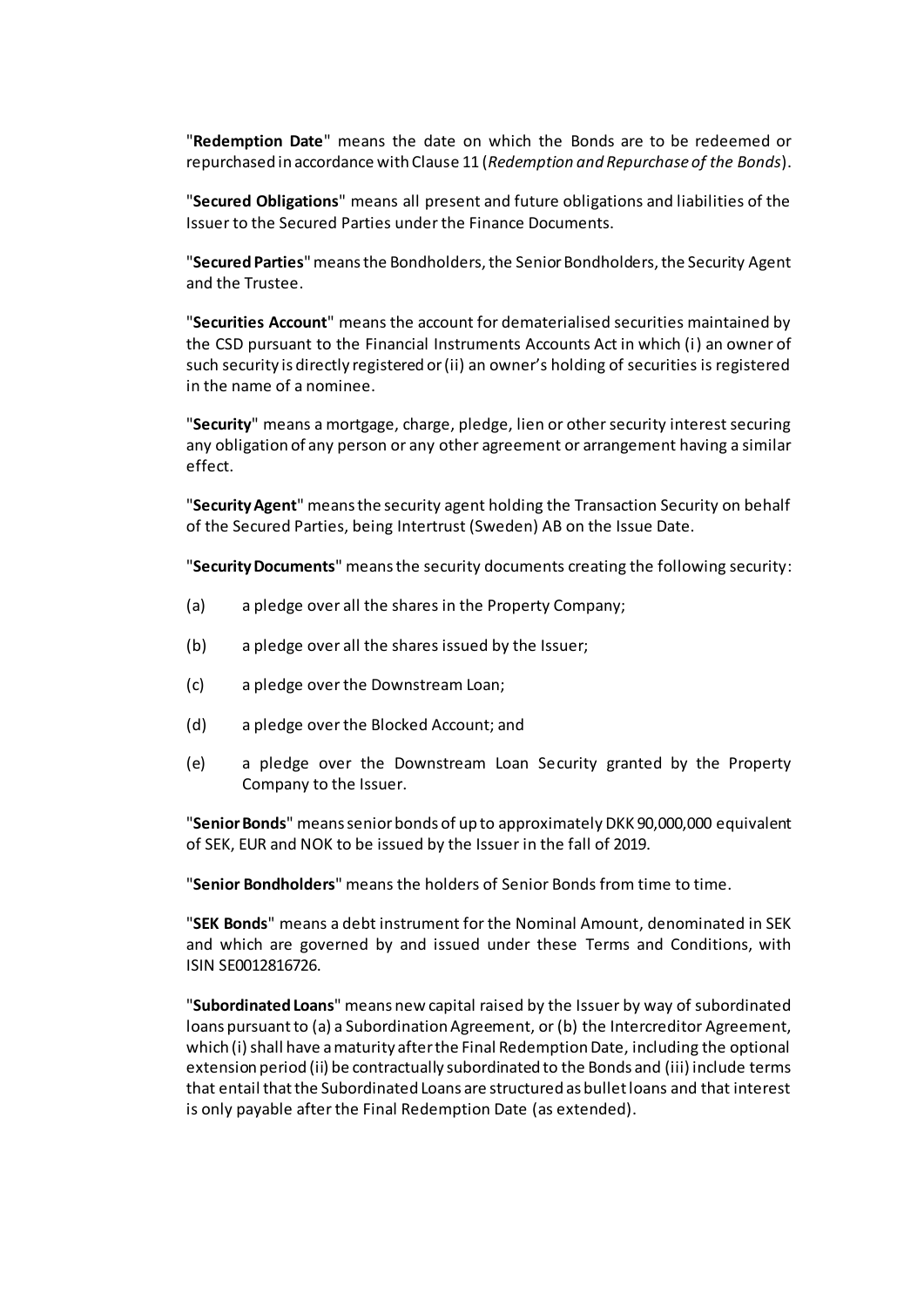"**Subordination Agreement**" means a subordination agreement entered into between the Issuer, the Agent and any creditor providing Subordinated Loans**,** which shall be replaced with the Intercreditor Agreement upon issuance of the Senior Bonds.

"**Subsidiary**" means in relation to any person, any legal entity (whether incorporated or not), which at any time is a subsidiary) to such person, directly or indirectly.

"**Subsidiary Debt**" means the approximately DKK 106,000,000 credit facility granted by Jyske Realkredit (or any credit facility replacing such credit facility on equivalent commercial terms and amounting to an aggregate maximum amount of DKK 108,000,000).

"**Swedish Financial Instruments Accounts Act**" means the Swedish Financial Instruments Accounts Act (*lag (1998:1479) om värdepapperscentraler och kontoföring av finansiella instrument*).

"**Swedish Kronor**" and "**SEK**" means the lawful currency of Sweden.

"**Total Nominal Amount**" means the total aggregate Nominal Amount of the Bonds outstanding at the relevant time.

"**Transaction Costs**" means all fees, costs and expenses, stamp, registration and other taxes incurred by the Issuer or any other member of the Group in connection with the issuance of the Bonds.

"**Transaction Security**" means the Security provided for the Secured Obligations pursuant to the Security Documents.

"**Trustee Agreement**" means the trustee agreement entered into on or before the Issue Date, between the Issuer and the Trustee, or any replacement trustee agreement entered into after the Issue Date between the Issuer and a trustee, regarding, *inter alia*, the remuneration payable to the Trustee or a replacement trustee.

"**Trustee**" means the Bondholders' agent under the Terms and Conditions and, if relevant, the Finance Documents, from time to time; initially Intertrust (Sweden) AB (org. nr. 556625-5476), Box 16285, 103 25 Stockholm, Sweden, or another party replacing it, as trustee, in accordance with these Terms and Conditions.

"**Written Procedure**" means the written or electronic procedure for decision making among the Bondholders in accordance with Clause [18](#page-31-0) (*[Written Procedure](#page-31-0)*).

#### **1.2 Construction**

- (a) Unless a contrary indication appears, any reference in these Terms and Conditions to:
	- (i) "**assets**" includes present and future real properties, revenues and rights of every description;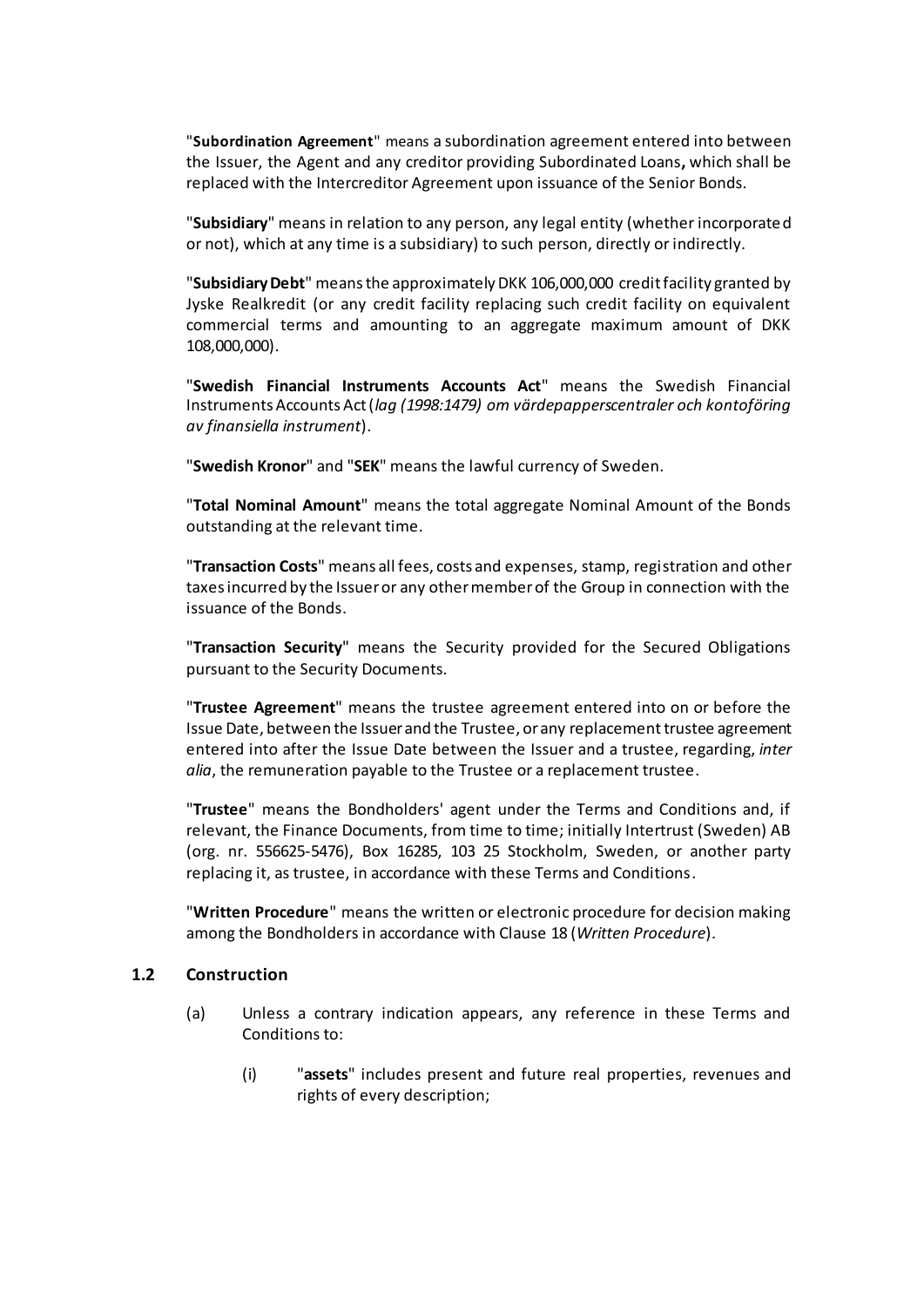- (ii) any agreement or instrument is a reference to that agreement or instrument as supplemented, amended, novated, extended, restated or replaced from time to time;
- (iii) a "**regulation**" includes any regulation, rule or official directive, request or guideline (whether or not having the force of law) of any governmental, intergovernmental or supranational body, agency, department or regulatory, self-regulatory or other authority or organisation;
- (iv) a provision of law is a reference to that provision as amended or reenacted; and
- (v) a time of day is a reference to Stockholm and Copenhagen time.
- (b) An Event of Default is continuing if it has not been remedied or waived.
- (c) A notice shall be deemed to be sent by way of press release if it is made available to the public promptly and in a non-discriminatory manner.
- (d) Subject to paragraph (e) below, when ascertaining whether a limit or threshold specified in Danish Kroner has been attained or broken, an amount in another currency shall be counted on the basis of the rate of exchange for such currency against Danish Kronerfor the previous Business Day, as published by the Danish Central Bank on its website. If no such rate is available, the most recently published rate shall be used instead.
- (e) Notwithstanding paragraph (d) above, at a Bondholders' Meeting or by way of a Written Procedure, the calculations of whether a quorum exist and if the relevant consent has been obtained pursuant to Clause [16](#page-27-0) (*Decisions by Bondholders*), shall be made in SEK. Each Bond shall always entitle to one vote at a Bondholders' Meeting or by way of a Written Procedure. The value of the vote of each SEK Bond shall be the Nominal Amount and the value of the vote of each EUR Bond shall be the Nominal Amount of the EUR Bond converted into SEK at the Initial Exchange Ratio, based on the number of Bonds owned at close of business on the applicable record date in accordance with the records registered in the relevant CSD. For the avoidance of doubt, the Adjusted Nominal Amount shall at all times be calculated based on the Initial Exchange Ratio.
- (f) No delay or omission of the Trustee or of any Bondholderto exercise any right or remedy under the Finance Documents shall impair or operate as a waiver of any such right or remedy.

# <span id="page-10-1"></span><span id="page-10-0"></span>**2. Status of the Bonds**

(a) The SEK Bonds are denominated in Swedish Kronor and the EUR Bonds are denominated in Euro and each Bond is constituted by these Terms and Conditions. The Issuer undertakes to make payments in relation to the Bonds and to comply with these Terms and Conditions.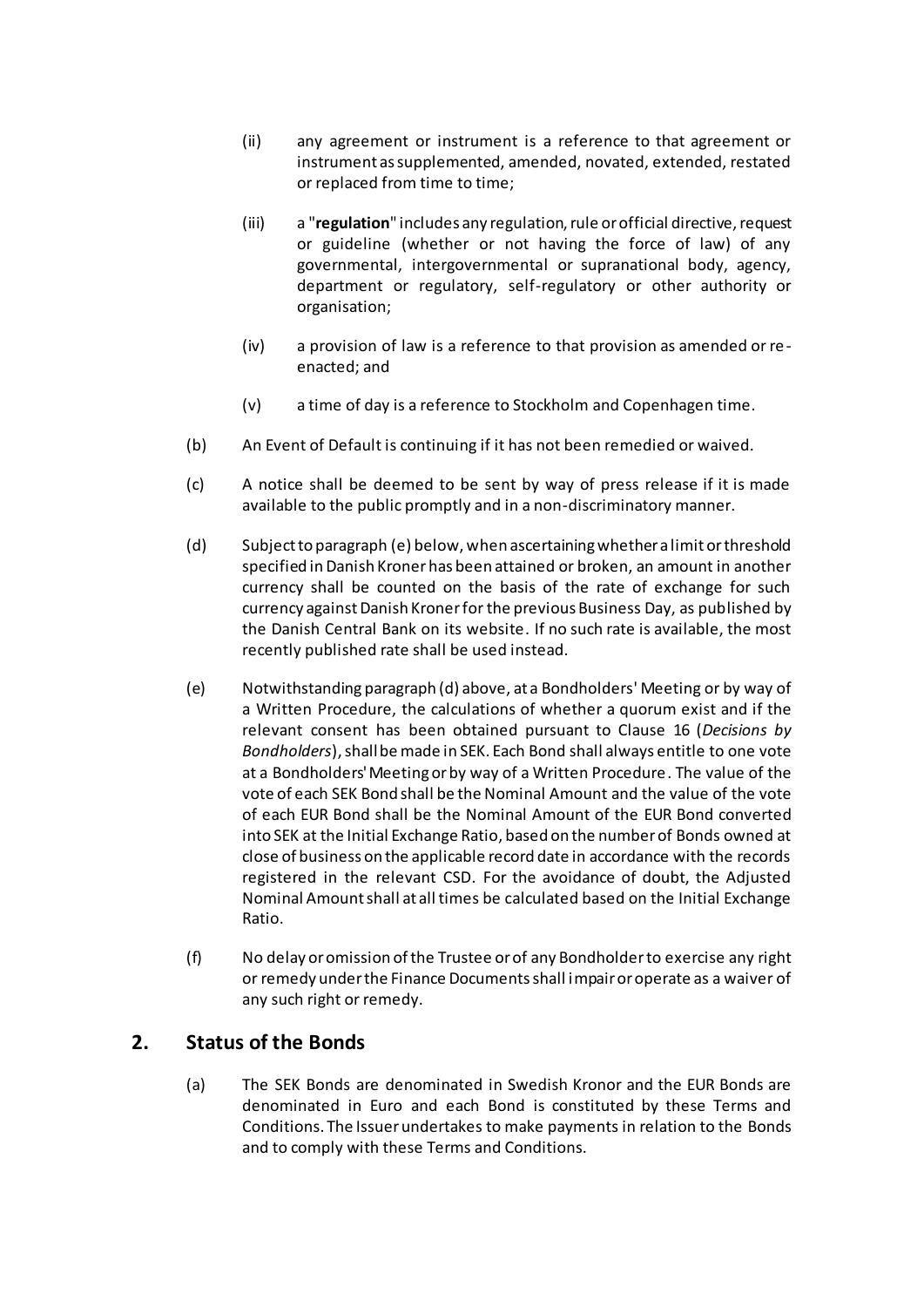- (b) By subscribing for Bonds, each initial Bondholder agrees that the Bonds shall benefit from and be subject to the Finance Documents and by acquiring Bonds, each subsequent Bondholder confirms such agreement.
- <span id="page-11-1"></span>(c) The nominal amount of each SEK Bond is SEK 10,000 and each EUR Bond is 1,000 (the "**Nominal Amount**"). The maximum Total Nominal Amount of the Bonds is DKK 30,000,000 equivalent of SEK and EUR. All Bonds are issued on a fully paid basis at an issue price of 100 per cent. of the Nominal Amount, provided that the Bonds may also be sold at a price below par to larger investors, in which case any difference shall be reduced from the Arranger's arrangement fee.
- <span id="page-11-0"></span>(d) Norwegian private individuals (resident in Norway) and companies (registered in Norway) that wish to invest in the Bond Issue shall instead of an investment in NOK be offered to invest in SEK Bonds (minimum SEK 1,100,000 and thereafter in integral multiples of SEK 100,000) or EUR Bonds (minimum EUR 100,000 and thereafter in integral multiples of EUR 10,000) (a "**Norwegian Investor**"). A separate subscription list with Norwegian Investors shall be established on the Issue Date and be kept by the Issuer. The Norwegian Investors' holdings shall for all purposes be treated as SEK Bond or EUR Bonds (as applicable), other than in connection with a final redemption and/or a disposal of the Norwegian Investor's holdings on the secondary market, upon which the Issuer shall compensate the Norwegian Investor for the potential FX loss between the SEK/NOK or EUR/NOK exchange rate on the Issue Date and the date of repayment or the sale of the holdings on the secondary market. For the avoidance of doubt, a Norwegian Investor shall only be compensated if the repaid amount on its investment is lower than the nominal amount of its original investment calculated in NOK (on the Issue Date) and this is a result of variations in the FX rates and not for any other reason.
- (e) The minimum permissible investment amount upon issuance of the Bonds is SEK 1,100,000 and EUR 100,000.
- <span id="page-11-2"></span>(f) The Bonds constitute direct, general, unconditional, unsubordinated and secured obligations of the Issuer and shall at all times rank *pari passu* with (i) the Senior Bonds pursuant to the terms of the Intercreditor Agreement (once entered into), provided however that the Bonds will receive proceeds from the enforcement of the Transaction Security and certain disposals only after any obligations under the Senior Bonds have been repaid in full, and (ii) all direct, unconditional, unsubordinated and unsecured obligations of the Issuer, except those obligations which are mandatorily preferred by law, and without any preference among them.
- (g) Except as set out in Clause [5](#page-13-0) (*Transfer [Restrictions](#page-13-0)*) below, and subject to any restrictions to which a Bondholder may be subject due to local law or otherwise, the Bonds are freely transferrable. Each Bondholder must ensure compliance with local laws and regulations applicable at their own cost and expense.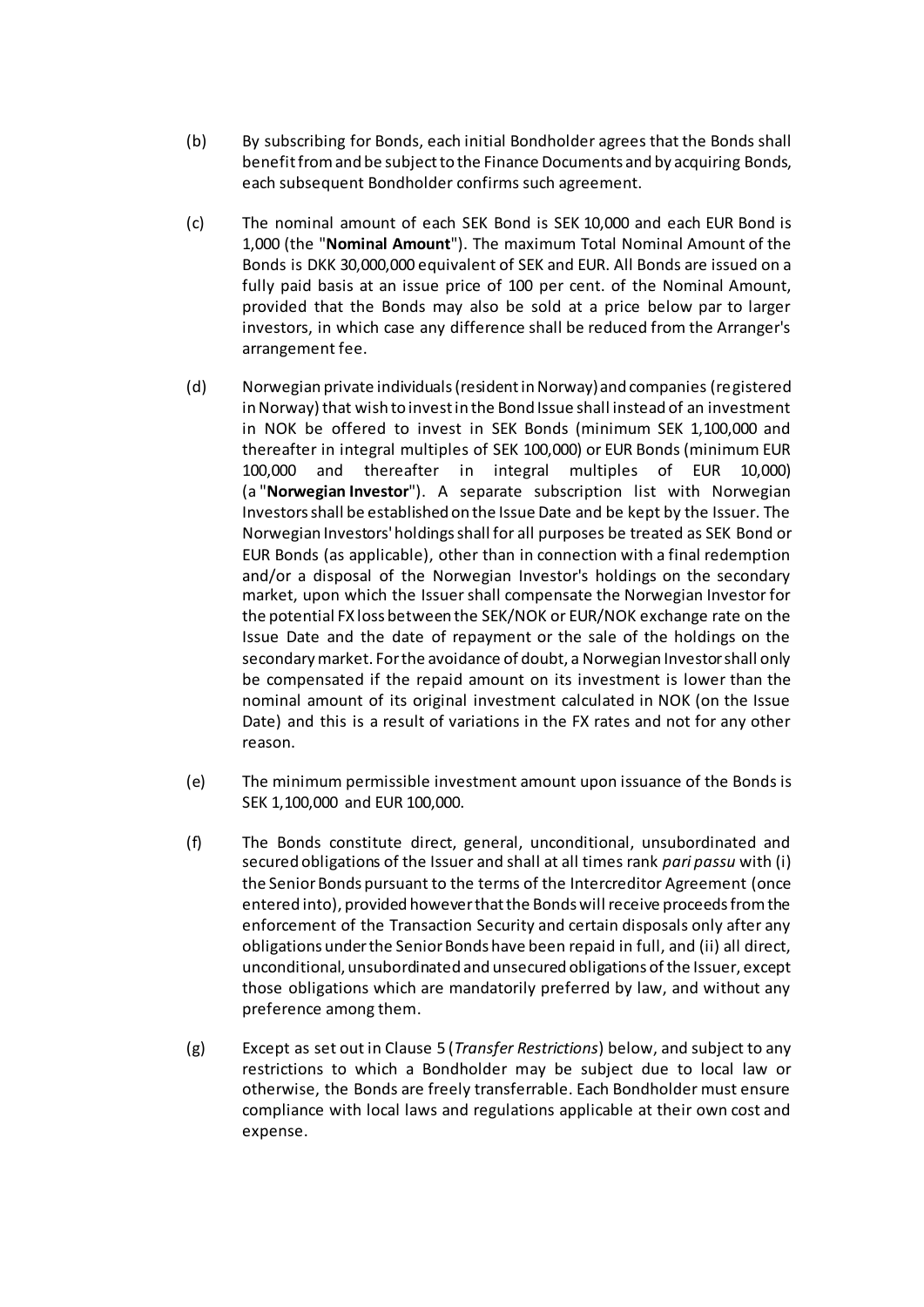(h) There shall be no obligation to list the Bonds on any exchange or market place.

### <span id="page-12-0"></span>**3. Purpose of the Bonds**

The proceeds from the Bonds, including the Senior Bonds, shall be applied as follows:

- (a) payment of Transaction Costs of up to approximately DKK 4,000,000;
- (b) DKK 25,000,000 towards payment for the acquisition of all shares in the Property Company; and
- **(c)** approximately DKK 1,000,000 for the Downstream Loan to the Property Company, which shall be used for development of the Properties.

# <span id="page-12-1"></span>**4. Conditions Precedent for Disbursement**

### **4.1 The Escrow Accounts**

The Net Proceeds shall be held by the Arranger on the Escrow Accounts and shall be released when the conditions precedent for disbursement of the Net Proceeds have been fulfilled pursuant to Claus[e 4.2b](#page-12-2)elow, provided that at the election of the Issuer, an amount of funds necessary to pay the purchase price to the seller of the Property Company, may be exchanged to DKK (for the avoidance of doubt, any exchange risks to be carried by the Issuer) up to two days before the completion of the acquisition of the Property Company and be deposited in the Blocked Account until the day of completion of the acquisition of the Property Company, provided that the Arranger shall inform the Trustee of the transfer of such funds.

#### <span id="page-12-3"></span><span id="page-12-2"></span>**4.2 Disbursement of the Net Proceeds**

- (a) The Trustee's approval of the disbursement from the Escrow Accounts or the Blocked Account (as applicable) of the Net Proceeds is subject to the following documents being received by the Trustee, in form and substance satisfactory to it (acting reasonably), and that the following actions have been taken or will occur on the disbursement date:
	- (i) duly executed corporate authorization documents, issued by each party to the Finance Documents;
	- (ii) a duly executed copy of the purchase agreement regarding the acquisition of the Property Company together with evidence that the acquisition of the Property Company will be completed on the disbursement date;
	- (iii) a copy, certified by an authorised signatory of the Issuer to be a true copy, of the funds flow statement setting out the payments to be made on the disbursement date;
	- (iv) the Consent Letter from Jyske Realkredit, or a confirmation that all loans granted by Jyske Realkredit to the Group have been repaid in full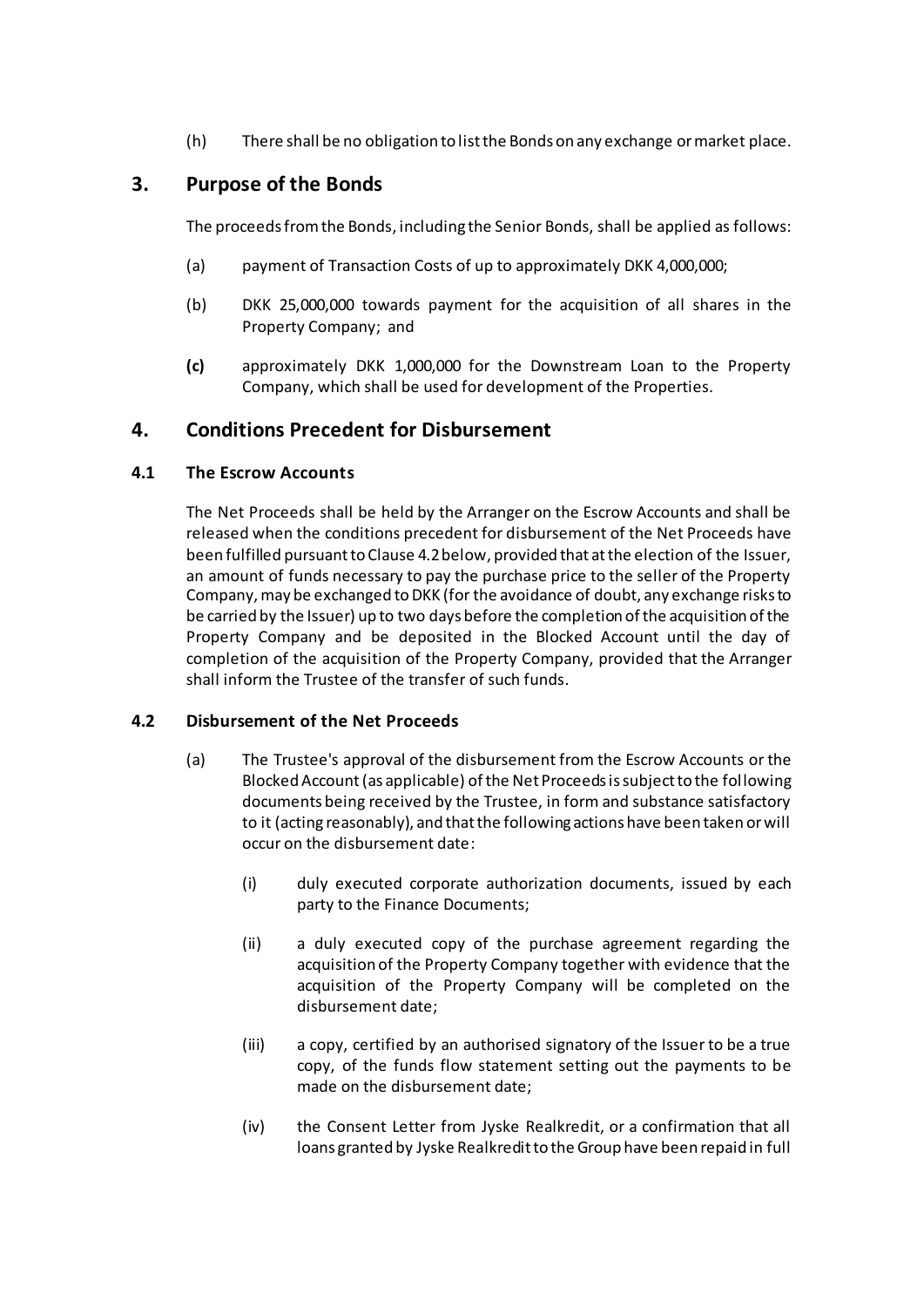and that Jyske Realkredit has unconditionally released all security over the Group's assets and shares (and provided that the terms of such new debt does not restrict the transactions contemplated by the Bonds and the Senior Bonds);

- (v) evidence that Clause [13.10](#page-23-2) (*[Contributions by owners](#page-23-2)*) will be satisfied on the first disbursement date when the acquisition of the Property Company has been completed; and
- <span id="page-13-1"></span>(vi) duly executed copies of the Finance Documents (other than the Intercreditor Agreement) and evidence satisfactory to the Trustee that the Transaction Security will be perfected on or about the disbursement date and any Transaction Security relating to the Property Company will be perfected as soon as possible following the completion of the acquisition.
- (b) When the conditions precedent for disbursement set out in Clause [4.2\(a\)](#page-12-3) have been fulfilled to the satisfaction of the Trustee (acting reasonably) or waived by the Trustee, the Trustee shall notify the Arranger that the Net Proceeds may be released from the Escrow Accounts or the Blocked Account (as applicable), to be applied as set out in Claus[e 3](#page-12-0) (*[Purpose of the Bond](#page-12-0)s*).
- $(c)$  The conditions precedent mentioned in Claus[e 4.2\(a\)\(vi\)](#page-13-1) shall in respect for the Property Company, including the disbursement of the Downstream Loan and the Downstream Loan Security, be fulfilled on the date of disbursement of the Net Proceeds after the acquisition of the Property Company has been completed.
- (d) If the conditions precedent for disbursement set out in Clause [4.2\(a\)](#page-12-3) have not been fulfilled to the satisfaction of the Trustee (acting reasonably) or waived by the Trustee prior to 31 October 2019, the Issuer shall redeem all Bonds at a price equal to 100 per cent. of the Nominal Amount together with any accrued Interest.
- (e) The Trustee may assume that the documentation delivered to it pursuant to Claus[e 4.2\(a\)](#page-12-3) is accurate, correct and complete unless it has actual knowledge that this is not the case, and the Trustee does not have to verify the contents of any such documentation.

# <span id="page-13-0"></span>**5. Transfer Restrictions**

(a) Bondholders may be subject to purchase or transfer restrictions with regard to the Bonds, as applicable from time to time under local laws to which a Bondholder may be subject (due to e.g. its nationality, its qualification, its residency, its registered address or its place(s) for business). No party other than the Bondholder shall be responsible to ensure compliance with such laws and regulations and each Bondholder must ensure compliance with local laws and regulations applicable at their own cost and expense.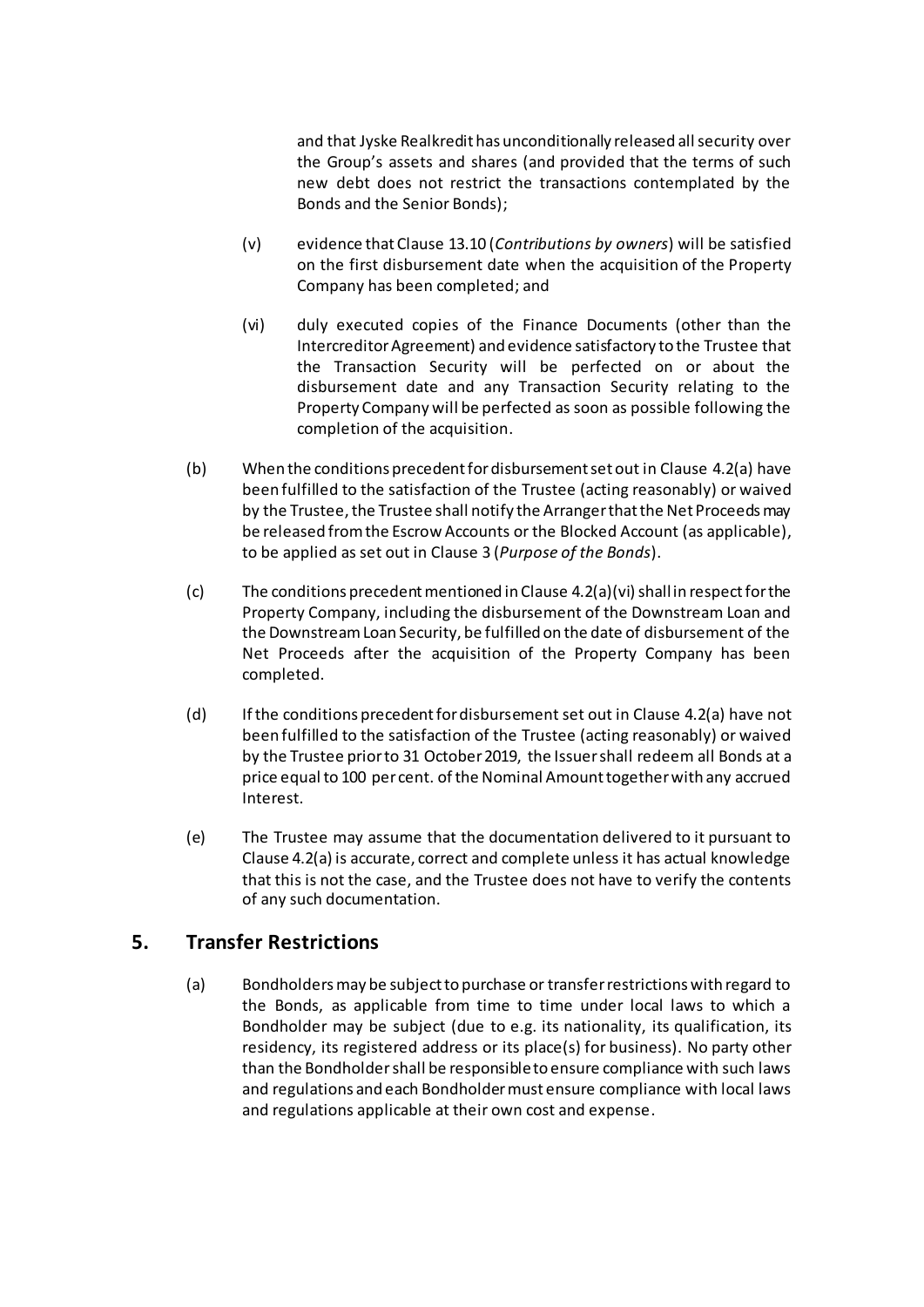<span id="page-14-4"></span>(b) No action is being taken in any jurisdiction that would or is intended to permit a public offering of the Bonds or the possession, circulation or distribution of any document or other material relating to the Issuer or the Bonds in any jurisdiction, where action for that purpose is required. Each Bondholder must inform itself about, and observe, any applicable restrictions to the transfer of material relating to the Issuer or the Bonds.

# <span id="page-14-0"></span>**6. Bonds in Book-Entry Form**

- (a) The Bonds will be registered for the Bondholders on their respective Securities Accounts and no physical bonds will be issued. Accordingly, the Bonds will be registered in accordance with the Financial Instruments Accounts Act. Registration requests relating to the Bonds shall be directed to an Account Operator.
- (b) The Issuer shall at all times ensure that the registration of the Bonds in the CSD is correct.
- (c) Those who according to assignment, Security, the provisions of the Swedish Children and Parents Code (Sw. *föräldrabalken (1949:381)*), conditions of will or deed of gift or otherwise have acquired a right to receive payments in respect of a Bond, shall register their entitlements to receive payment in accordance with the Financial Instruments Accounts Act.
- (d) The Issuer (and the Trustee when permitted under the CSD's applicable regulations) shall be entitled to obtain information from the debt register (Sw. *skuldbok*) kept by the CSD in respect of the Bonds. At the request of the Trustee, the Issuer shall promptly obtain such information and provide it to the Trustee.
- <span id="page-14-2"></span>(e) The Trustee shall, in order to carry out its functions and obligations under these Terms and Conditions, have access to the securities depository registered with the CSD for the purposes of reviewing ownership of the Bonds registered in the securities depository.
- (f) The Trustee may use the information referred to in Clause [6\(e\)](#page-14-2) only for the purposes of carrying out its duties and exercising its rights in accordance with the Finance Documents and shall not disclose such information to any Bondholder or third party unless necessary for such purposes.

# <span id="page-14-1"></span>**7. Right to Act on Behalf of a Bondholder**

- (a) If any person, other than a Bondholder, wishes to exercise any rights under the Finance Documents, it must obtain a power of attorney or other proof of authorisation from the Bondholder or a successive, coherent chain of powers of attorney or proofs of authorisation starting with the Bondholder and authorising such person.
- <span id="page-14-3"></span>(b) A Bondholder may issue one or several powers of attorney to third parties to represent it in relation to some or all of the Bonds held by it. Any such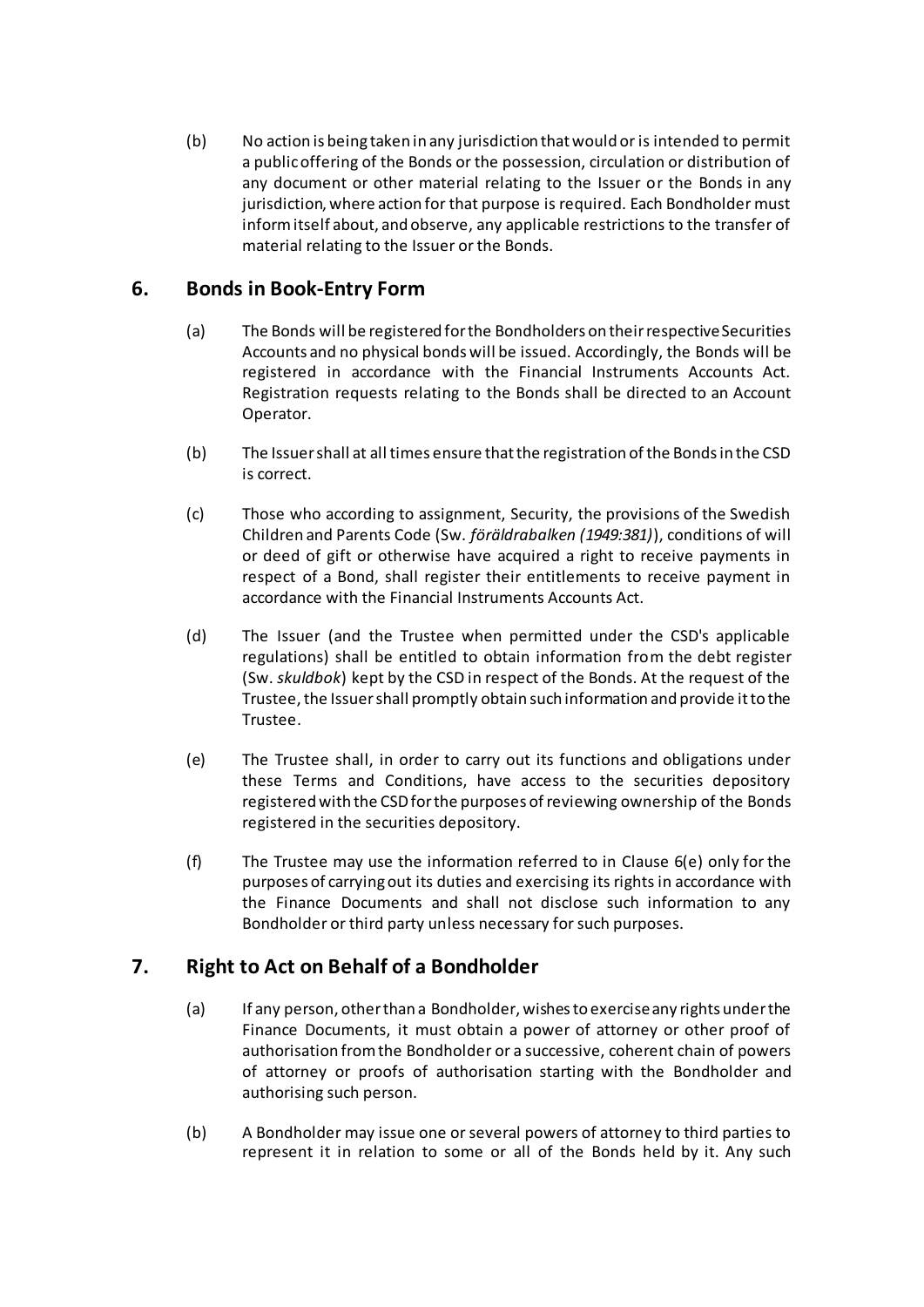representative may act independently under the Finance Documents in relation to the Bondsfor which such representative is entitled to represent the Bondholder and may further delegate its right to represent the Bondholder by way of a further power of attorney.

(c) The Trustee shall only have to examine the face of a power of attorney or other proof of authorisation that has been provided to it pursuant to Clause [7\(b\)](#page-14-3) and may assume that it has been duly authorised, is valid, has not been revoked or superseded and that it is in full force and effect, unless otherwise is apparent from its face or the Trustee has actual knowledge to the contrary.

### <span id="page-15-0"></span>**8. Payments in Respect of the Bonds**

- (a) Any payment or repayment under the Finance Documents, or any amount due in respect of a repurchase of any Bonds requested by a Bondholder pursuant to these Terms and Conditions, shall be made to such person who is registered as a Bondholder on a Securities Account on the Record Date immediately preceding the relevant payment date, by way of (if no specific order is made by the Trustee) crediting the relevant amount to the bank account nominated by such Bondholder in connection with its Securities Account in the CSD.
- (b) Payment constituting good discharge of the Issuer's payment obligations to the Bondholders under these Terms and Conditions will be deemed to have been made to each Bondholder once the amount has been credited to the bank holding the bank account nominated by the Bondholder in connection with its Securities Account. If the paying bank and the receiving bank are the same, payment shall be deemed to have been made once the amount has been credited to the bank account nominated by the Bondholder in question.
- (c) All amounts payable under the Finance Documents shall be payable in the relevant denomination of the Bonds set out in Clause [2\(a\)](#page-10-1) above. If, however, the denomination differs from the currency of the bank account connected to the Bondholder's Securities Account, any cash settlement may be exchanged and credited to this bank account in accordance with the procedures of the CSD.
- (d) Any specific payment instructions, including foreign exchange bank account details, to be connected to the Bondholder's account in the CSD must be provided by the relevant Bondholder to the Paying Agent (either directly or through its Account Operator in the CSD) within five CSD Business Days prior to a payment date. Depending on any currency exchange settlement agreements between each Bondholder's bank and the Paying Agent, and opening hours of the receiving bank, cash settlement may be delayed, and payment shall be deemed to have been made once the cash settlement has taken place, provided, however, that no default interest or other penalty shall accrue for the account of the Issuer for such delay.
- (e) If, due to any obstacle for the CSD, the Issuer cannot make a payment or repayment, such payment or repayment may be postponed until the obstacle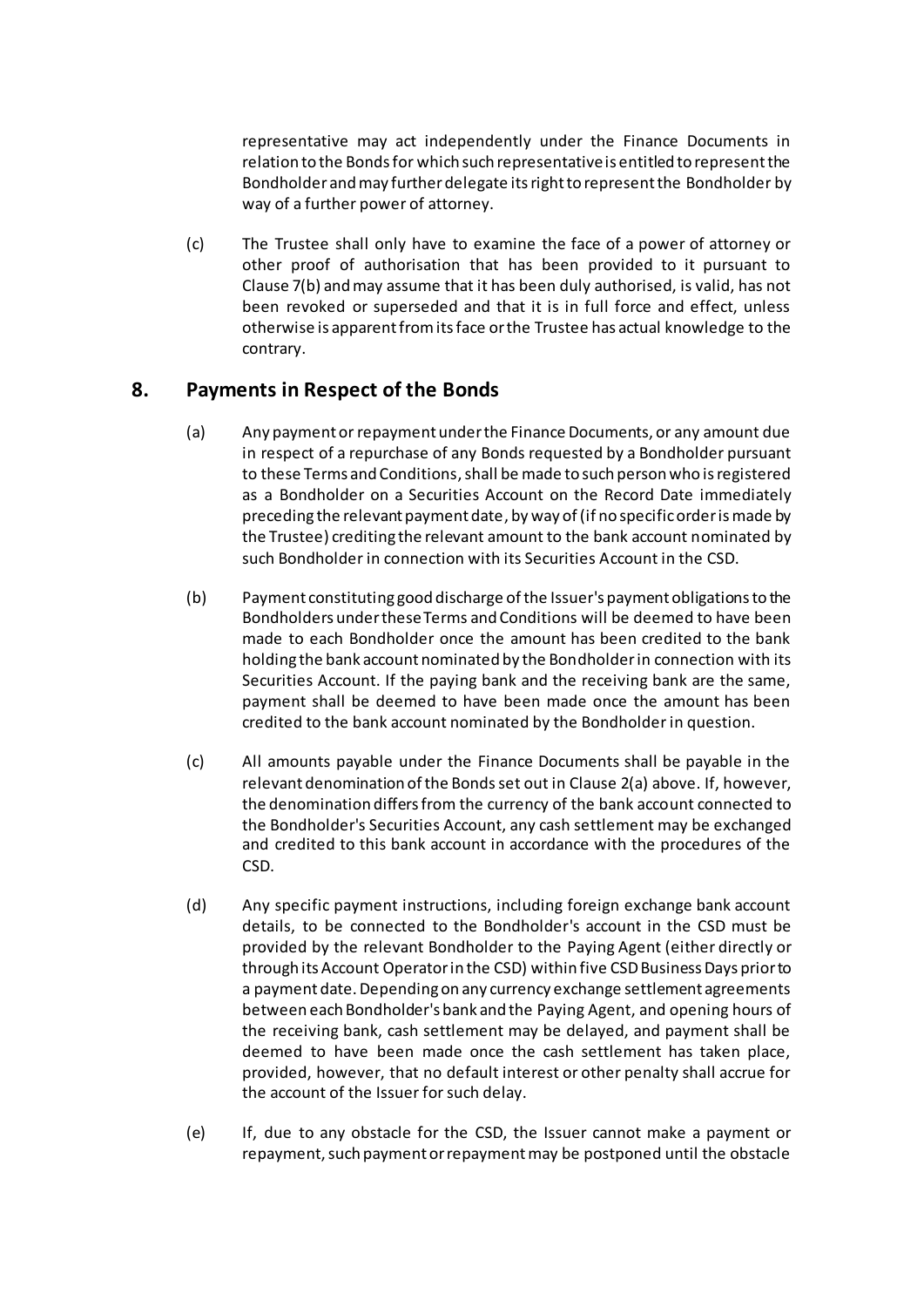has been removed. Interest shall accrue in accordance with Clause [10\(d\)](#page-18-5) during such postponement.

- (f) If payment or repayment is made in accordance with this Clause [8,](#page-15-0) the Issuer shall be deemed to have fulfilled its obligation to pay, irrespective of whether such payment was made to a person not entitled to receive such amount.
- (g) Any payment which shall be made under these Terms and Conditions shall be made in accordance with the Business Day Convention (no business day adjustment).
- (h) The Issuer is not liable to gross-up any payments under the Finance Documents by virtue of any withholding tax, public levy or the similar.
- (i) Notwithstanding anything to the contrary in these Terms and Conditions, the Bonds shall be subject to, and any payments made in relation thereto shall be made in accordance with, the rules and procedures of etheCSD.

### <span id="page-16-0"></span>**9. Transaction Security**

#### **9.1 Granting of Transaction Security and the Guarantees**

- (a) Subject to the Intercreditor Agreement (if any), as continuing Security for the due and punctual fulfilment of the Secured Obligations, the Issuer shall and shall procure that relevant security providers grant the Transaction Security and the Guarantee Undertakings (as applicable) to the Secured Parties as represented by the Security Agent on the terms set out in the Security Documents and the Guarantee Undertakings.
- (b) The Security Agent shall hold the Transaction Security and the Guarantees on behalf of the Secured Parties in accordance with the Security Documents, the Guarantee Undertakings and, if applicable, the Intercreditor Agreement. The Issuer and the Guarantor and the relevant security providers shall enter into the Security Documents and the Guarantee Undertakings (as applicable) and perfect the Transaction Security in accordance with the terms of the Security Documents.
- (c) Unless and until the Security Agent has received instructions from the Bondholders in accordance with Clause [16](#page-27-0) (*[Decisions by Bondholders](#page-27-0)*), the Security Agent shall (without first having to obtain the Bondholders' consent) be entitled to enter into agreements with the Issuer or a third party or take any other actions, if it is, in the Security Agent's opinion, necessary for the purpose of maintaining, altering, releasing or enforcing the Transaction Security, creating further Security for the benefit of the Secured Parties or for the purpose of settling the Bondholders' or the Issuer's rights to the Transaction Security, in each case in accordance with the terms of the Finance Documents, and provided that such agreements or actions are not detrimental to the interests of the Bondholders.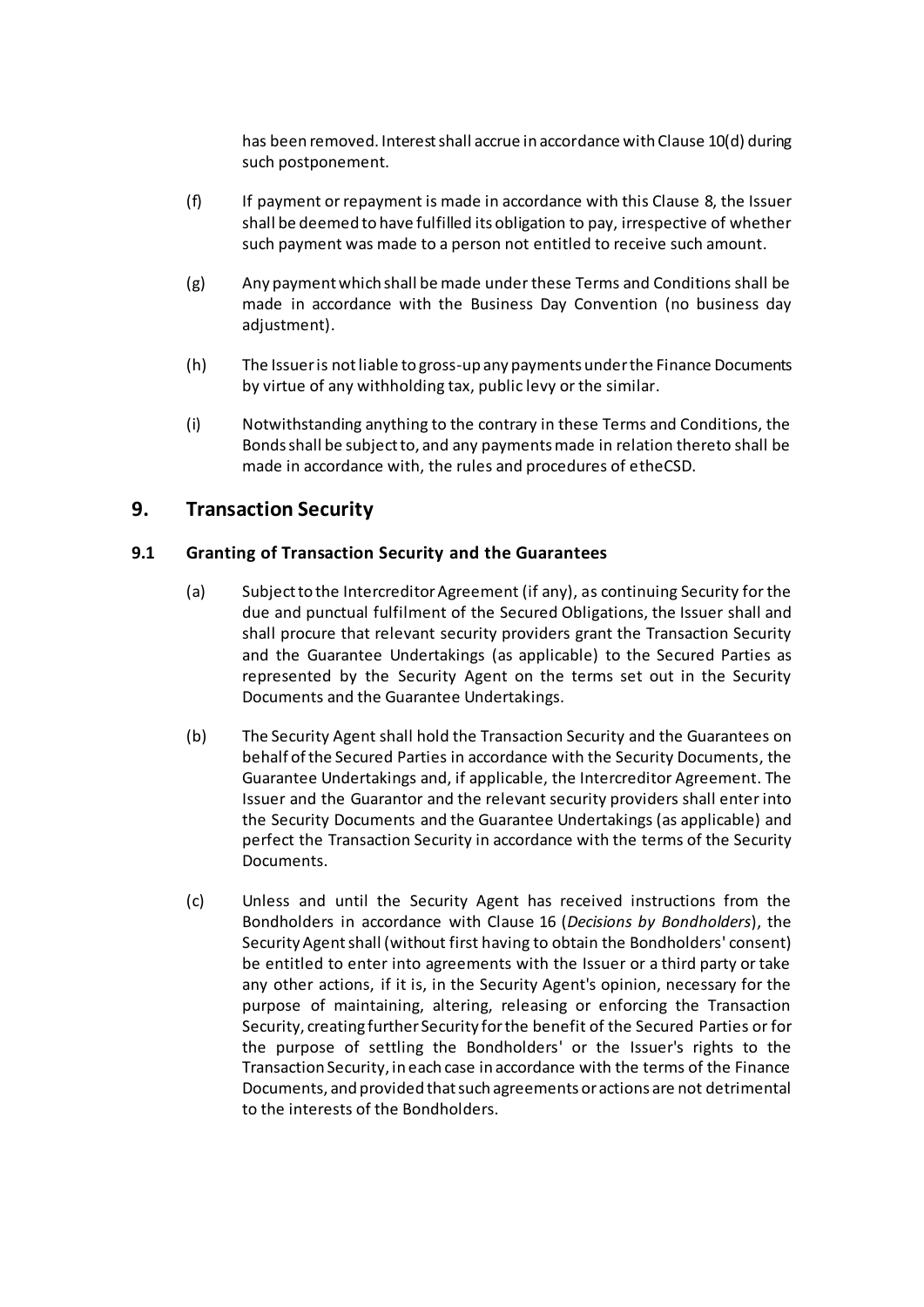- (d) Unless and until the Security Agent has received instructions (i) from the Bondholders in accordance with Claus[e 16](#page-27-0) (*[Decisions by Bondholders](#page-27-0)*) and/or (ii) to the contrary in accordance with the Intercreditor Agreement (if applicable) the Security Agent shall (without first having to obtain the Bondholders' consent) be entitled to enter into agreements with the Issuer or a third party or take any other actions, if it is, in the Security Agent's opinion, necessary for the purpose of maintaining, altering, releasing or enforcing the Transaction Security, creating further Security for the benefit of the Secured Parties or for the purpose of settling the Bondholders'**,** the Senior Bondholders' or the Issuer's rights to the Transaction Security, in each case in accordance with the terms of the Finance Documents and provided that such agreements or actions are not detrimental to the interest of the Bondholders.
- (e) The Trustee shall be entitled to give instructions relating to the Transaction Security to the Security Agent in accordance with the Intercreditor Agreement.

### **9.2 Release of Security and Guarantees in accordance with the Intercreditor Agreement**

- (a) The Security Agent may at any time, acting on instructions of the Trustee (acting on behalf of the Bondholders), release Transaction Security and the Guarantees in accordance with the terms of the Security Documents, the Guarantee Undertakings and the Intercreditor Agreement (if applicable).
- (b) For the avoidance of doubt, and provided that the Senior Bonds have been issued, any Transaction Security or Guarantee will always be released *pro rata* between the Bondholders and the Senior Bondholders and the remaining Transaction Security and Guaranteeswill continue to rank *pari passu* between the Bondholders and the Senior Bondholders as set forth in the Security Documents and the Intercreditor Agreement.

### **9.3 Enforcement of Security and Guaranteesin accordance with the Intercreditor Agreement**

- <span id="page-17-0"></span>(a) The Security Agent may only take any action to accelerate or enforce any Transaction Security in accordance with the terms of the Intercreditor Agreement, which contains various provisions relating to amongst other things enforcement of the Transaction Security and the Guarantees.
- (b) Upon an enforcement of the Transaction Security or the Guarantees, the proceeds shall be distributed in accordance with the Intercreditor Agreement, where *inter alia* the Bondholders will receive any proceeds from an enforcement of the Transaction Security and the Guarantee only after the Senior Bonds have been discharged in full.
- <span id="page-17-1"></span>(c) All security and/or guarantees or arrangement having similar effects may be released by the Security Agent, without the need for any further referral to or authority from anyone, upon any enforcement provided that the proceeds are distributed in accordance with the provisions set out in the Intercreditor Agreement.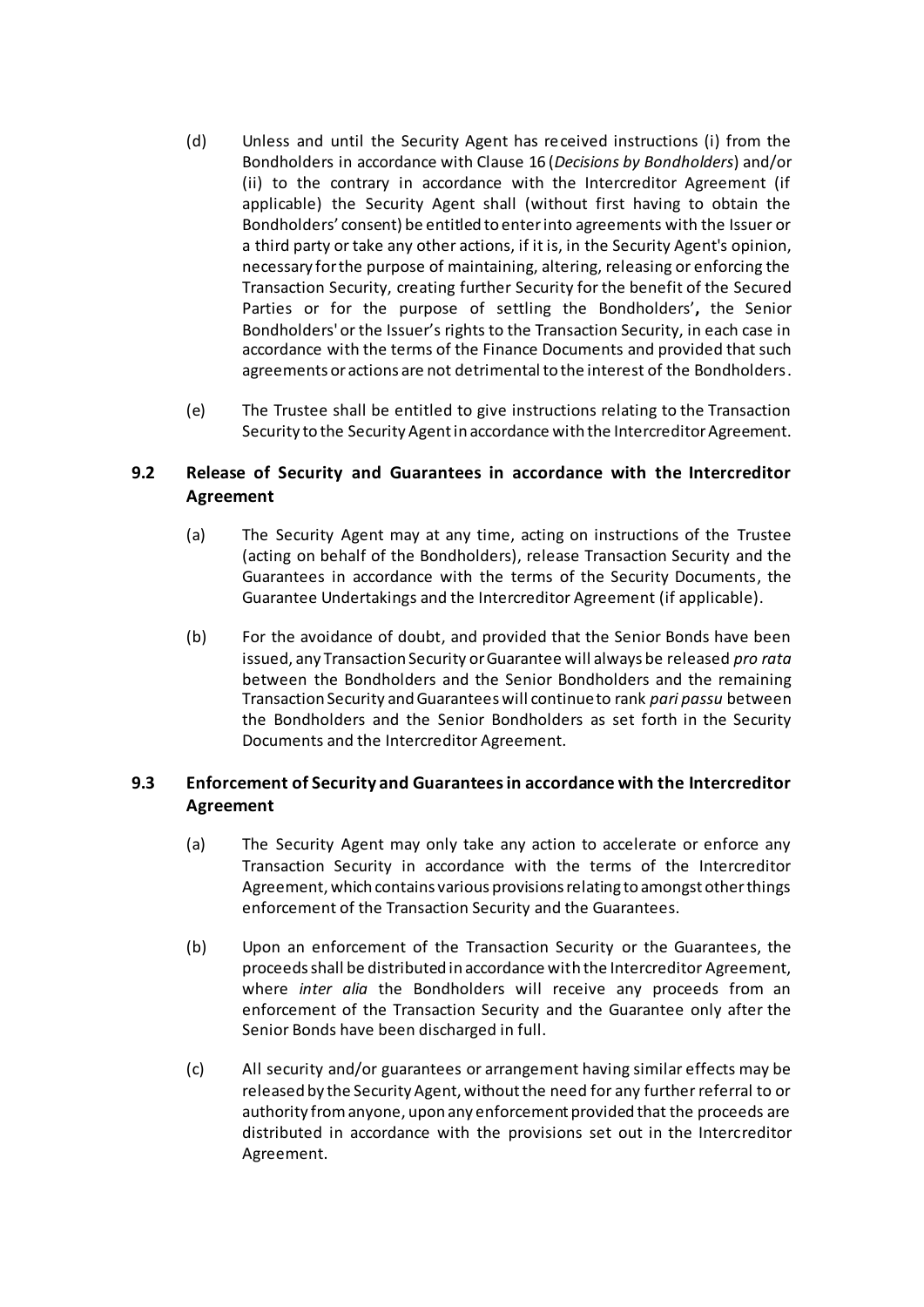(d) Clauses  $9.3(a) - 9.3(c)$  $9.3(a) - 9.3(c)$  above is only applicable if the Senior Bonds have been issued and the Intercreditor Agreement has been executed.

### <span id="page-18-3"></span><span id="page-18-0"></span>**10. Interest**

- (a) Each Bond carries Interest at the Interest Rate applied to the Nominal Amount from (but excluding) the Issue Date up to (and including) the relevant Redemption Date.
- (b) Interest accrues during an Interest Period. Payment of Interest in respect of the Bonds shall be made to the Bondholders on each Interest Payment Date for the preceding Interest Period and in connection with the redemption of the Bonds in full on the relevant Redemption Date.
- <span id="page-18-4"></span>(c) Interest shall be calculated on the basis of a 360-day year comprised of twelve months of 30 days each and, in case of an incomplete month, the actual number of days elapsed (30/360-days basis).
- <span id="page-18-5"></span>(d) If the Issuer fails to pay any amount payable by it on its due date, default interest shall accrue on the overdue amount from (but excluding) the due date up to (and including) the date of actual payment at a rate which is five (5) percentage points higher than the Interest Rate. Accrued default interest shall not be capitalised. No default interest shall accrue where the failure to pay was solely attributable to the Paying Agent or the CSD or a Force Majeure Event, in which case the ordinary Interest Rate shall apply instead.

# <span id="page-18-1"></span>**11. Redemption and Repurchase of the Bonds**

### **11.1 Redemption at maturity and extension**

- (a) Subject to paragraph [\(b\)](#page-18-2) below, the Issuer shall redeem all, but not some only, of the outstanding Bondsin full on the Final Redemption Date with an amount per Bond equal to the Nominal Amount together with accrued but unpaid Interest.
- <span id="page-18-2"></span>(b) The Issuer has the right to extend the original Final Redemption Date with six (6) months, by giving notice to the Trustee and Bondholders at least ten (10) Business Days prior to the original Final Redemption Date and provided that the termination date for the Senior Bonds, if issued, is extended simultaneously. If so requested by the Issuer, the Issuer shall redeem the Bonds on the date falling six (6) months after the original Final Redemption Date with an amount per Bond equal to the Nominal Amount together with accrued but unpaid Interest.

### **11.2 Group Companies' purchase of Bonds**

The Group Companies or any of their Affiliates may, subject to applicable law, at any time and at any price purchase Bonds on the market or in any other way. The Bonds held by the Group Companies or any of their Affiliates may at such company's discretion be retained, sold or, if held by the Issuer, cancelled.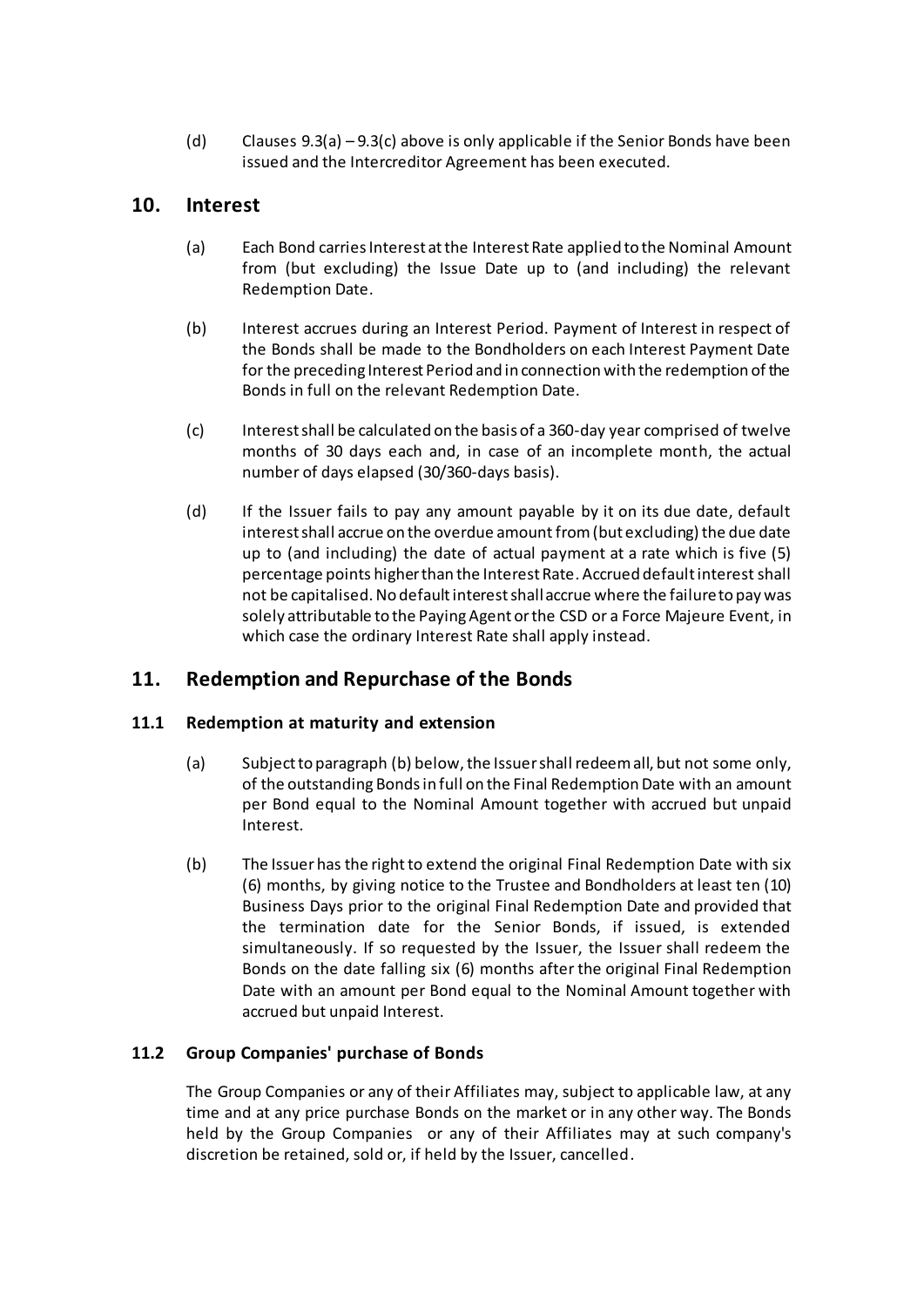### <span id="page-19-2"></span>**11.3 Voluntary Total Redemption (call option)**

- (a) The Issuer may, provided that the Senior Bonds are redeemed simultaneously and subject to the Intercreditor Agreement (if applicable), redeem the Bonds (all but not only some) at any time:
	- (i) from and including the Issue Date to, but excluding, the First Call Date at a price equal to the Early Redemption Amount; and
	- (ii) from and including the First Call Date to, but excluding, the Final Redemption Date at a price equal to 100.00 per cent. of the Nominal Amount (plus accrued interest on the redeemed amount).
- (b) Redemption in accordance with paragraph (a) above, shall be made by the Issuer giving not less than ten (10) Business Days' notice prior to the relevant Redemption Date to the Bondholders and the Trustee, in each case calculated from the effective date of the notice. The notice from the Issuer shall specify the Redemption Date and also the Record Date on which a person shall be registered as a Bondholder to receive the amounts due on such Redemption Date. Any such notice is irrevocable but may, at the Issuer's discretion, contain one or more conditions precedent. Upon fulfilment of the conditions precedent (if any), the Issuer is bound to redeem the Bonds in full at the applicable amount on the specified Redemption Date.

### <span id="page-19-1"></span><span id="page-19-0"></span>**11.4 Mandatory repurchase due to a Change of Control Event (put option)**

- (a) Upon the occurrence of a Change of Control Event, each Bondholder shall during a period of sixty (60) days from the effective date of a notice from the Issuer of the Change of Control Event pursuant to Clause [12.1\(a\)](#page-20-1) (after which time period such right shall lapse), have the right to request that all of its Bonds be repurchased at a price per Bond equal to 101 per cent. of the Nominal Amount together with accrued but unpaid Interest. However, such period may not start earlier than upon the occurrence of the Change of Control Event.
- (b) The notice from the Issuer pursuant to Clause [12.1\(a\)](#page-20-1) shall specify the Record Date on which a person shall be registered as a Bondholder to receive interest and principal, the Redemption Date and include instructions about the actions that a Bondholder needs to take if it wants Bonds held by it to be repurchased. If a Bondholder has so requested, and acted in accordance with the instructions in the notice from the Issuer, the Issuer shall repurchase the relevant Bonds and the repurchase amount shall fall due on the Redemption Date specified in the notice given by the Issuer pursuant to Clause [12.1\(a\).](#page-20-1) The Redemption Date must fall no later than twenty (20) Business Days after the end of the period referred to in Clau[se 11.4\(a](#page-19-0)).
- (c) The Issuer shall comply with the requirements of any applicable securities laws or regulations in connection with the repurchase of Bonds. To the extent that the provisions of such laws and regulations conflict with the provisions in this Clause [11.4,](#page-19-1) the Issuer shall comply with the applicable securities laws and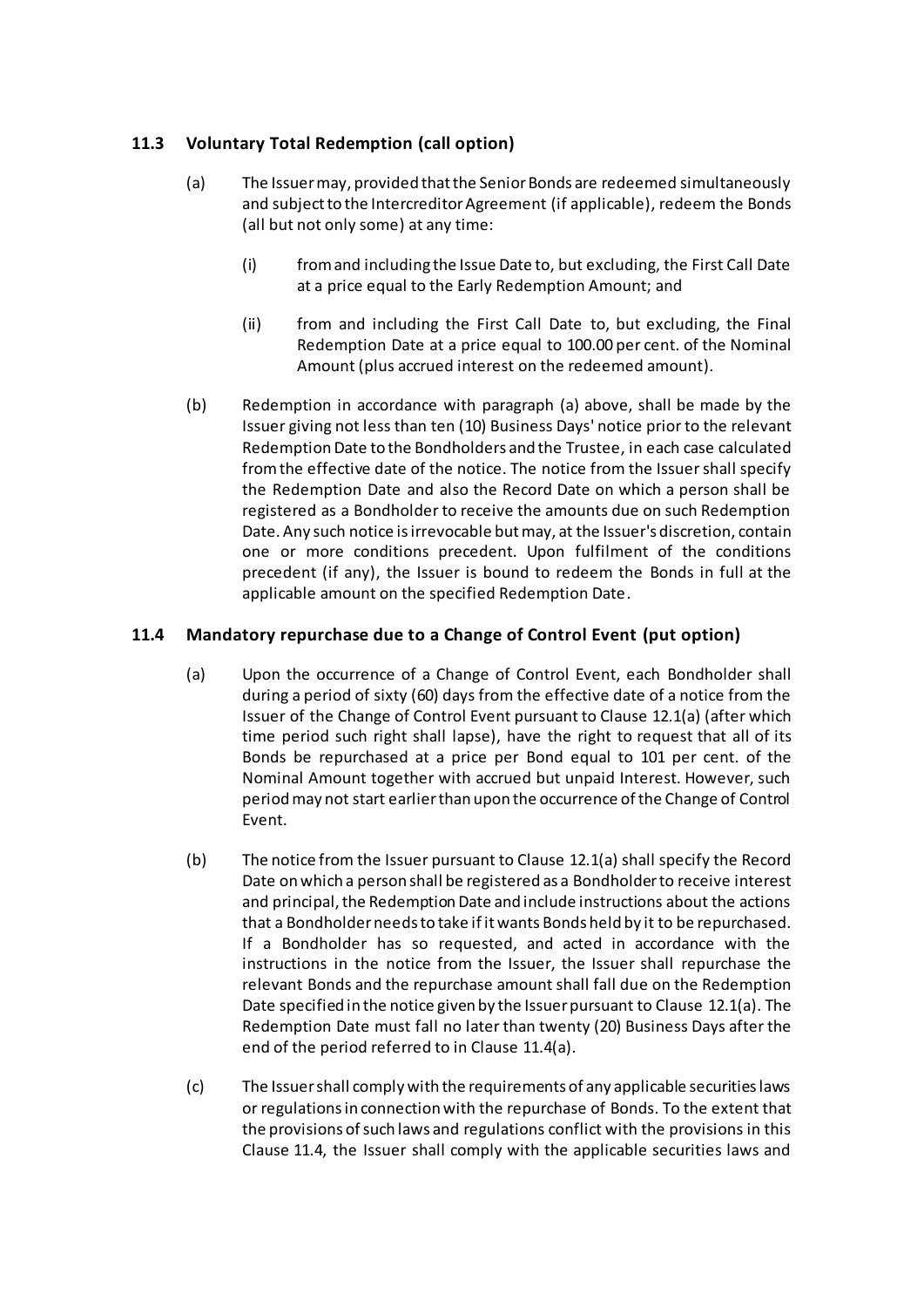regulations and will not be deemed to have breached its obligations under this Clause [11.4](#page-19-1) by virtue of the conflict.

(d) Any Bonds repurchased by the Issuer pursuant to this Clause [11.4](#page-19-1) may at the Issuer's discretion be retained, sold or cancelled.

### <span id="page-20-0"></span>**12. Information to Bondholders**

#### <span id="page-20-2"></span><span id="page-20-1"></span>**12.1 Information from the Issuer**

- (a) The Issuer shall as soon as possible notify the Trustee and the Bondholders when the Issuer is or becomes aware of the occurrence of a Change of Control Event.
- <span id="page-20-4"></span>(b) The Issuer shall as soon as possible notify the Trustee (with full particulars) when the Issuer is or becomes aware of the occurrence of any event or circumstance which constitutes an Event of Default, or any event or circumstance which would (with the expiry of a grace period, the giving of notice, the making of any determination or any combination of any of the foregoing) constitute an Event of Default, and shall provide the Trustee with such further information as it may reasonably request in writing following receipt of such notice. Should the Trustee not receive such information, the Trustee is entitled to assume that no such event or circumstance exists or can be expected to occur, provided that the Trustee does not have actual knowledge of such event or circumstance.
- (c) The Issuer shall after the end of each quarter of its financial year provide the Trustee with a progress report with respect to the renovation of the shopping mall located on the Properties, including a financial report describing, *inter alia,* earnings, costs and rents. The first report shall be provided for the third quarter of 2019.
- (d) The Issuer is only obliged to inform the Trustee according to this Clause [12.1](#page-20-2) if informing the Trustee would not conflict with any applicable laws, authority or court orders.

#### **12.2 Information from the Trustee**

The Trustee is entitled to disclose to the Bondholders any event or circumstance directly or indirectly relating to the Issuer or the Bonds. Notwithstanding the foregoing, the Trustee may if it considers it to be beneficial to the interests of the Bondholders delay disclosure or refrain from disclosing certain information other than in respect of an Event of Default that has occurred and is continuing.

#### <span id="page-20-3"></span>**12.3 Information among the Bondholders**

Upon request by a Bondholder, the Trustee shall promptly distribute to the Bondholders any information from such Bondholder which relates to the Bonds. The Trustee may require that the requesting Bondholder reimburses any costs or expenses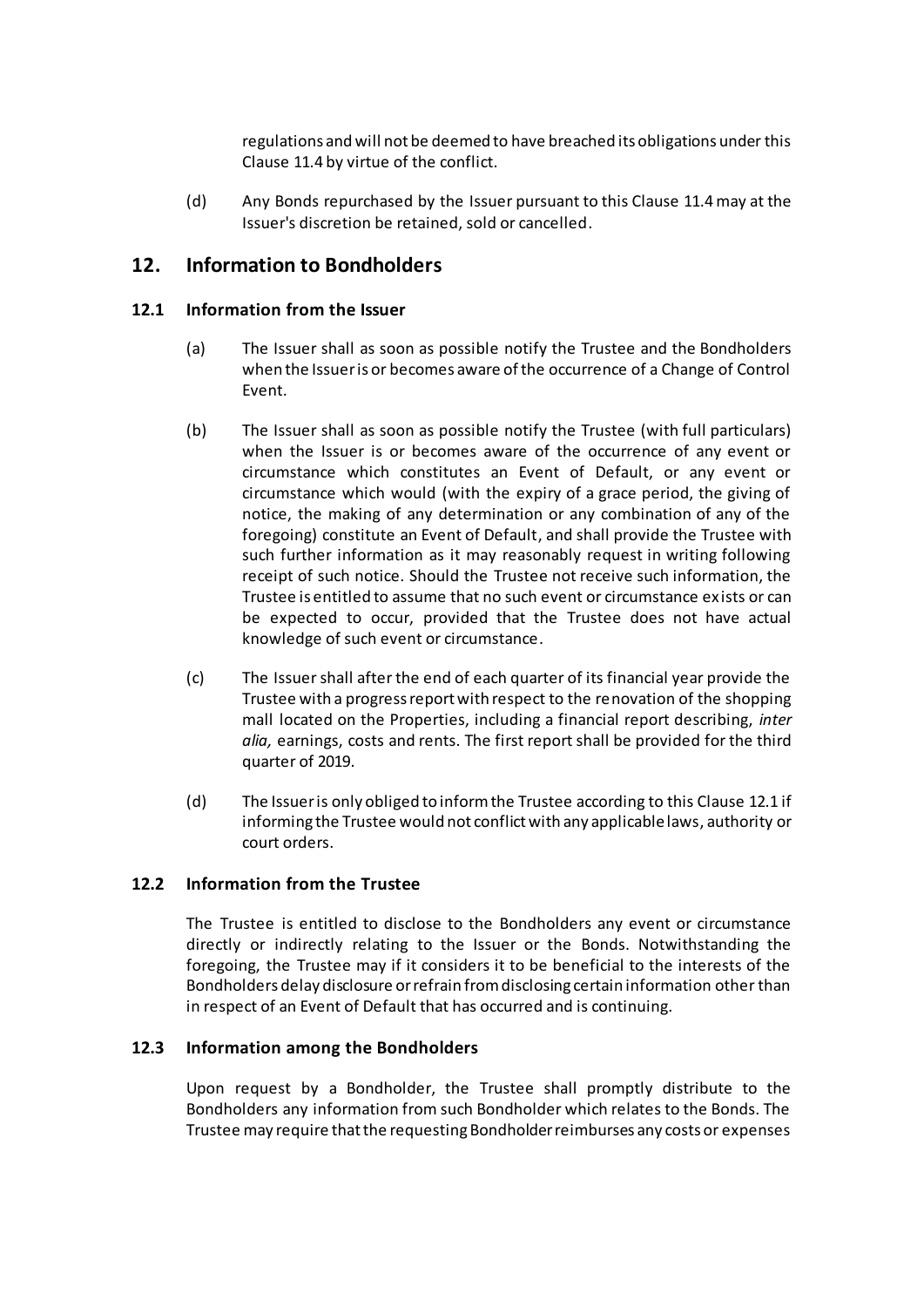incurred, or to be incurred, by the Trustee in doing so (including a reasonable fee for the work of the Trustee) before any such information is distributed.

### **12.4 Publication of Finance Documents**

- (a) The latest version of these Terms and Conditions (including any document amending these Terms and Conditions) shall be available on the website of the Issuer and the Trustee.
- (b) The latest versions of the other Finance Documents shall be available to the Bondholders at the office of the Trustee during normal business hours.

# <span id="page-21-0"></span>**13. General Undertakings**

#### **13.1 General**

The Issuer undertakes to (and shall, where applicable, procure that its Subsidiaries will) comply with the undertakings set out in this Clause [13](#page-21-0) for as long as any Bonds remain outstanding.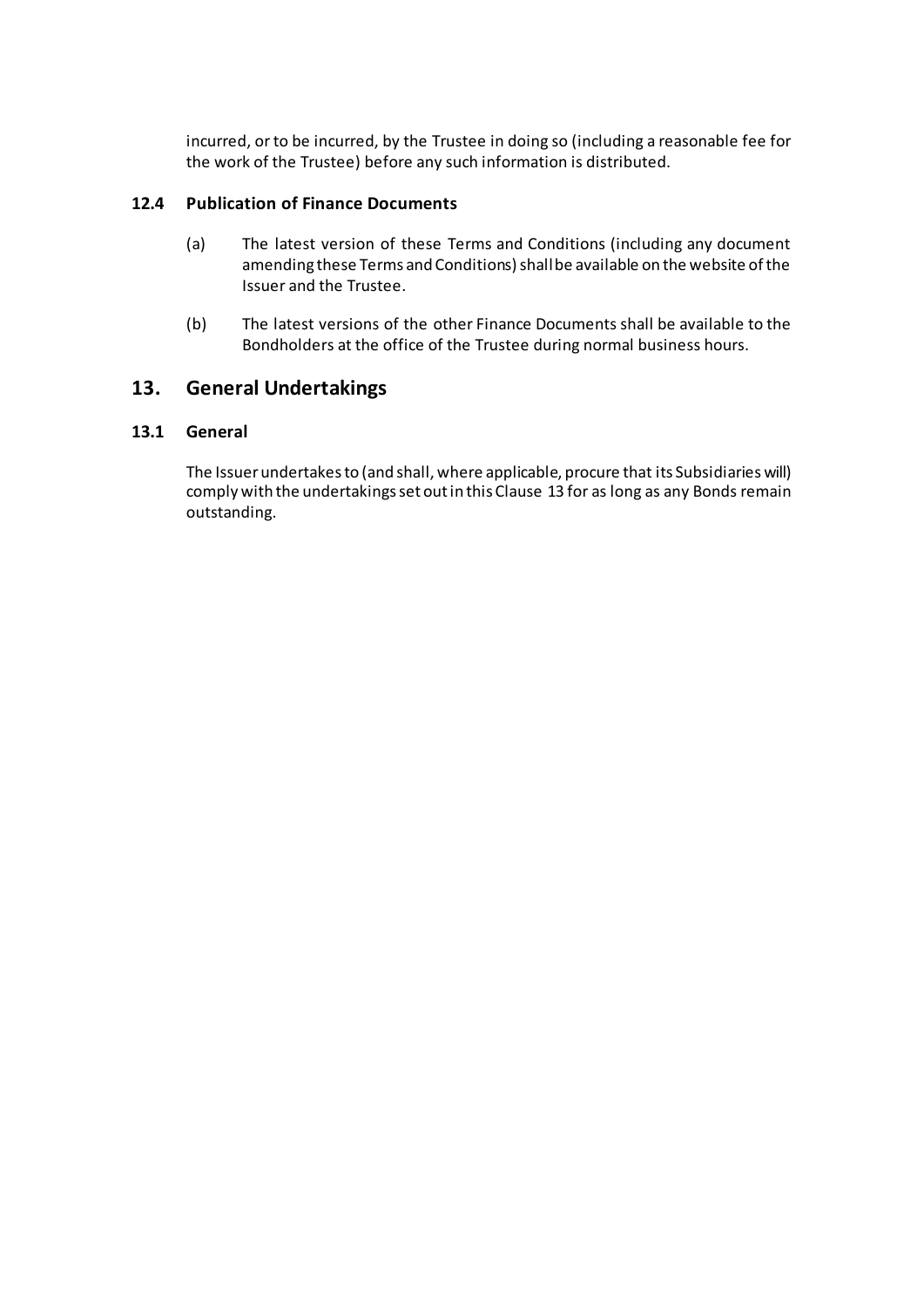### **13.2 Distributions from the Issuer**

The Issuer shall not (i) pay any dividend on its shares, (ii) repurchase or redeem any of its own shares, (iii) redeem or reduce its share capital or other restricted equity with repayment to shareholders, (iv) repay any Subordinated Loans or pay interest thereon (unless expressly permitted by the Subordination Agreement or the Intercreditor Agreement (as applicable)), iv) make any repayments on loans to the direct or indirect shareholder of the Issuer, or any Affiliates of the Issuer or its shareholders or (v i) make any other similar distribution or transfers of value to the direct or indirect shareholder of the Issuer, or any Affiliates of the Issuer.

### **13.3 Nature of Business**

The Issuer shall procure that no substantial change is made to the general nature of the business carried on by the Issuer as of the Issue Date if such change is reasonably likely to have a Material Adverse Effect.

#### **13.4 Financial Indebtedness**

The Issuer shall not (and shall ensure that neither of its subsidiaries) incur any additional Financial Indebtedness, other than Permitted Debt.

#### **13.5 Disposal of Assets**

The Issuer shall not (and shall ensure that neither of its Subsidiaries) sell or otherwise dispose of all or substantially all of its assets (including the Properties) or operations to any person.

#### **13.6 Negative Pledge**

- (a) The Issuer shall not (and shall ensure that neither of its subsidiaries) provide, prolong or renew any guarantee or security over any of its assets (present or future), other than Permitted Security.
- (b) Furthermore, the Property Company shall immediately upon disbursement of the Net Proceeds file for registration of a negative pledge on each of the Properties in favour of the Security Agent to be registered as soon as possible thereafter (such negative pledge shall be interpreted in accordance with Section 206 of the Danish Companies Act. If the negative pledge is deemed non-compliant with the Danish rules on financial assistance by the Danish Authorities or by the Danish courts, the negative pledge shall be released/deregistered without this having an effect on the remaining security or Finance Documents).

#### **13.7 Financial Support**

The Issuer shall not (and shall ensure that neither of its Subsidiaries) provide any loan or security or guarantee to or for the benefit of any party, other than the Permitted Debt.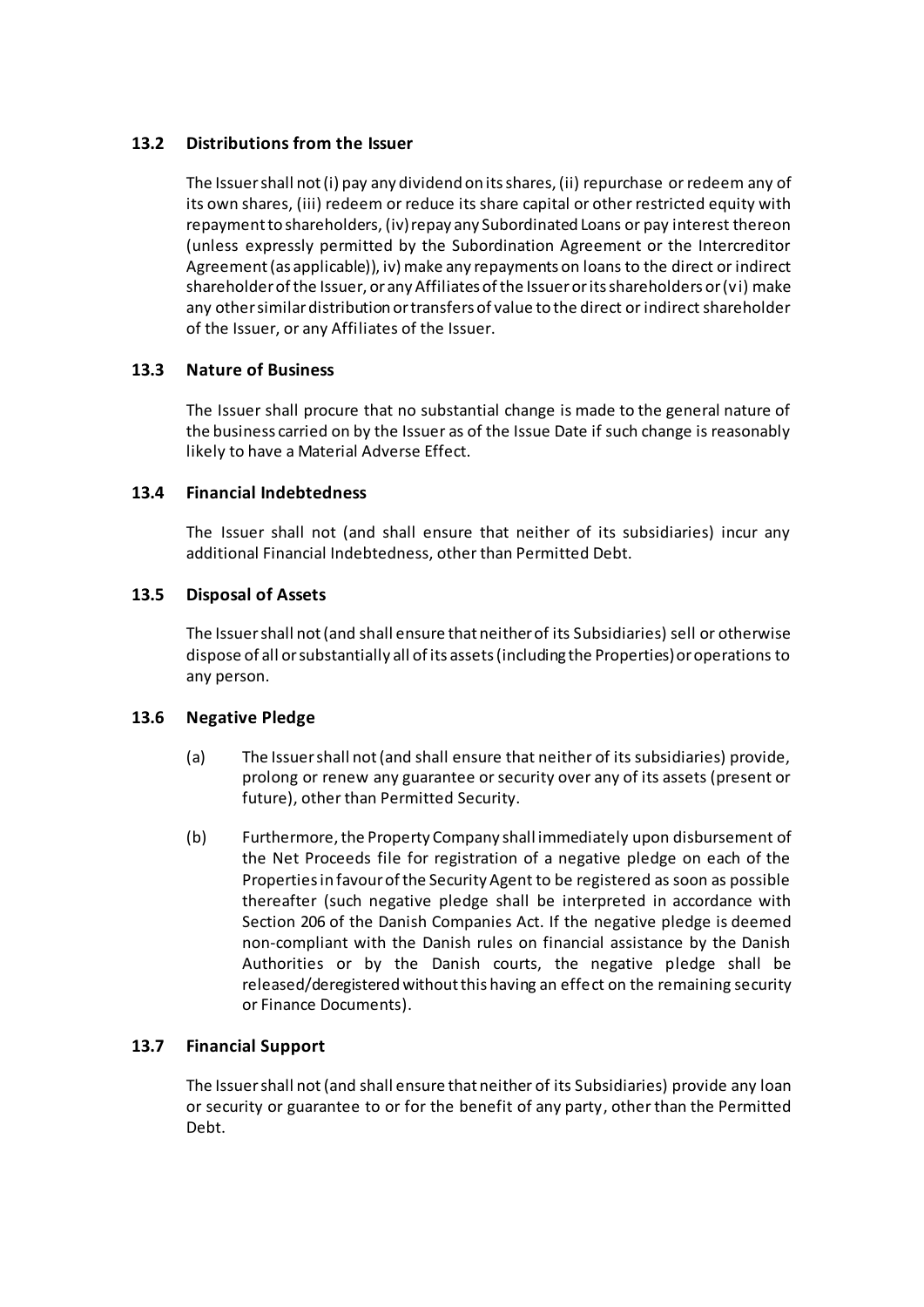#### **13.8 Dealings with Related Parties**

The Issuer shall (and shall ensure that its Subsidiaries) conduct all dealings with the direct and indirect shareholders of the Issuer and/or any Affiliates of such direct and indirect shareholders at arm's length terms.

#### **13.9 Environmental Compliance**

The Issuer shall (and shall ensure that its Subsidiaries) comply with all applicable environmental authorisations, regulations and laws and any orders issued by any public authority.

#### <span id="page-23-2"></span>**13.10 Contributions by owners**

The Issuer shall procure that (i) the majority owner, Sarofie Invest ApS, in connection with the disbursement of the Net Proceeds shall deposit DKK 4,000,000 on the Blocked Account, which in connection with the Senior Bond issue may be used to finance the renovations and development of the Properties, (ii) US Holding, Horsens ApS shall contribute DKK 1,000,000 to the Issuer, which may be used for general corporate purposes and development of the Property and (iii) DK Management ApS and Mr. Simon Lodberg, through company, shall jointly contribute DKK 900,000, which may be used for general corporate purposes of the Issuer. The contributions shall be made through Subordinated Loans or equity injections.

### <span id="page-23-0"></span>**14. Events of Default and Acceleration of the Bonds**

Each of the events or circumstances set out in this Clause [14](#page-23-0) (other than Clause [14.10](#page-25-1) (*[Acceleration of the Bonds](#page-25-1)*)) is an Event of Default.

#### <span id="page-23-1"></span>**14.1 Non-Payment**

The Issuer fails to pay an amount on the date it is due in accordance with the Finance Documents, unless its failure to pay is caused by administrative or technical error and payment is made within five (5) Business Days of the due date.

#### **14.2 Other Obligations**

A Group Company, or a direct or indirect owner of the Issuer fails to comply with the Finance Documents, in any other way than as set out under Clause [14.1](#page-23-1) above. Despite the above, no Event of Default will occur if the failure to comply is capable of being remedied and the Issuer or that party has remedied the failure within fifteen (15) Business Days of the earlier (i) the Issuer or that party becoming aware of the failure to comply and (ii) the Agent requesting the Issuer in writing to remedy such failure.

#### <span id="page-23-3"></span>**14.3 Cross-acceleration**

Any Financial Indebtedness of a Group Company is:

(a) not paid when due as extended by any originally applicable grace period (if there is one); or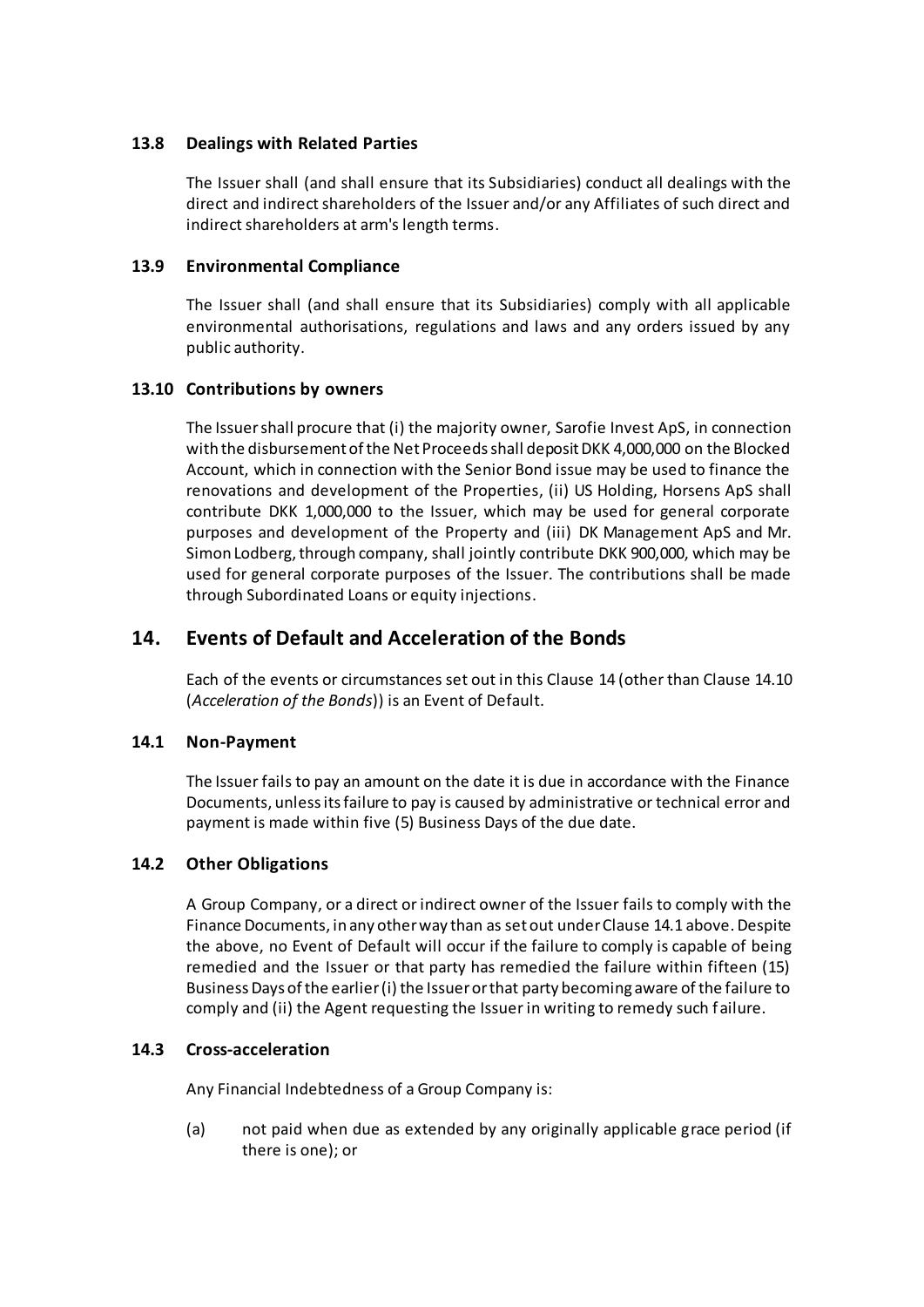(b) declared to be due and payable prior to its specified maturity as a result of an event of default (however described).

However, no Event of Default will occur under this Claus[e 14.3](#page-23-3) if (i) the aggregate amount of Financial Indebtedness that has fallen due is less than DKK 2,000,000 or (ii) it is owed to a Group Company.

#### **14.4 Insolvency**

- (a) Any Group Company is unable or admits inability to pay its debts as they fall due or is declared to be unable to pay its debts under applicable law, suspends making payments on its debts generally or, by reason of actual or anticipated financial difficulties, commences negotiations with its creditors (except for Bondholders) with a view to rescheduling its Financial Indebtedness; or
- (b) a moratorium is declared in respect of the Financial Indebtedness of any Group Company.

#### **14.5 Insolvency Proceedings**

Any corporate action, legal proceedings or other procedures are taken (other than (i) proceedings or petitions which are being disputed in good faith and are discharged, stayed or dismissed within 30 Business Days of commencement or, if earlier, the date on which it is advertised and (ii) in relation to the Issuer or the Property Company, solvent liquidations) in relation to:

- (a) the suspension of payments, winding-up, dissolution, administration or reorganisation (by way of voluntary agreement, scheme of arrangement or otherwise) of any Group Company; and
- <span id="page-24-0"></span>(b) the appointment of a liquidator, receiver, administrator, administrative receiver, compulsory manager or other similar officer in respect of any Group Company or any of its assets or any analogous procedure or step is taken in any jurisdiction.

#### **14.6 Mergers and Demergers**

A decision is made that any of the Issuer or the Property Company shall be demerged or merged if such merger or demerger is likely to have a Material Adverse Effect, provided that a merger involving the Issuer, where the Issuer is not the surviving entity, shall always be considered an Event of Default and provided that the Issuer may not be demerged.

#### **14.7 Creditors' Process**

Any expropriation, attachment, sequestration, distress or execution or any analogous process in any jurisdiction affects any asset or assets of any Group Company having an aggregate value of an amount equal to or exceeding DKK 2,000,000 and is not discharged within 30 days.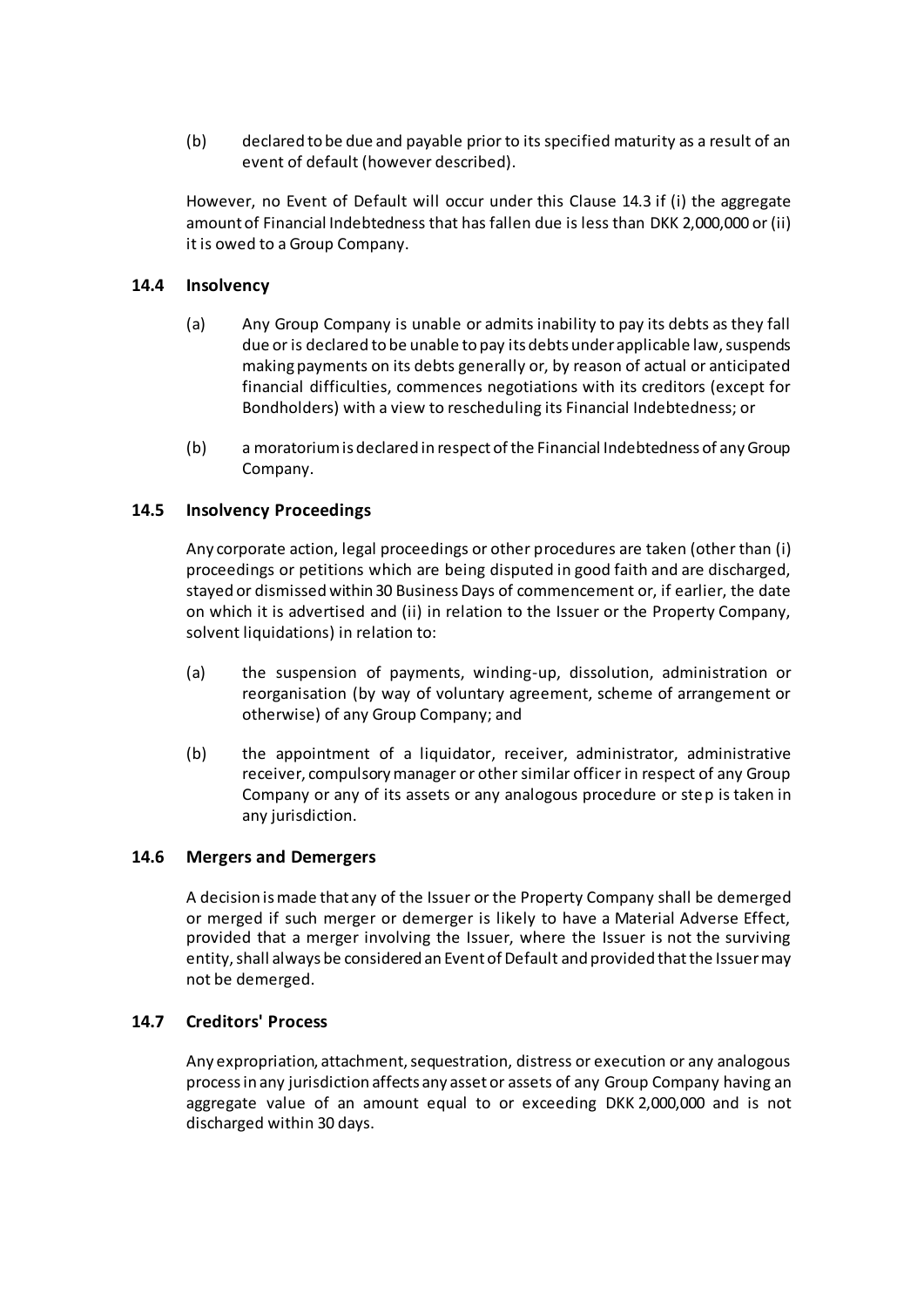#### **14.8 Impossibility or Illegality**

It is or becomes impossible or unlawful for the Issuer or any other party to the Finance Documents to fulfil or perform any of the provisions of the Finance Documents or if the obligations under the Finance Documents are not, or cease to be, legal, valid, binding and enforceable.

#### <span id="page-25-0"></span>**14.9 Continuation of the Business**

The Issuer or any other Group Company ceases to carry on its business or in the case of a merger or a demerger as stipulated in Claus[e 14.5\(b\)](#page-24-0) above.

#### <span id="page-25-1"></span>**14.10 Acceleration of the Bonds**

- (a) If an Event of Default has occurred and is continuing but subject to the Intercreditor Agreement (if applicable), the Trustee is entitled to, and following a demand in writing from a Bondholder (or Bondholders) representing at least fifty (50) per cent. of the Adjusted Nominal Amount (such demand may only be validly made by a Person who is a Bondholder on the CSD Business Day immediately following the day on which the demand is received by the Agent and shall, if made by several Bondholders, be made by the jointly or following an instruction given pursuant to Clause [14.10\(d\),](#page-25-2) on behalf of the Bondholders (i) by notice to the Issuer, declare all, but not some only, of the Bonds due for payment together with any other amounts payable under the Finance Documents, immediately or at such later date as the Trustee determines (but such date may not fall after the Final Redemption Date), and (ii) exercise any or all of its rights, remedies, powers and discretions under the Finance Documents.
- (b) The Trustee may not accelerate the Bonds in accordance with Clause [14.10\(a\)](#page-25-1) by reference to a specific Event of Default if it is no longer continuing or if it has been decided, on a Bondholders' Meeting or by way of a Written Procedure, to waive such Event of Default (temporarily or permanently).
- <span id="page-25-3"></span>(c) The Trustee shall notify the Bondholders of an Event of Default within five (5) Business Days of the date on which the Trustee received actual knowledge of that an Event of Default has occurred and is continuing. The Trustee shall, within twenty (20) Business Days of the date on which the Trustee received actual knowledge of that an Event of Default has occurred and is continuing, decide if the Bonds shall be accelerated. If the Trustee decides not to accelerate the Bonds, the Trustee shall promptly inform the Bondholders of the reason for not accelerating at that time or seek instructions from the Bondholders in accordance with Clause [16](#page-27-0) (*[Decisions by Bondholders](#page-27-0)*). The Trustee shall always be entitled to take the time necessary to consider whether an occurred event constitutes an Event of Default.
- <span id="page-25-2"></span>(d) If the Bondholders (in accordance with these Terms and Conditions) instruct the Trustee to accelerate the Bonds, the Trustee shall, provided that the provisions of the Intercreditor Agreement have been complied with (if applicable), promptly declare the Bonds due and payable and take such actions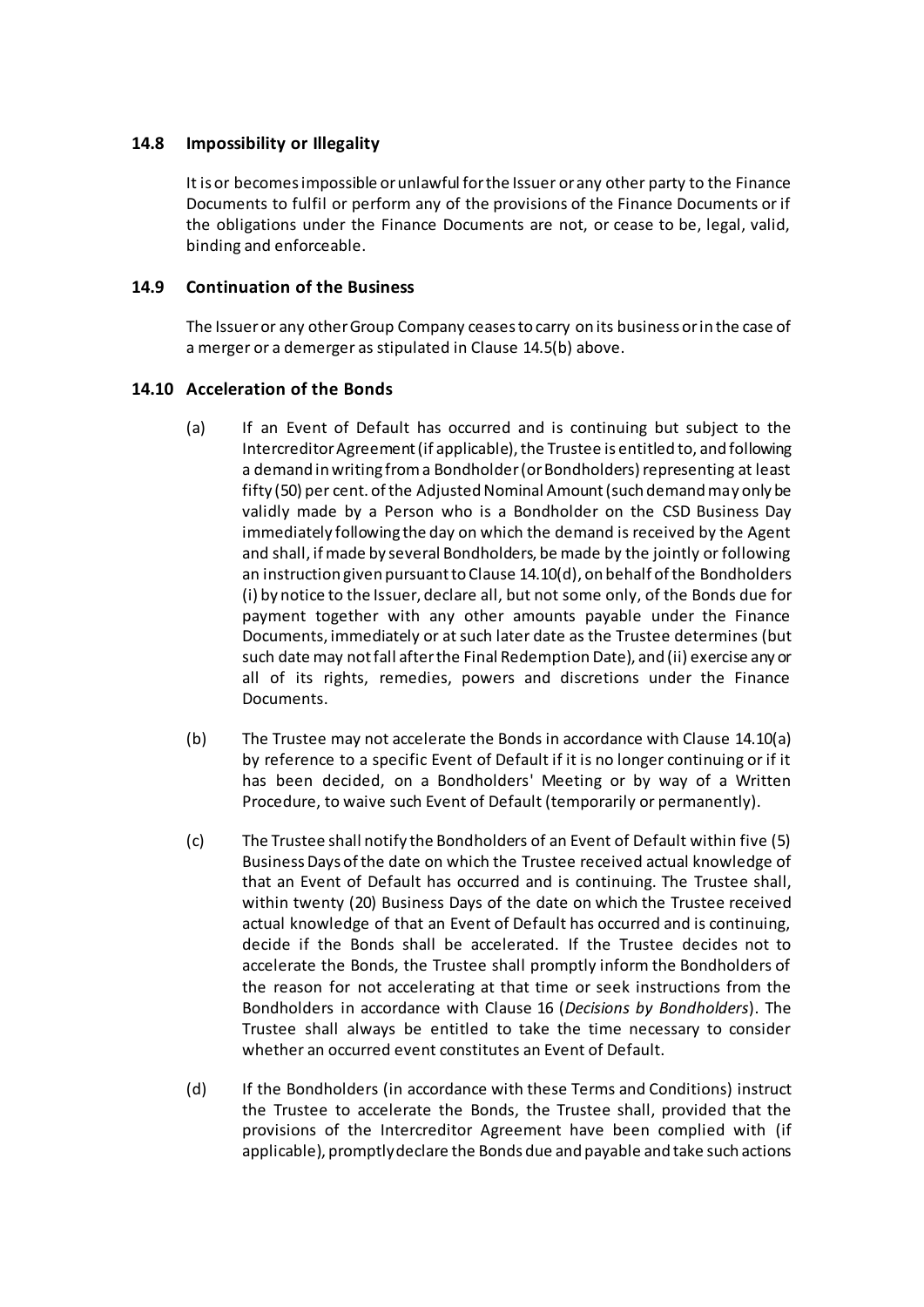as, in the opinion of the Trustee,may be necessary or desirable to enforce the rights of the Bondholders under the Finance Documents, unless the relevant Event of Default is no longer continuing.

- (e) If the right to accelerate the Bonds is based upon a decision of a court of law, an arbitrational tribunal or a government authority, it is not necessary that the decision has become enforceable under law or that the period of appeal has expired in order for cause of acceleration to be deemed to exist.
- (f) In the event of an acceleration of the Bonds in accordance with this Clause [14.10](#page-25-1) (*[Acceleration of the Bonds](#page-25-1)*), the Issuer shall redeem all Bonds with an amount equal to the redemption amount specified in Clause [11.3](#page-19-2) (*[Voluntary Total Redemption](#page-19-2) (call option)*), as applicable considering when the acceleration occurs.

### <span id="page-26-0"></span>**15. Distribution of Proceeds**

- (a) Subject to the Intercreditor Agreement (if applicable), all payments by the Issuer relating to the Bonds and the Finance Documents following an acceleration of the Bonds in accordance with Clause [14](#page-23-0) (*[Events of Default and](#page-23-0)  [Acceleration of the Bonds](#page-23-0)*) and any proceeds received from an enforcement of the Transaction Security shall (following a disbursement in accordance with the Intercreditor Agreement, where the Senior Bondholders have been discharged in full (if applicable)), be applied in the following order of priority, in accordance with the instructions of the Trustee:
	- (i) *first*, in or towards payment pro rata of (i) all unpaid fees, costs, expenses and indemnities payable by the Issuer to the Trustee in accordance with the Trustee Agreement (other than any indemnity given for liability against the Bondholders), (ii) other costs, expenses and indemnities relating to the acceleration of the Bonds or the protection of the Bondholders' rights as may have been incurred by the Trustee, (iii) any costs incurred by the Trustee for external experts that have not been reimbursed by the Issuer in accordance with Clause [20.2\(e\),](#page-34-0) and (iv) any costs and expenses incurred by the Trustee in relation to a Bondholders'Meeting or a Written Procedure that have not been reimbursed by the Issuer in accordance with Clause [16\(c\),](#page-27-1) together with default interest in accordance with Claus[e 10\(d\)](#page-18-5) on any such amount calculated from the date it was due to be paid or reimbursed by the Issuer;
	- (ii) *secondly*, in or towards payment *pro rata* of accrued but unpaid Interest under the Bonds;
	- (iii) *thirdly*, in or towards payment pro rata of any unpaid principal under the Bonds; and
	- (iv) *fourthly*, in or towards payment pro rata of any other costs or outstanding amounts unpaid under the Finance Documents, including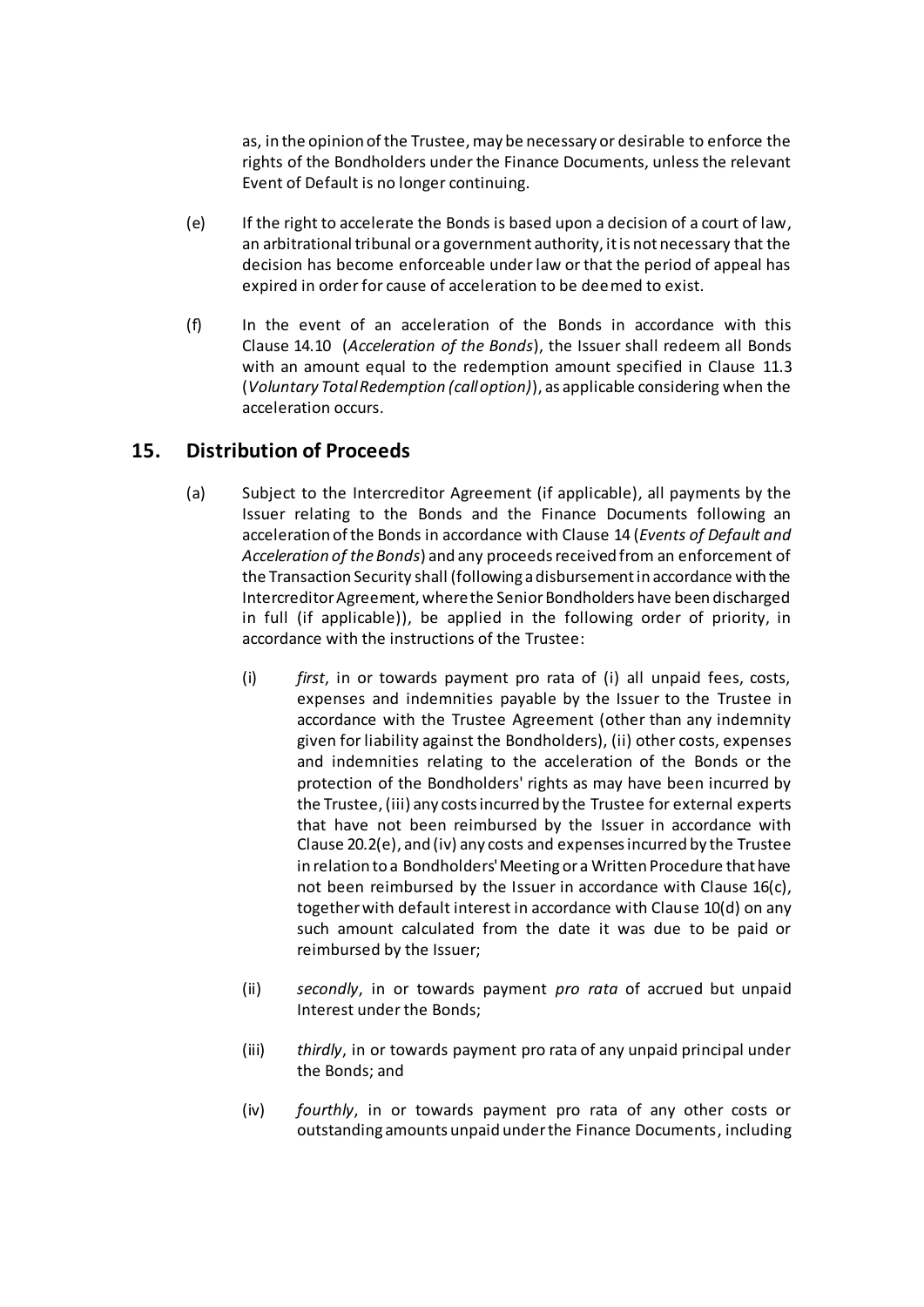default interest in accordance with Clause [10\(d\)](#page-18-5) on delayed payments of Interest and repayments of principal under the Bonds.

Any excess funds after the application of proceeds in accordance with paragraphs (i) to (iv) above shall be paid to the Issuer.

(b) Funds that a Bondholderreceives (directly or indirectly) in connection with the acceleration of the Bonds or the enforcement of the Transaction Security shall constitute escrow funds (Sw. *redovisningsmedel*) and must be promptly turned over to the Trustee to be applied in accordance with this Clause [15](#page-26-0) as soon as reasonably practicable**.**

### <span id="page-27-0"></span>**16. Decisions by Bondholders**

- (a) Any decision by the Bondholders on a matter relating to the Finance Documents shall (at the option of the Trustee) be dealt with at a Bondholders' Meeting or by way of a Written Procedure.
- (b) Any request from the Issuer or a Bondholder(or Bondholders) representing at least ten (10) per cent. of the Adjusted Nominal Amount (such request may only be validly made by a person who is a Bondholderon the CSD Business Day immediately following the day on which the request is received by the Trustee and shall, if made by several Bondholders, be made by them jointly) for a decision by the Bondholders on a matter relating to the Finance Documents shall be directed to the Trustee and dealt with at a Bondholders'Meeting or by way of a Written Procedure, as determined by the Trustee. The person requesting the decision may suggest the form for decision making, but if it is in the Trustee's opinion more appropriate that a matter is dealt with at a Bondholders' Meeting than by way of a Written Procedure, it shall be dealt with at a Bondholders' Meeting.
- <span id="page-27-1"></span>(c) The Trustee may refrain from convening a Bondholders'Meeting or instigating a Written Procedure if (i) the suggested decision must be approved by any person in addition to the Bondholders and such person has informed the Trustee that an approval will not be given, or (ii) the suggested decision is not in accordance with applicable laws.
- (d) Should the Trustee not convene a Bondholders'Meeting or instigate a Written Procedure in accordance with these Terms and Conditions, without Clause [16\(c\)](#page-27-0) being applicable, the Issuer or the Bondholder(s) requesting a decision by the Bondholders may convene such Bondholders' Meeting or instigate such Written Procedure, as the case may be, instead.
- (e) Should the Issuer want to replace the Trustee, it may (i) convene a Bondholders' Meeting in accordance with Clause [17\(a\)](#page-30-1) or (ii) instigate a Written Procedure by sending communication in accordance with Claus[e 18\(a\),](#page-31-2) in both cases with a copy to the Trustee. After a request from the Bondholders pursuant to Claus[e 20.4\(c\),](#page-35-0) the Issuer shall no later than ten (10) Business Days after receipt of such request (or such later date as may be necessary for technical or administrative reasons) convene a Bondholders Meeting in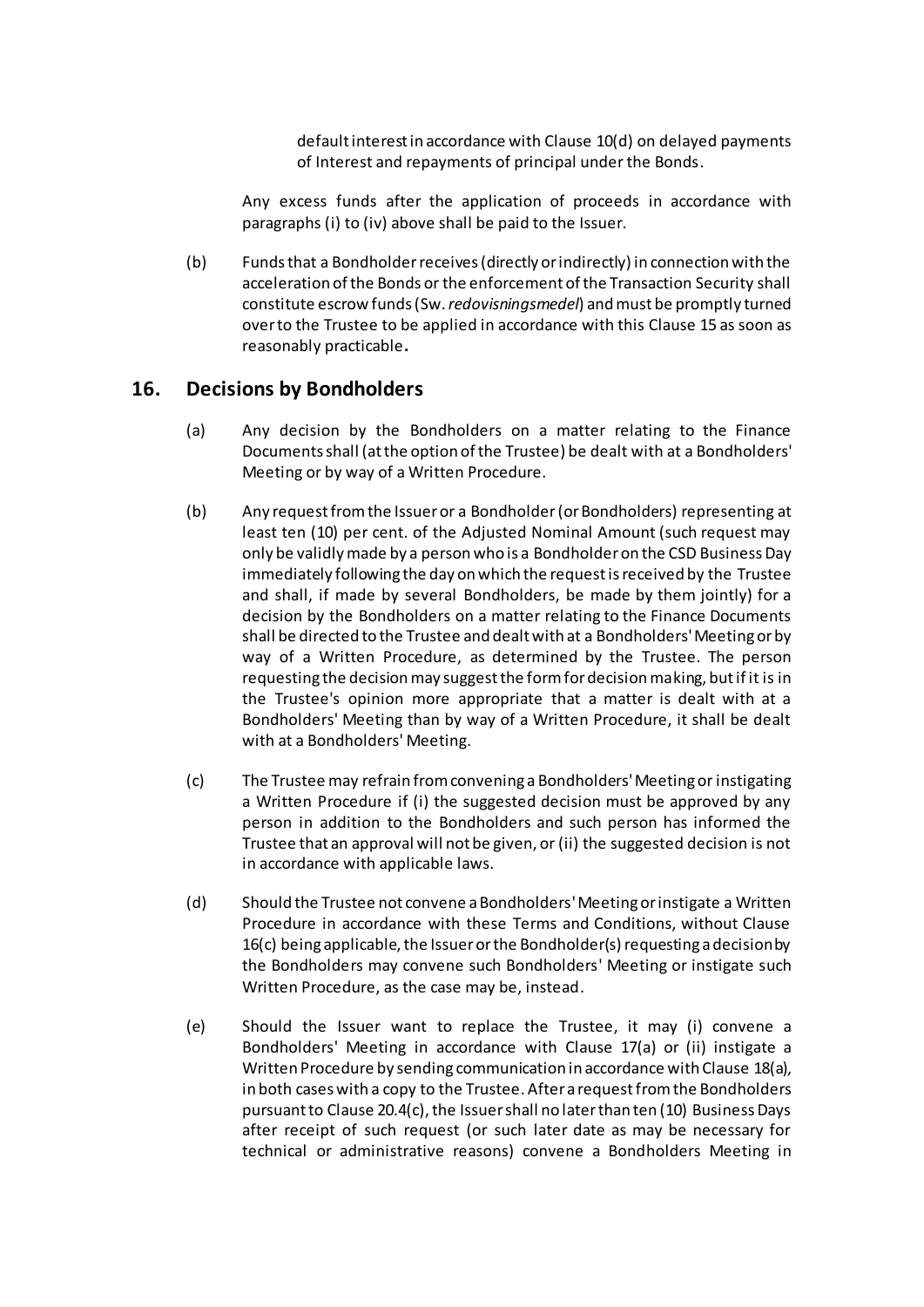accordance with Clause [17\(a\).](#page-30-1) The Issuer shall inform the Trustee before a notice for a Bondholders' Meeting or communication relating to a Written Procedure where the Trustee is proposed to be replaced is sent and shall, on the request of the Trustee, append information from the Trustee together with the a notice or the communication.

- (f) Only a person who is, or who has been provided with a power of attorney pursuant to Clause [7](#page-14-1) (*[Right to Act on Behalf of a Bondholder](#page-14-1)*) from a person who is, registered as a Bondholder:
	- (i) on the CSD Business Day specified in the notice pursuant to Clause [17\(b\)](#page-30-2) of the Bondholders' Meeting, or
	- (ii) on the CSD Business Day specified in the communication pursuant to Clause [18\(b\),](#page-31-3) in respect of a Written Procedure,

may exercise voting rights as a Bondholder at such Bondholders' Meeting or in such Written Procedure, provided that the relevant Bonds are included in the definition of Adjusted Nominal Amount. Such CSD Business Day specified pursuant to paragraph (i) or (ii) above must fall no earlier than one (1) CSD Business Day after the effective date of the notice or communication, as the case may be.

- <span id="page-28-0"></span>(g) Subject to the terms of the Intercreditor Agreement (if applicable), the following matters shall require the consent of Bondholders representing at least sixty-six and two thirds (66 2/3) per cent. of the Adjusted Nominal Amount for which Bondholders are voting at a Bondholders' Meeting or for which Bondholders reply in a Written Procedure in accordance with the instructions given pursuant to Clause [18\(b\)](#page-31-3):
	- (i) a change to the terms of any of Clauses [2\(a\)](#page-10-1), [2\(f\)](#page-11-2) and [5\(b](#page-14-4));
	- (ii) a change to the terms for the distribution of proceeds set out in Clause [15](#page-26-0) (*[Distribution of Proceeds](#page-26-0)*);
	- (iii) a change to the terms dealing with the requirements for Bondholders' consent set out in this Clause [16](#page-27-0) (*[Decisions by Bondholder](#page-27-0)s*);
	- (iv) a change to the definition "Interest Rate" or "Nominal Amount" set out in Claus[e 1.1](#page-2-1) (*Definitions*);
	- (v) a release of the Transaction Security, except in accordance with the terms of the Security Documents;
	- (vi) a change of Issuer, an extension of the tenor of the Bonds or any delay of the due date for payment of any principal or interest on the Bonds;
	- (vii) a mandatory exchange of the Bonds for other securities; and
	- (viii) early redemption of the Bonds, other than upon an acceleration of the Bonds pursuant to Clause [14](#page-23-0) (*[Events of Default and Acceleration of the](#page-23-0)*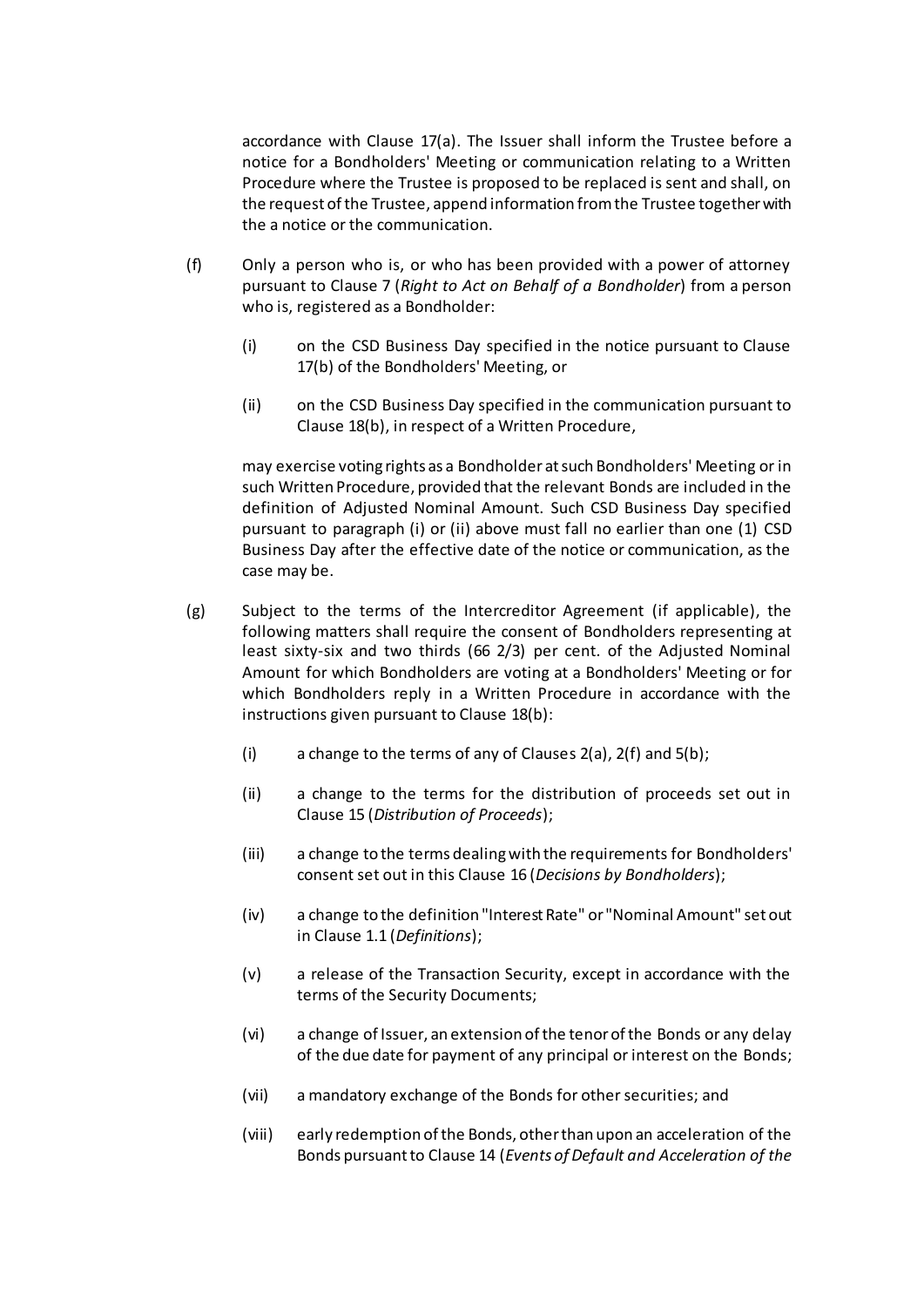*[Bonds](#page-23-0)*) or as otherwise permitted or required by these Terms and Conditions.

- <span id="page-29-1"></span>(h) Any matter not covered by Clause  $16(g)$  shall require the consent of Bondholders representing more than fifty (50) per cent. of the Adjusted Nominal Amount for which Bondholders are voting at a Bondholders' Meeting or for which Bondholders reply in a Written Procedure in accordance with the instructions given pursuant to Clause [18\(b\).](#page-31-3) This includes, but is not limited to, any amendment to, or waiver of, the terms of any Finance Document that does not require a higher majority (other than an amendment permitted pursuant to Clause [19\(a\)\(i\)](#page-32-1) or [19\(a\)\(ii\)](#page-32-2)) or an acceleration of the Bonds or the enforcement of any Transaction Security.
- <span id="page-29-0"></span>(i) Quorum at a Bondholders' Meeting or in respect of a Written Procedure only exists if a Bondholder(or Bondholders) representing at least fifty (50) per cent. of the Adjusted Nominal Amount in case of a matter pursuant to Clause [16\(g\),](#page-28-0) and otherwise twenty (20) per cent. of the Adjusted Nominal Amount:
	- (i) if at a Bondholders' Meeting, attend the meeting in person or by telephone conference (or appear through duly authorised representatives); or
	- (ii) if in respect of a Written Procedure, reply to the request.

If a quorum exists for some but not all of the matters to be dealt with at a Bondholders' Meeting or by a Written Procedure, decisions may be taken in the matters for which a quorum exists.

- (j) If a quorum does not exist at a Bondholders'Meeting or in respect of a Written Procedure, the Trustee or the Issuer shall convene a second Bondholders' Meeting (in accordance with Clause [17\(a\)](#page-30-1)) or initiate a second Written Procedure (in accordance with Clause [18\(a\)\)](#page-31-2), as the case may be, provided that the person(s) who initiated the procedure for Bondholders' consent has confirmed that the relevant proposal is not withdrawn. For the purposes of a second Bondholders' Meeting or second Written Procedure pursuant to this Claus[e 16\(j\),](#page-27-0) the date of request of the second Bondholders'Meeting pursuant to Claus[e 17\(a\)](#page-30-1) or second Written Procedure pursuant to Claus[e 18\(a\),](#page-31-2) as the case may be, shall be deemed to be the relevant date when the quorum did not exist. The quorum requirement in Clause [16\(i\)](#page-29-0) shall not apply to such second Bondholders' Meeting or Written Procedure.
- (k) Any decision which extends or increases the obligations of the Issuer or the Trustee, or limits, reduces or extinguishes the rights or benefits of the Issuer or the Trustee, under the Finance Documents shall be subject to the Issuer's or the Trustee's consent, as applicable.
- (l) A Bondholder holding more than one Bond need not use all its votes or cast all the votes to which it is entitled in the same way and may in its discretion use or cast some of its votes only.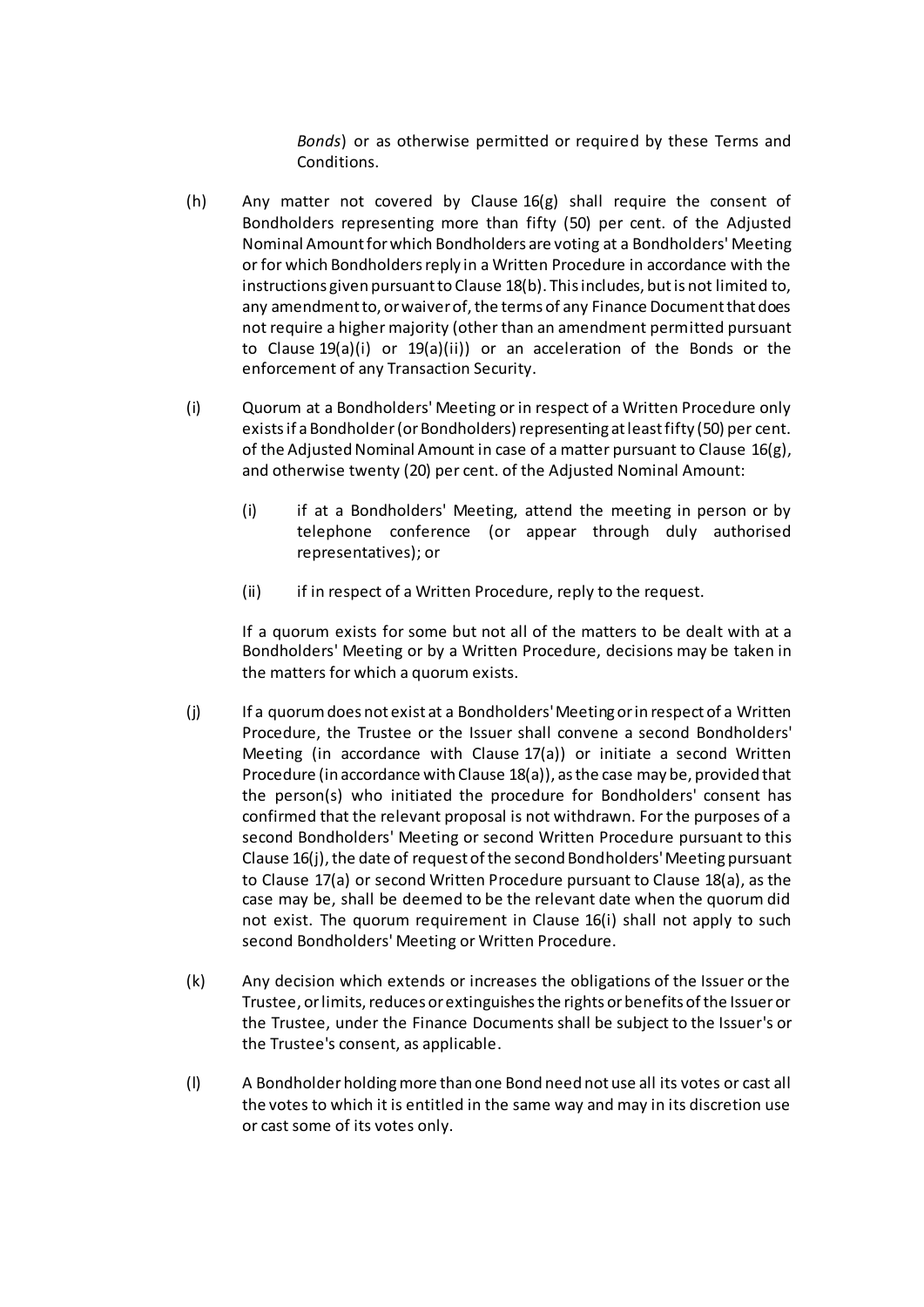- (m) The Issuer may not, directly or indirectly, pay or cause to be paid any consideration to or for the benefit of any Bondholder for or as inducement to any consent under these Terms and Conditions, unless such consideration is offered to all Bondholders that consent at the relevant Bondholders' Meeting or in a Written Procedure within the time period stipulated for the consideration to be payable or the time period for replies in the Written Procedure, as the case may be.
- (n) A matter decided at a duly convened and held Bondholders' Meeting or by way of Written Procedure is binding on all Bondholders, irrespective of them being present or represented at the Bondholders' Meeting or responding in the Written Procedure. The Bondholders that have not adopted or voted for a decision shall not be liable for any damages that this may cause other Bondholders.
- (o) All reasonable costs and expenses incurred by the Issuer or the Trustee for the purpose of convening a Bondholders' Meeting or for the purpose of carrying out a Written Procedure, including reasonable fees to the Trustee, shall be paid by the Issuer.
- (p) If a decision is to be taken by the Bondholders on a matter relating to the Finance Documents, the Issuer shall promptly at the request of the Trustee provide the Trustee with a certificate specifying the number of Bonds (and the relevant denomination of such Bonds) owned by Group Companies, irrespective of whether such person is directly registered as owner of such Bonds. The Trustee shall not be responsible for the accuracy of such certificate or otherwise be responsible for determining whether a Bond is owned by a Group Company.
- <span id="page-30-3"></span>(q) Information about decisions taken at a Bondholders' Meeting or by way of a Written Procedure shall promptly be sent by notice to the Bondholders and be published on the websites of the Issuer and the Trustee, provided that a failure to do so shall not invalidate any decision made or voting result achieved. The minutes from the relevant Bondholders'Meeting or Written Procedure shall at the request of a Bondholder be sent to it by the Issuer or the Trustee, as applicable.

# <span id="page-30-1"></span><span id="page-30-0"></span>**17. Bondholders' Meeting**

- (a) The Trustee shall convene a Bondholders' Meeting as soon as practicable and in any event no later than ten (10) Business Days after receipt of a valid request from the Issuer or the Bondholder(s) (or such later date as may be necessary for technical or administrative reasons) by sending a notice thereof to each person who is registered as a Bondholder on a date selected by the Trustee which falls no more than five (5) Business Days prior to the date on which the notice is sent.
- <span id="page-30-2"></span>(b) The notice pursuant to Clause [17\(a\)](#page-30-1) shall include (i) time for the meeting, (ii) place for the meeting, (iii) agenda for the meeting (including each request for a decision by the Bondholders), (iv) the day on which a person must be a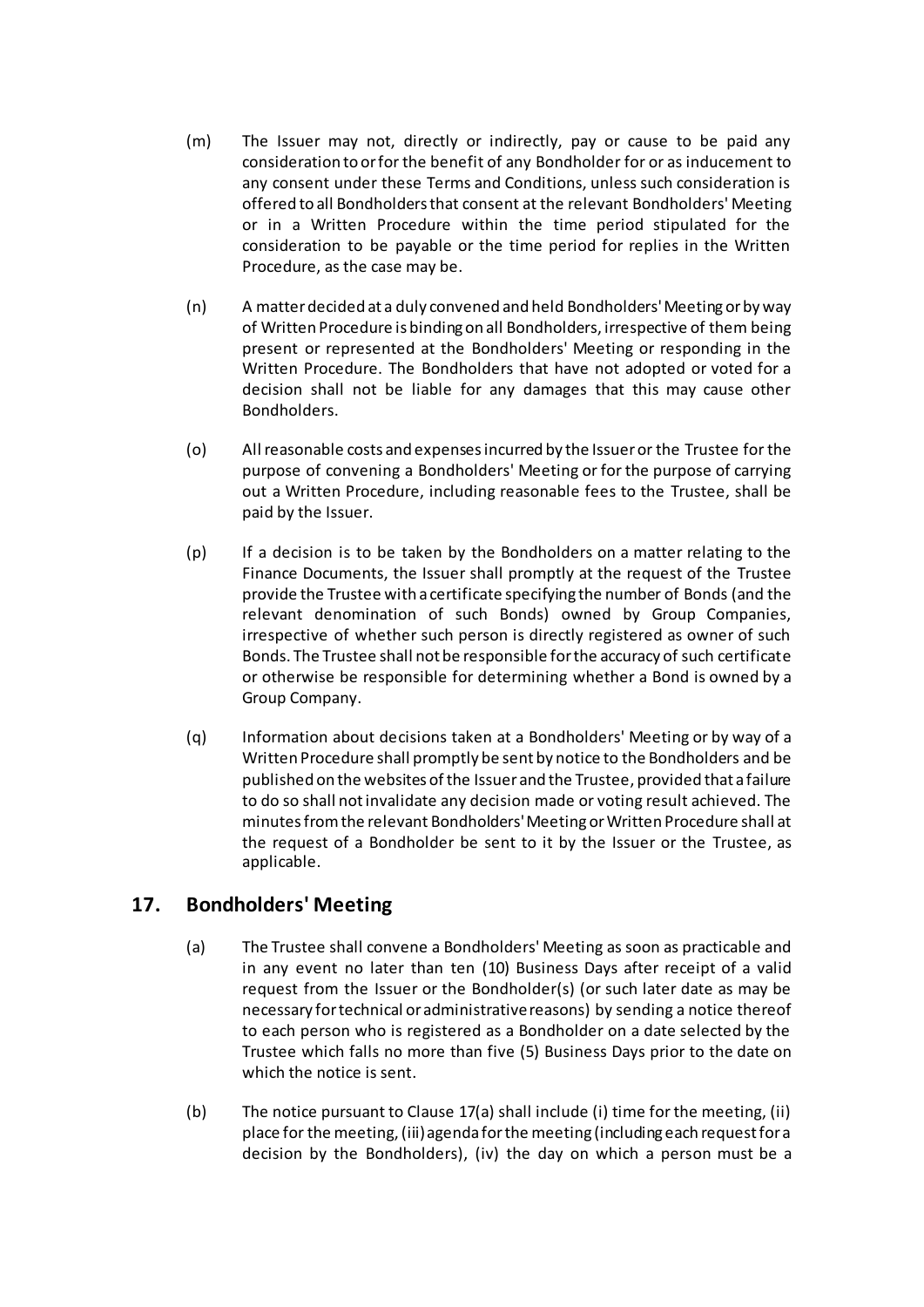Bondholder in order to exercise Bondholders' rights at the Bondholders' Meeting, and (v) a form of power of attorney. Only matters that have been included in the notice may be resolved upon at the Bondholders' Meeting. Should prior notification by the Bondholders be required in order to attend the Bondholders' Meeting, such requirement shall be included in the notice.

- (c) The Bondholders'Meeting shall be held no earlier than ten (10) Business Days and no later than thirty (30) Business Days after the effective date of the notice.
- (d) Without amending or varying these Terms and Conditions, the Trustee may prescribe such further regulations regarding the convening and holding of a Bondholders'Meeting as the Trustee may deem appropriate. Such regulations may include a possibility for Bondholders to vote without attending the meeting in person.

### <span id="page-31-2"></span><span id="page-31-0"></span>**18. Written Procedure**

- (a) The Trustee shall instigate a Written Procedure as soon as practicable and in any event no later than ten (10) Business Days after receipt of a valid request from the Issuer or the Bondholder(s) (or such later date as may be necessary for technical or administrative reasons) by sending a communication to each person who is registered as a Bondholder on a date selected by the Trustee which falls no more than five (5) Business Days prior to the date on which the communication is sent.
- <span id="page-31-3"></span>(b) A communication pursuant to Clause [18\(a\)](#page-31-2) shall include (i) each request for a decision by the Bondholders, (ii) a description of the reasons for each request, (iii) a specification of the CSD Business Day on which a person must be registered as a Bondholderin order to be entitled to exercise voting rights, (iv) instructions and directions on where to receive a form for replying to the request (such form to include an option to vote yes or no for each request) as well as a form of power of attorney, and (v) the stipulated time period within which the Bondholder must reply to the request (such time period to last at least ten (10) Business Days and not longer than thirty (30) Business Days from the effective date of the communication pursuant to Clause [18\(a\)\)](#page-31-2). If the voting is to be made electronically, instructions for such voting shall be included in the communication.
- (c) When consents from Bondholders representing the requisite majority of the total Adjusted Nominal Amount pursuant to Clauses [16\(g\)](#page-28-0) an[d 16\(h\)](#page-29-1) have been received in a Written Procedure, the relevant decision shall be deemed to be adopted pursuant to Clause [16\(g\)](#page-28-0) o[r 16\(h\),](#page-29-1) as the case may be, even if the time period for replies in the Written Procedure has not yet expired.

# <span id="page-31-4"></span><span id="page-31-1"></span>**19. Amendments and Waivers**

(a) Subject to the terms of the Intercreditor Agreement (if applicable), the Issuer and the Trustee (acting on behalf of the Bondholders) may agree to amend the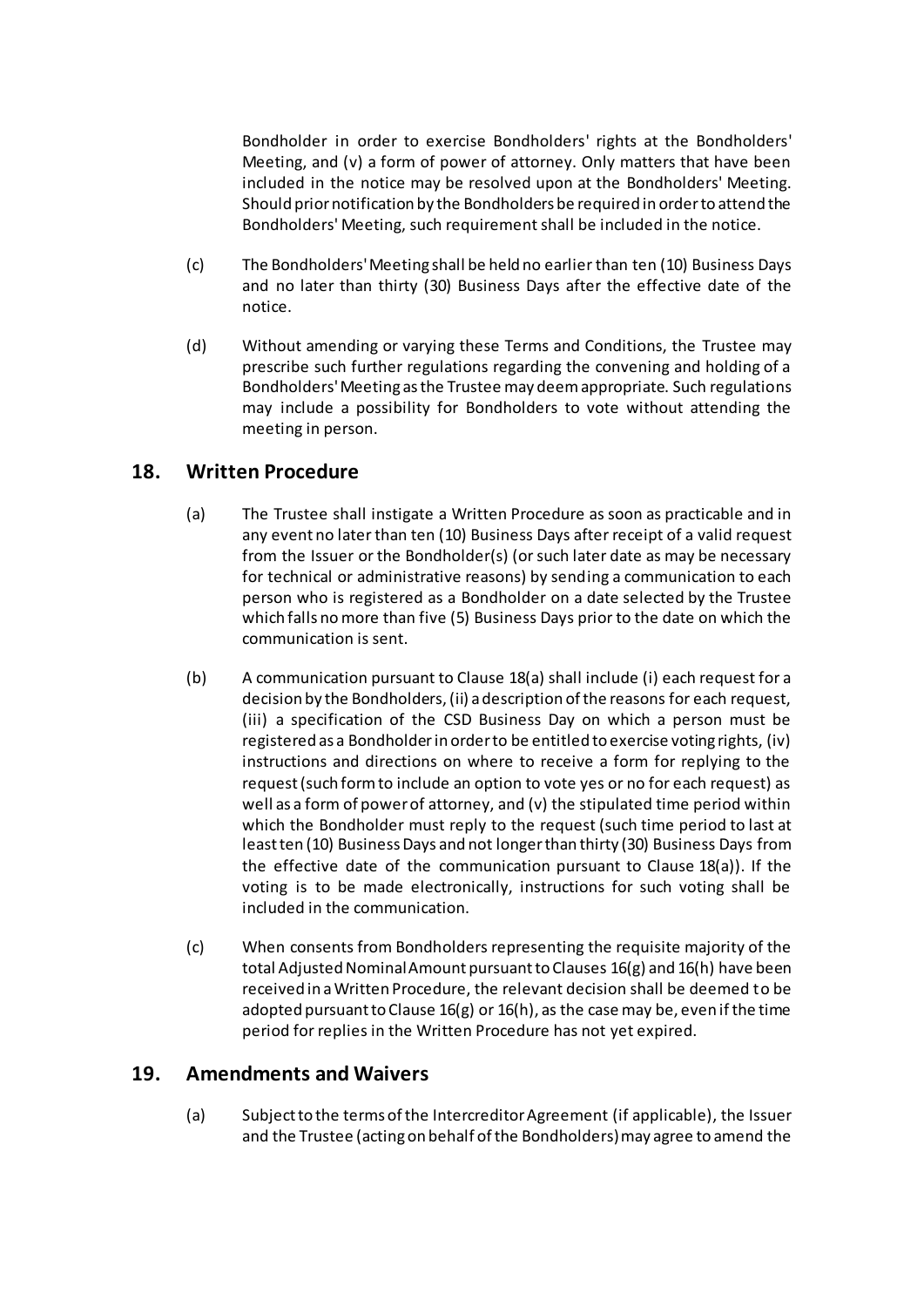Finance Documents or waive any provision in a Finance Document, provided that:

- <span id="page-32-1"></span>(i) such amendment or waiver is not detrimental to the interest of the Bondholders, or is made solely for the purpose of rectifying obvious errors and mistakes;
- <span id="page-32-2"></span>(ii) such amendment or waiver is required by applicable law, a court ruling or a decision by a relevant authority; or
- (iii) such amendment or waiver has been duly approved by the Bondholders in accordance with Clause [16](#page-27-0) (*[Decisions by Bondholders](#page-27-0)*).
- <span id="page-32-4"></span>(b) The Trustee shall promptly notify the Bondholders of any amendments or waivers made in accordance with Clause [19\(a\),](#page-31-4) setting out the date from which the amendment or waiver will be effective, and ensure that any amendments to the Finance Documents are published in the manner stipulated in Clause [12.3](#page-20-3) (*Information among the Bondholders*). The Issuer shall ensure that any amendments to the Finance Documents are duly registered with the relevant CSD and each other relevant organisation or authority (to the extent such registration is possible in accordance with the rules of each CSD).
- (c) An amendment to the Finance Documents shall take effect on the date determined by the Bondholders Meeting, in the Written Procedure or by the Trustee, as the case may be.

# <span id="page-32-0"></span>**20. Appointment and Replacement of the Trustee**

#### <span id="page-32-3"></span>**20.1 Appointment of the Trustee**

- (a) By subscribing for Bonds, each initial Bondholder:
	- (i) appoints the Trustee to act as its Trustee in all matters relating to the Bonds and the Finance Documents, and authorises the Trustee to act on its behalf (without first having to obtain its consent, unless such consent is specifically required by these Terms and Conditions) in any legal or arbitration proceedings relating to the Bonds held by such Bondholder, including the winding-up, dissolution, liquidation, company reorganisation (Sw. *företagsrekonstruktion*) or bankruptcy (Sw. *konkurs*) (or its equivalent in any other jurisdiction) of the Issuer including any legal or arbitration proceeding relating to the perfection, preservation, protection or enforcement of the Transaction Security; and
	- (ii) upon the issuance of the Senior Bonds, confirms the appointment under the Intercreditor Agreement of the Security Agent to act as its agent in all matters relating to the Transaction Security, the Security Documents, the Guarantees and the Guarantee Undertakings, including any legal or arbitration proceeding relating to the perfection, preservation, protection or enforcement of the Transaction Security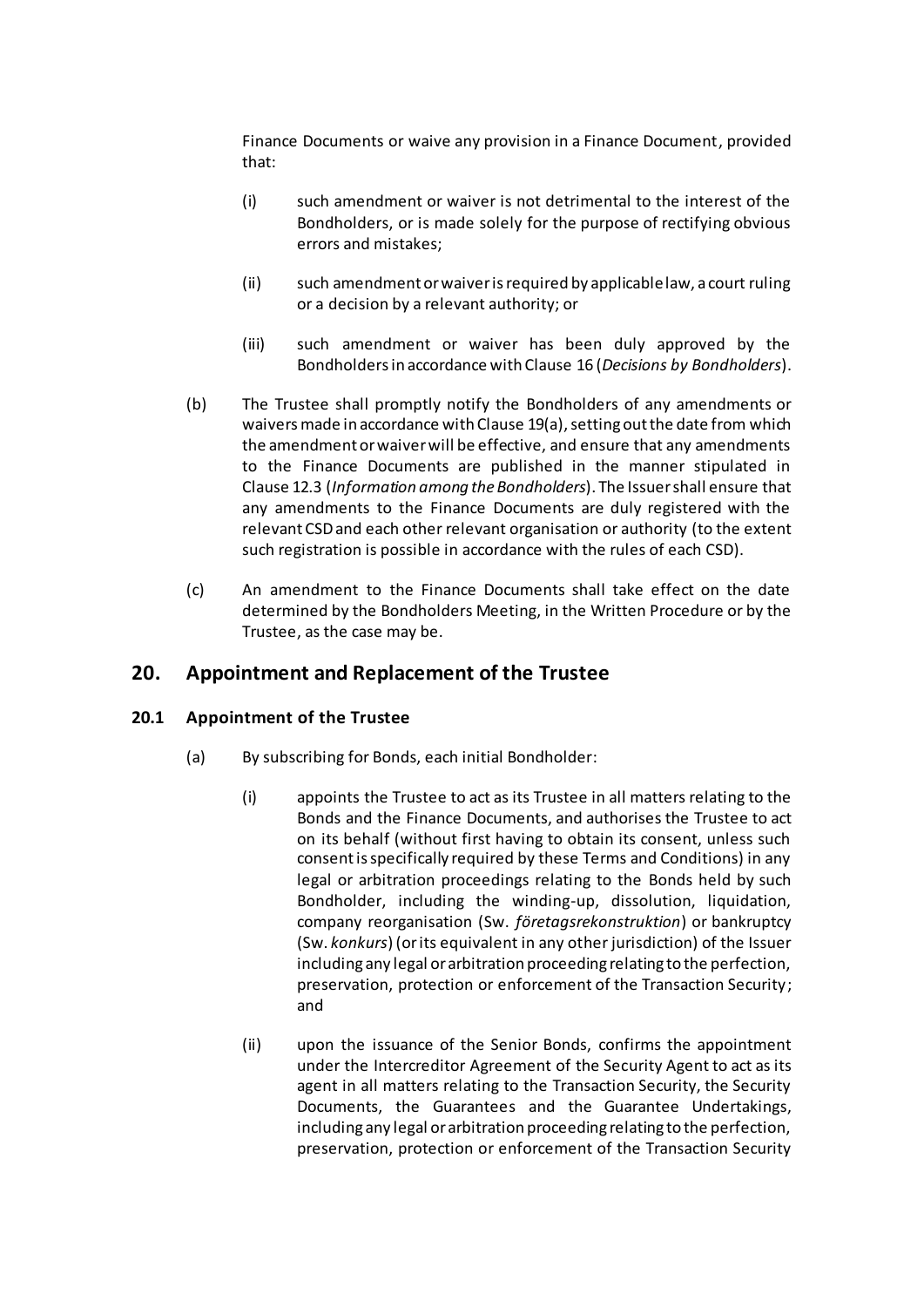and the Guarantees and acknowledges and agrees that the rights, obligations, role of and limitations of liability for the Security Agent is further regulated in the Intercreditor Agreement.

- (b) By acquiring Bonds, each subsequent Bondholder confirms the appointment and authorisation for the Trustee to act on its behalf, as set out in Clause [20.1\(a\).](#page-32-3)
- <span id="page-33-0"></span>(c) Each Bondholdershall immediately upon request provide the Trustee with any such documents, including a written power of attorney (in form and substance satisfactory to the Trustee), that the Trustee deems necessary for the purpose of exercising its rights and/or carrying out its duties under the Finance Documents. The Trustee is under no obligation to represent a Bondholder which does not comply with such request.
- (d) The Issuer shall promptly upon request provide the Trustee with any documents and other assistance (in form and substance satisfactory to the Trustee), that the Trustee deems necessary for the purpose of exercising its rights and/or carrying out its duties under the Finance Documents.
- (e) The Trustee is entitled to fees for its work and to be indemnified for costs, losses and liabilities on the terms set out in the Finance Documents and the Trustee Agreement and the Trustee's obligations as Trustee under the Finance Documents are conditioned upon the due payment of such fees and indemnifications.
- (f) The Trustee may act as Trustee or trustee for several issues of securities issued by or relating to the Issuer and other Group Companies notwithstanding potential conflicts of interest.

#### **20.2 Duties of the Trustee**

- (a) The Trustee shall represent the Bondholders in accordance with the Finance Documents, and, where relevant, in relation to instructions to the Trustee to enforce the Transaction Security on behalf of the Bondholders. Except as specified in Clause[s 4](#page-12-1) (*[Conditions Precedent](#page-12-1) for Disbursement*), the Trustee is not responsible for the execution or enforceability of the Finance Documents.
- (b) When acting in accordance with the Finance Documents, the Trustee is always acting with binding effect on behalf of the Bondholders. The Trustee shall carry out its duties under the Finance Documents in a reasonable, proficient and professional manner, with reasonable care and skill.
- (c) The Trustee is entitled to delegate its duties to other professional parties, but the Trustee shall remain liable for the actions of such parties under the Finance Documents.
- (d) The Trustee shall treat all Bondholders equally and, when acting pursuant to the Finance Documents, act with regard only to the interests of the Bondholders and shall not be required to have regard to the interests or to act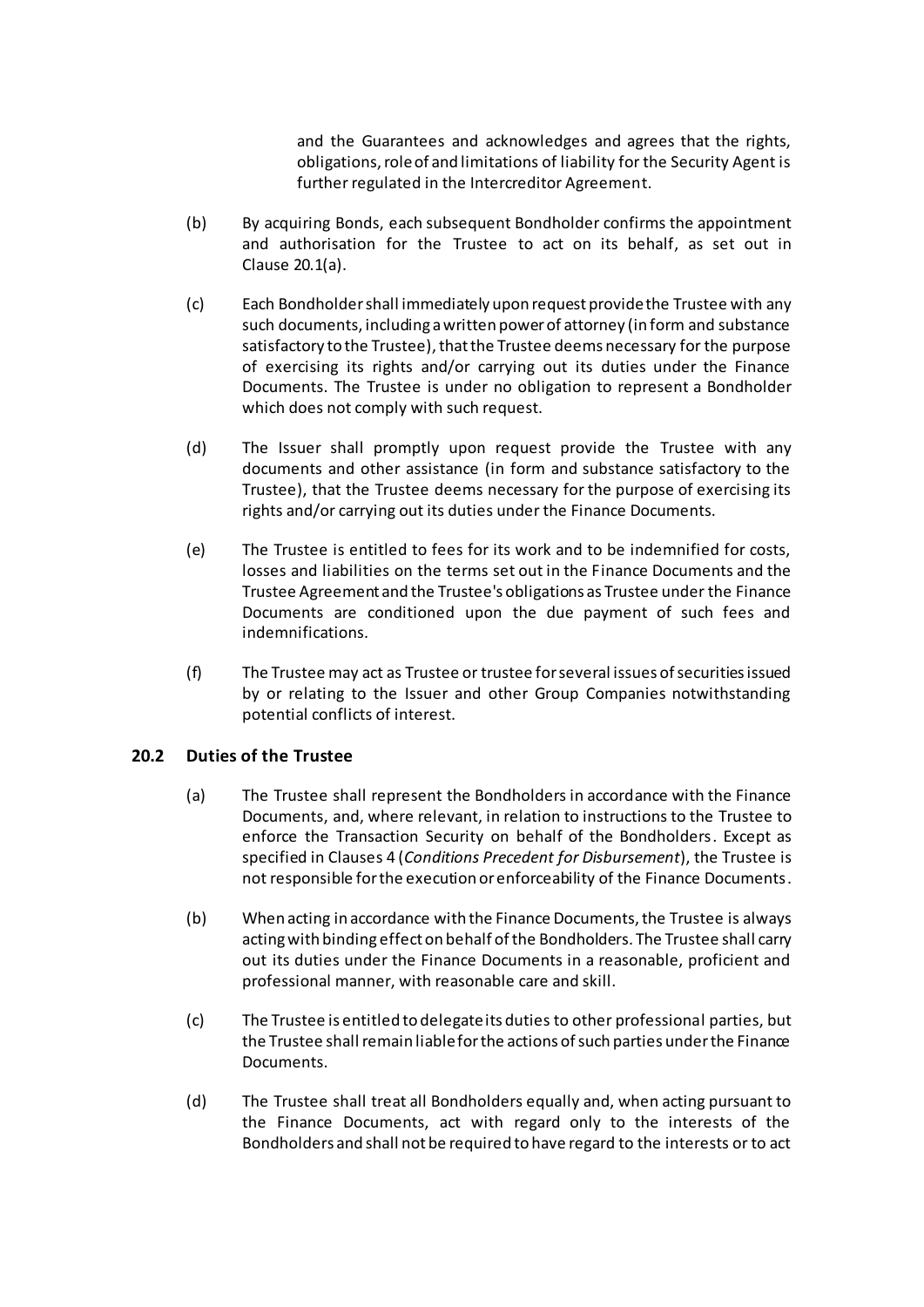upon or comply with any direction or request of any other person, other than as explicitly stated in the Finance Documents.

- <span id="page-34-0"></span>(e) The Trustee is entitled to engage external experts when carrying out its duties under the Finance Documents. The Issuer shall on demand by the Trustee pay all reasonable costs for external experts engaged after the occurrence of an Event of Default, or for the purpose of investigating or considering (i) an event which the Trustee reasonably believes is or may lead to an Event of Default or (ii) a matter relating to the Issuer which the Trustee reasonably believes may be detrimental to the interests of the Bondholders under the Finance Documents. Any compensation for damages or other recoveries received by the Trustee from external experts engaged by it for the purpose of carrying out its duties under the Finance Documents shall be distributed in accordance with Clause [15](#page-26-0) (*[Distribution of Proceeds](#page-26-0)*).
- (f) The Trustee shall, as applicable, enter into agreements with each CSD, and comply with such agreement and the CSD Regulations applicable to the Trustee, as may be necessary in order for the Trustee to carry out its duties under the Finance Documents.
- (g) Notwithstanding any other provision of the Finance Documents to the contrary, the Trustee is not obliged to do or omit to do anything if it would or might in its reasonable opinion constitute a breach of any law or regulation.
- <span id="page-34-1"></span>(h) If in the Trustee's reasonable opinion the cost, loss or liability which it may incur (including reasonable fees to the Trustee) in complying with instructions of the Bondholders, or taking any action at its own initiative, will not be covered by the Issuer, the Trustee may refrain from acting in accordance with such instructions, or taking such action, until it has received such indemnities (or adequate Security has been provided therefore) as it may reasonably require.
- <span id="page-34-2"></span>(i) The Trustee shall give a notice to the Bondholders (i) before it ceases to perform its obligations under the Finance Documents by reason of the nonpayment by the Issuer of any fee or indemnity due to the Trustee under the Finance Documents or (ii) if it refrains from acting for any reason described in Clause [20.2\(h\).](#page-34-1)

#### **20.3 Limited liability for the Trustee**

- (a) The Trustee will not be liable to the Bondholders for damage or loss caused by any action taken or omitted by it under or in connection with any Finance Document, unless directly caused by its negligence or wilful misconduct. The Trustee shall never be responsible for indirect loss.
- (b) The Trustee shall not be considered to have acted negligently if it has acted in accordance with advice from or opinions of reputable external experts engaged by the Trustee or if the Trustee has acted with reasonable care in a situation when the Trustee considers that it is detrimental to the interests of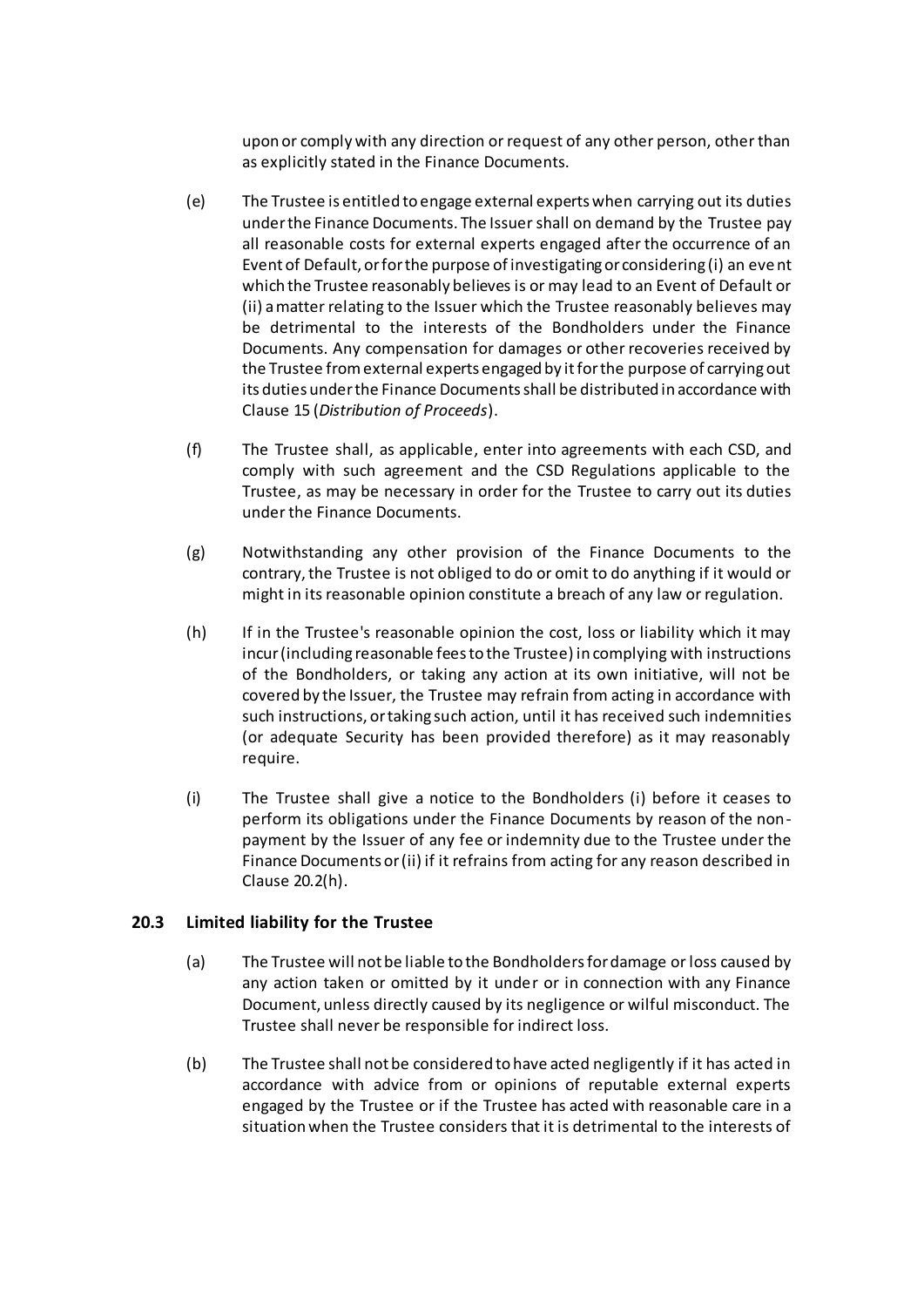the Bondholders to delay the action in order to first obtain instructions from the Bondholders.

- (c) The Trustee shall not be liable for any delay (or any related consequences) in crediting an account with an amount required pursuant to the Finance Documents to be paid by the Trustee to the Bondholders, provided that the Trustee has taken all necessary steps as soon as reasonably practicable to comply with the regulations or operating procedures of any recognised clearing or settlement system used by the Trustee for that purpose.
- (d) The Trustee shall have no liability to the Bondholders for damage caused by the Trustee acting in accordance with instructions of the Bondholders given in accordance with Clause [16](#page-27-0) (*[Decisions by Bondholders](#page-27-0)*) or a demand by Bondholders given pursuant to Clause [14.10](#page-25-1).
- (e) Any liability towards the Issuer which is incurred by the Trustee in acting under, or in relation to, the Finance Documents shall not be subject to set-off against the obligations of the Issuer to the Bondholders under the Finance Documents.

#### <span id="page-35-1"></span>**20.4 Replacement of the Trustee**

- (a) Subject to Clause [20.4\(f\),](#page-36-1) the Trustee may resign by giving notice to the Issuer and the Bondholders, in which case the Bondholders shall appoint a successor Trustee at a Bondholders'Meeting convened by the retiring Trustee or by way of Written Procedure initiated by the retiring Trustee.
- (b) Subject to Clause [20.4\(f\),](#page-36-1) if the Trustee is Insolvent, the Trustee shall be deemed to resign as Trustee with immediate effect and the Issuer shall within ten (10) Business Days appoint a successor Trustee which shall be an independent financial institution or other reputable company which regularly acts as Trustee under debt issuances.
- <span id="page-35-0"></span>(c) A Bondholder(or Bondholders) representing at least ten (10) per cent. of the Adjusted Nominal Amount may, by notice to the Issuer (such notice may only be validly given by a person who is a Bondholder on the CSD Business Day immediately following the day on which the notice is received by the Issuer and shall, if given by several Bondholders, be given by them jointly), require that a Bondholders'Meeting is held for the purpose of dismissing the Trustee and appointing a new Trustee. The Issuer may, at a Bondholders' Meeting convened by it or by way of Written Procedure initiated by it, propose to the Bondholders that the Trustee be dismissed and a new Trustee appointed.
- (d) If the Bondholders have not appointed a successor Trustee within ninety (90) days after (i) the earlier of the notice of resignation was given or the resignation otherwise took place or (ii) the Trustee was dismissed through a decision by the Bondholders, the Issuer shall appoint a successor Trustee which shall be an independent financial institution or other reputable company which regularly acts as Trustee under debt issuances.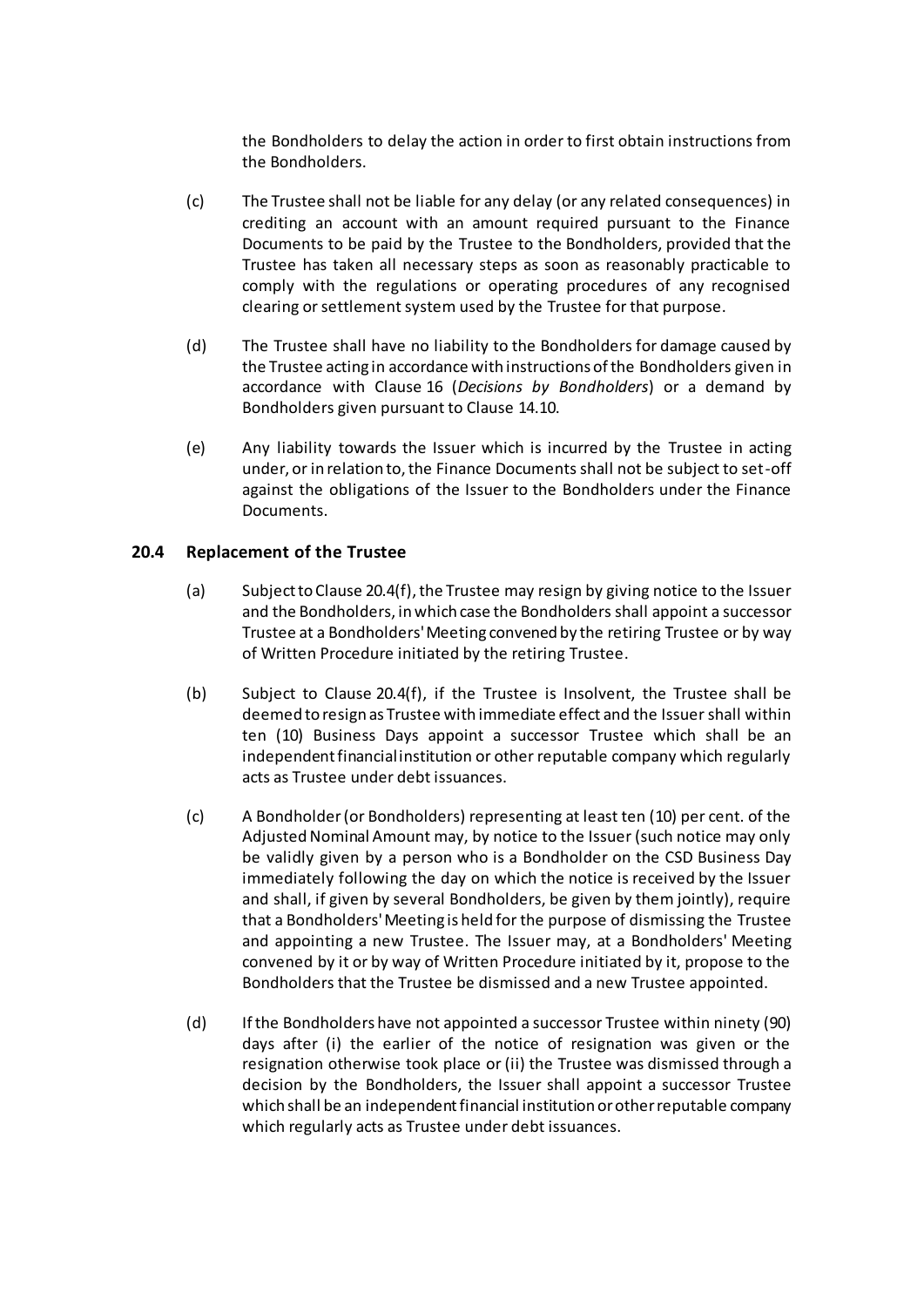- (e) The retiring Trustee shall, at its own cost, make available to the successor Trustee such documents and records and provide such assistance as the successor Trustee may reasonably request for the purposes of performing its functions as Trustee under the Finance Documents.
- <span id="page-36-1"></span>(f) The Trustee's resignation or dismissal shall only take effect upon the appointment of a successor Trustee and acceptance by such successor Trustee of such appointment and the execution of all necessary documentation to effectively substitute the retiring Trustee.
- (g) Upon the appointment of a successor, the retiring Trustee shall be discharged from any further obligation in respect of the Finance Documents but shall remain entitled to the benefit of the Finance Documents and remain liable under the Finance Documents in respect of any action which it took or failed to take whilst acting as Trustee. Its successor, the Issuer and each of the Bondholders shall have the same rights and obligations amongst themselves under the Finance Documents as they would have had if such successor had been the original Trustee.
- (h) In the event that there is a change of the Trustee in accordance with this Clause [20.4,](#page-35-1) the Issuer shall execute such documents and take such actions as the new Trustee may reasonably require for the purpose of vesting in such new Trustee the rights, powers and obligation of the Trustee and releasing the retiring Trustee from its further obligations under the Finance Documents. Unless the Issuer and the new Trustee agree otherwise, the new Trustee shall be entitled to the same fees and the same indemnities as the retiring Trustee.

#### **20.5 Role of the Security Agent**

Clause [20](#page-32-0) (*[Appointment and Replacement of the Trustee](#page-32-0)*) shall also apply to the Security Agent in its role as security agent on behalf of itself and the Bondholders, up until the execution of the Intercreditor Agreement, pursuant to which the terms of the Intercreditor shall prevail.

# <span id="page-36-0"></span>**21. Appointment and Replacement of the Paying Agent**

- (a) The Issuer appoints the Paying Agent to manage certain specified tasks under these Terms and Conditions and in accordance with the legislation, rules and regulations applicable to and/or issued by each CSD and relating to the Bonds.
- (b) The Paying Agent may retire from its assignment or be dismissed by the Issuer, provided that the Issuer has approved that a commercial bank or securities institution approved by each CSD accedes as new Paying Agent at the same time as the old Paying Agent retires or is dismissed. If the Paying Agent is Insolvent, the Issuer shall immediately appoint a new Paying Agent, which shall replace the old Paying Agent as paying agent in accordance with these Terms and Conditions.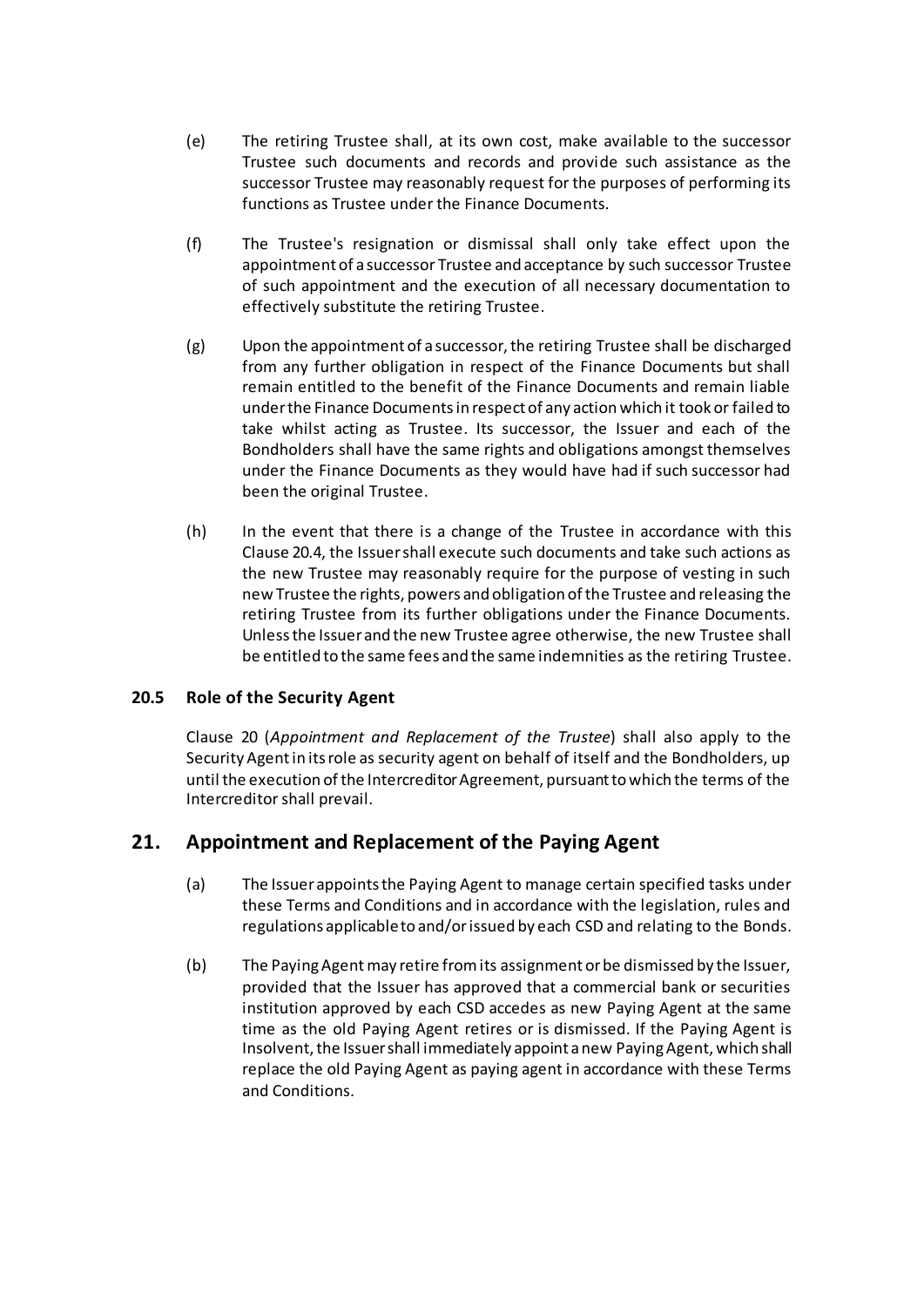# <span id="page-37-0"></span>**22. Appointment and Replacement of the CSD**

- (a) The Issuer has appointed each CSD to manage certain tasks under these Terms and Conditions and in accordance with the CSD Regulations and the other regulations applicable to the Bonds.
- (b) Each CSD may retire from its assignment or be dismissed by the Issuer, provided that the Issuer has effectively appointed a replacement CSD that accedes as CSD at the same time as the old CSD retires or is dismissed and provided also that the replacement does not have a negative effect on any Bondholder. The replacing CSD must be authorised to professionally conduct clearing operations and be authorised as a central securities depository in accordance with applicable law.

# <span id="page-37-1"></span>**23. No Direct Actions by Bondholders**

- (a) A Bondholder may not take any steps whatsoever against the Issuer or with respect to the Transaction Security to enforce or recover any amount due or owing to it pursuant to the Finance Documents, or to initiate, support or procure the winding-up, dissolution, liquidation, company reorganisation (Sw. *företagsrekonstruktion*) or bankruptcy (Sw. *konkurs*) (or its equivalent in any other jurisdiction) of the Issuer in relation to any of the obligations and liabilities of the Issuer under the Finance Documents. Such steps may only be taken by the Trustee.
- (b) Paragraph (a) above shall not apply if:
	- (i) the Trustee has been instructed by the Bondholders in accordance with the Finance Documents to take certain actions but fails for any reason to take, or is unable to take (for any reason other than a failure by a Bondholder to provide documents in accordance with Clause [20.1\(c\)\)](#page-33-0), such actions within a reasonable period of time and such failure or inability is continuing. However, if the failure to take certain actions is caused by the non-payment by the Issuer of any fee or indemnity due to the Trustee under the Finance Documents or by any reason described in Clause [20.2\(h\)](#page-34-1), such failure must continue for at least forty (40) Business Days after notice pursuant to Clause [20.2\(i\)](#page-34-2) before a Bondholder may take any action referred to in paragraph (a) above; or
	- (ii) the Security Agent has been (A), prior to the execution of the Intercreditor Agreement, instructed in accordance with (i) above or (B) after the execution of the Intercreditor Agreement, instructed by in accordance with the Intercreditor Agreement to enforce the Transaction Security and/or Guarantees but is legally unable to take such enforcement actions.
- (c) The provisions of paragraph (a) above shall not in any way limit an individual Bondholder's right to claim and enforce payments which are due by the Issuer to some but not all Bondholders.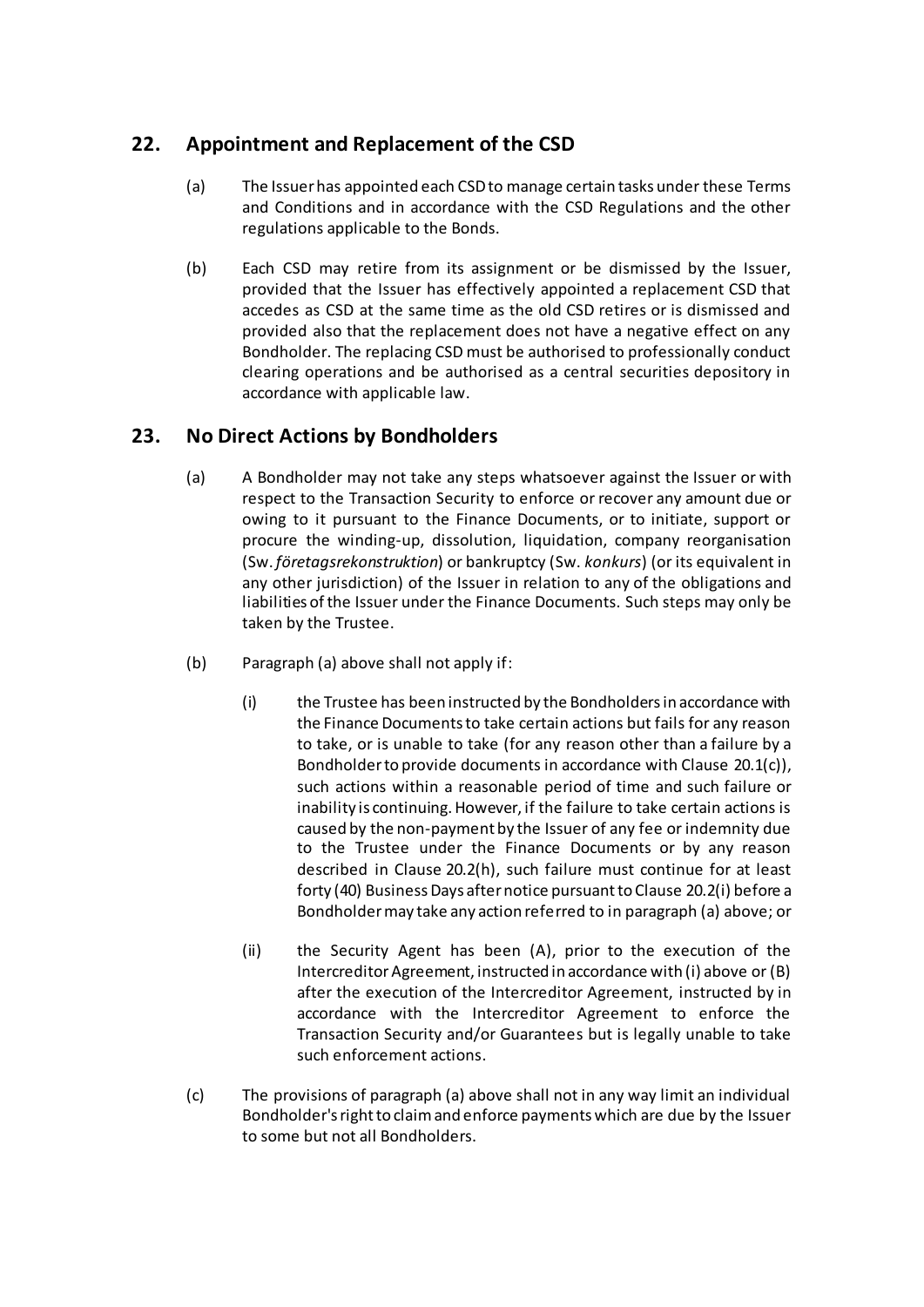# <span id="page-38-0"></span>**24. Prescription**

- (a) The right to receive repayment of the principal of the Bonds shall be prescribed and become void ten (10) years from the Redemption Date. The right to receive payment of interest (excluding any capitalised interest) shall be prescribed and become void three (3) years from the relevant due date for payment. The Issuer is entitled to any funds set aside for payments in respect of which the Bondholders' right to receive payment has been prescribed and has become void.
- (b) If a limitation period is duly interrupted in accordance with the Swedish Act on Limitations (Sw. *preskriptionslag (1981:130)*), a new limitation period of ten (10) years with respect to the right to receive repayment of the principal of the Bonds, and of three (3) years with respect to receive payment of interest (excluding capitalised interest) will commence, in both cases calculated from the date of interruption of the limitation period, as such date is determined pursuant to the provisions of the Swedish Act on Limitations.

# <span id="page-38-1"></span>**25. Notices**

### <span id="page-38-3"></span><span id="page-38-2"></span>**25.1 Notices**

- (a) Subject to Clause [25.1\(c\),](#page-38-2) any notice or other communication to be made under or in connection with the Finance Documents:
	- (i) if to the Trustee, shall be given at the address registered with the Swedish Companies Registration Office (Sw. *Bolagsverket*) on the Business Day prior to dispatch or, if sent by email by the Issuer, to the email address notified by the Trustee to the Issuer from time to time;
	- (ii) if to the Issuer, shall be given at the address registered with the Danish Business Authorities (Dk. *Erhvervsstyrelsen*) on the Business Day prior to dispatch or, if sent by email by the Trustee, to the email address notified by the Issuer to the Trustee from time to time; and
	- (iii) ifto the Bondholders, shall (a) if made by the Trustee, be sent via the CSD with a copy to the Issuer, and (b) if made by the Issuer, be sent via the Trustee, alternatively through the CSD and/or to their addresses as registered with the CSD with a copy to the Trustee. A notice to the Bondholders shall also be published on the websites of the Issuer and the Trustee.
- (b) Any notice or other communication made by one person to another under or in connection with the Finance Documents shall be sent by way of couri er, personal delivery (or, in terms of notice or other communication to the Bondholders, delivered through the relevant CSDas set out in (a)(iii) above) or letter and will only be effective, in case of courier or personal delivery, when it has been left at the address specified in Claus[e 25.1\(a\)](#page-38-3) or, in case of letter, three (3) Business Days after being deposited postage prepaid in an envelope addressed to the address specified in Clause [25.1\(a\)](#page-38-3) or in case of notice or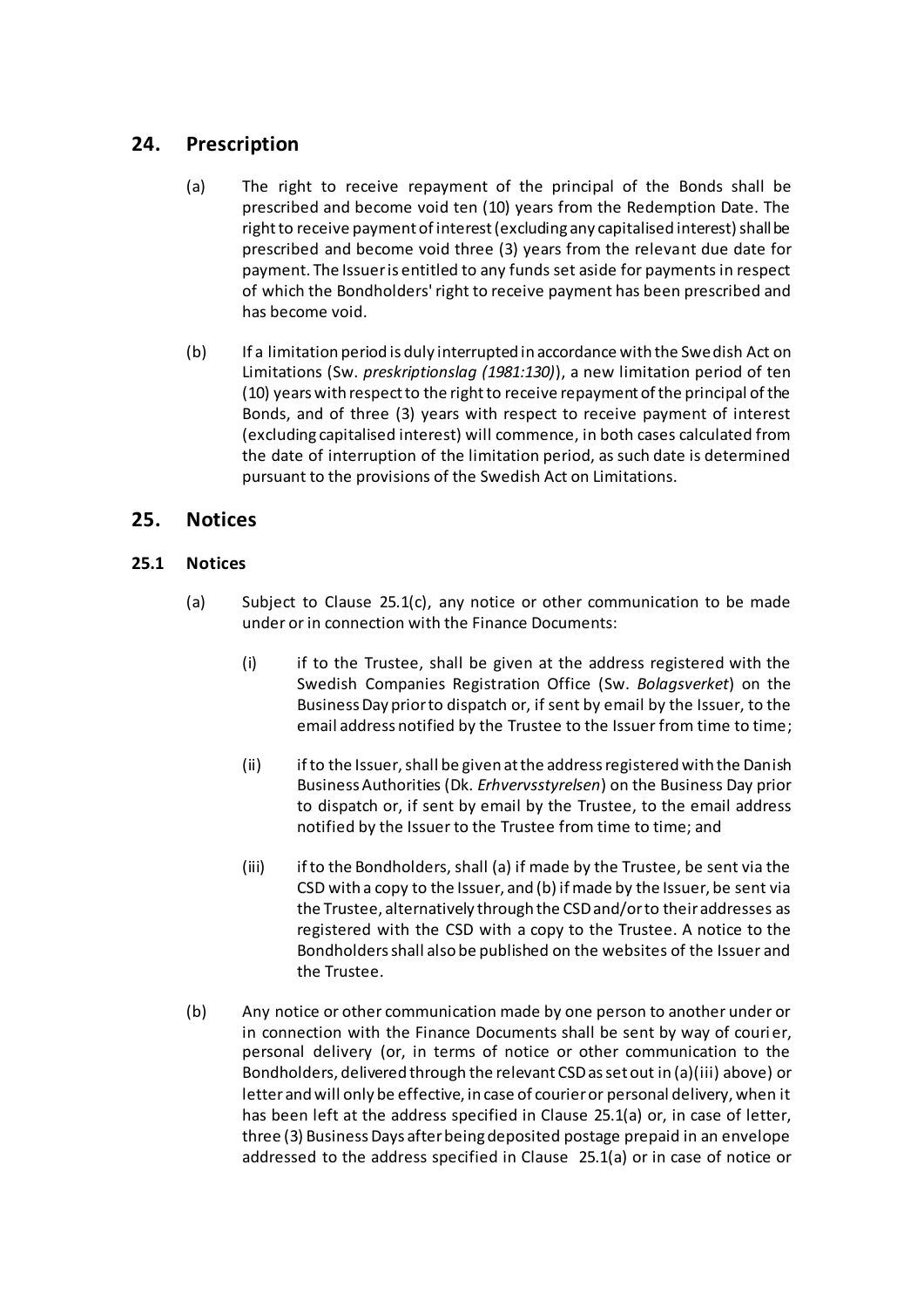other communication posted through the relevant CSD, on the date of the message being issued by the relevant CSD.

- (c) Any notice pursuant to the Finance Documents shall be in English.
- (d) If an Event of Default is continuing, any notice or other communication made by the Trustee to the Issuer under or in connection with the Finance Documents may, provided that the Trustee deems it necessary in order to preserve the Bondholders' rights under the Finance Documents, be sent by email and will be effective on the day of dispatch (unless a delivery failure message was received by the Trustee), save that any notice or other communication sent by email that is sent after 5.00 pm in the place of receipt shall be deemed only to become effective on the following day. Any notice or other communication to be sent by email by the Trustee to the Issuer in accordance with this paragraph (c) shall be sent to the CFO or the CEO of the Issuer, to the email addresses most recently notified by the Issuer to the Trustee.

### <span id="page-39-2"></span>**25.2 Press releases**

- (a) Any notice that the Issuer or the Trustee shall send to the Bondholders pursuant to Clauses [11.3](#page-19-2) (*Voluntary total redemption (call option)*), [11.4](#page-19-1) (*Mandatory repurchase due to a Change of Control Event (put option)*)[, 12.1\(a\),](#page-20-1) [12.1\(b\),](#page-20-4) [14.10\(c\),](#page-25-3) [16\(q\),](#page-30-3) [17\(a\),](#page-30-1) [18\(a\)](#page-31-2) an[d 19\(b\)](#page-32-4) shall also be published by way of press release by the Issuer or the Trustee, as applicable.
- (b) In addition to Paragraph (a) above, if any information relating to the Bonds or the Group contained in a notice the Trustee may send to the Bondholders under these Terms and Conditions has not already been made public by way of a press release, the Trustee shall before it sends such information to the Bondholders give the Issuer the opportunity to issue a press release containing such information. If the Issuer does not promptly issue a press release and the Trustee considers it necessary to issue a press release containing such information before it can lawfully send a notice containing such information to the Bondholders, the Trustee shall be entitled to issue such press release.
- (c) The provisions in this Clause [25.2](#page-39-2) apply unless they are inconsistent with the provisions of the Financial Instruments Accounts Act which provisions shall take precedence.

# <span id="page-39-1"></span><span id="page-39-0"></span>**26. Force Majeure and Limitation of Liability**

(a) Neither the Trustee nor the Paying Agent shall be held responsible for any damage arising out of any legal enactment, or any measure taken by a public authority, or war, strike, lockout, boycott, blockade, natural disaster, insurrection, civil commotion, terrorism or any other similar circumstance (a "**Force Majeure Event**"). The reservation in respect of strikes, lockouts, boycotts and blockades applies even if the Trustee or the Paying Agent itself takes such measures, or is subject to such measures.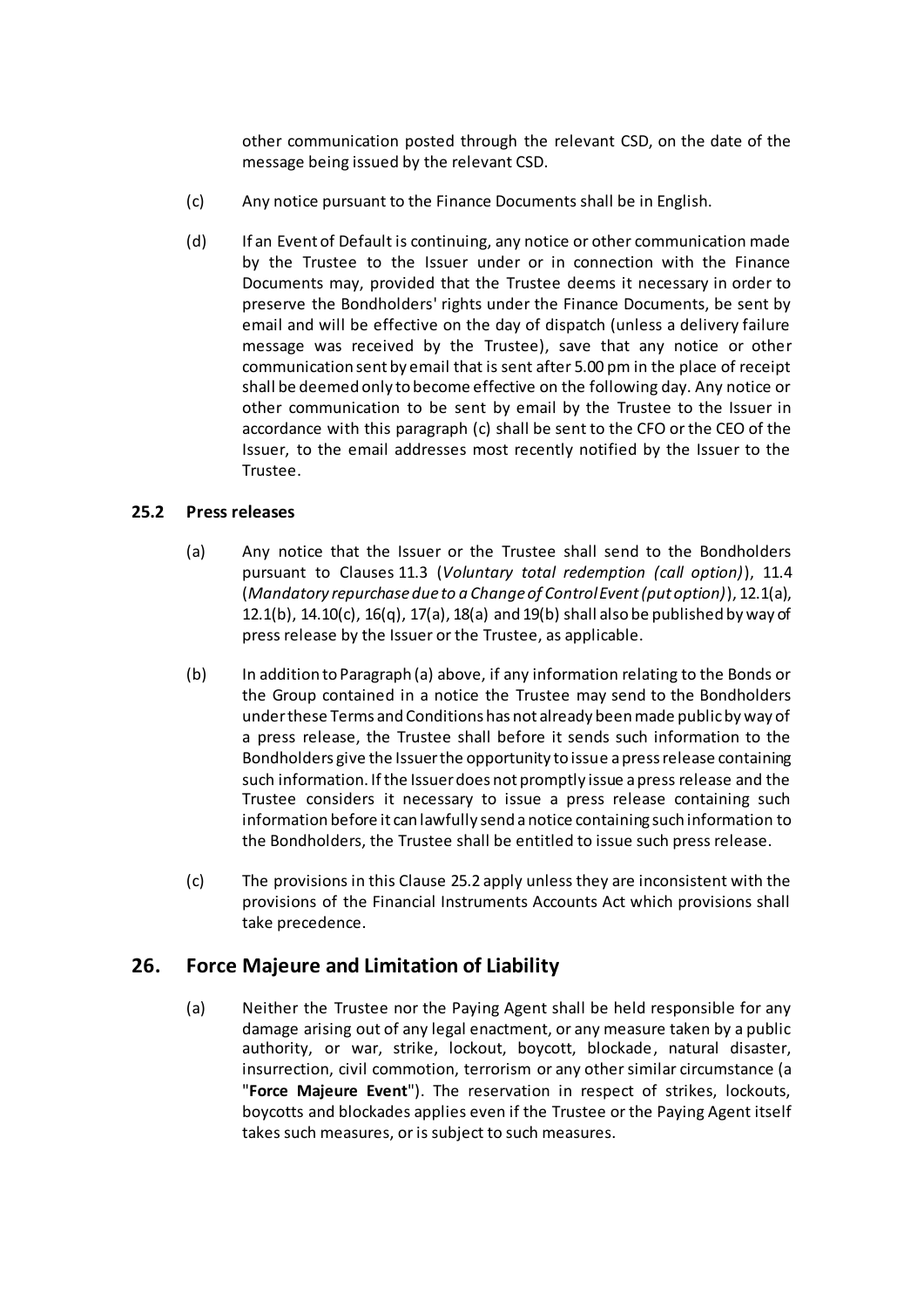- (b) The Paying Agent shall have no liability to the Bondholders if it has observed reasonable care. The Paying Agent shall never be responsible for indirect damage with exception of gross negligence and wilful misconduct.
- (c) Should a Force Majeure Event arise which prevents the Trustee or the Paying Agent from taking any action required to comply with these Terms and Conditions, such action may be postponed until the obstacle has been removed.

### <span id="page-40-0"></span>**27. Governing Law and Jurisdiction**

- (a) These Terms and Conditions, and any non-contractual obligations arising out of or in connection therewith, shall be governed by and construed in accordance with the laws of Sweden.
- (b) The Issuer submits to the non-exclusive jurisdiction of the District Court of Stockholm.
- (c) Paragraphs (a) and (b) above shall not limit the right of the Trustee, the Security Agent or the Bondholders (as applicable) to take proceedings against the Issuer in any court which may otherwise exercise jurisdiction over the Issuer or any of its assets.